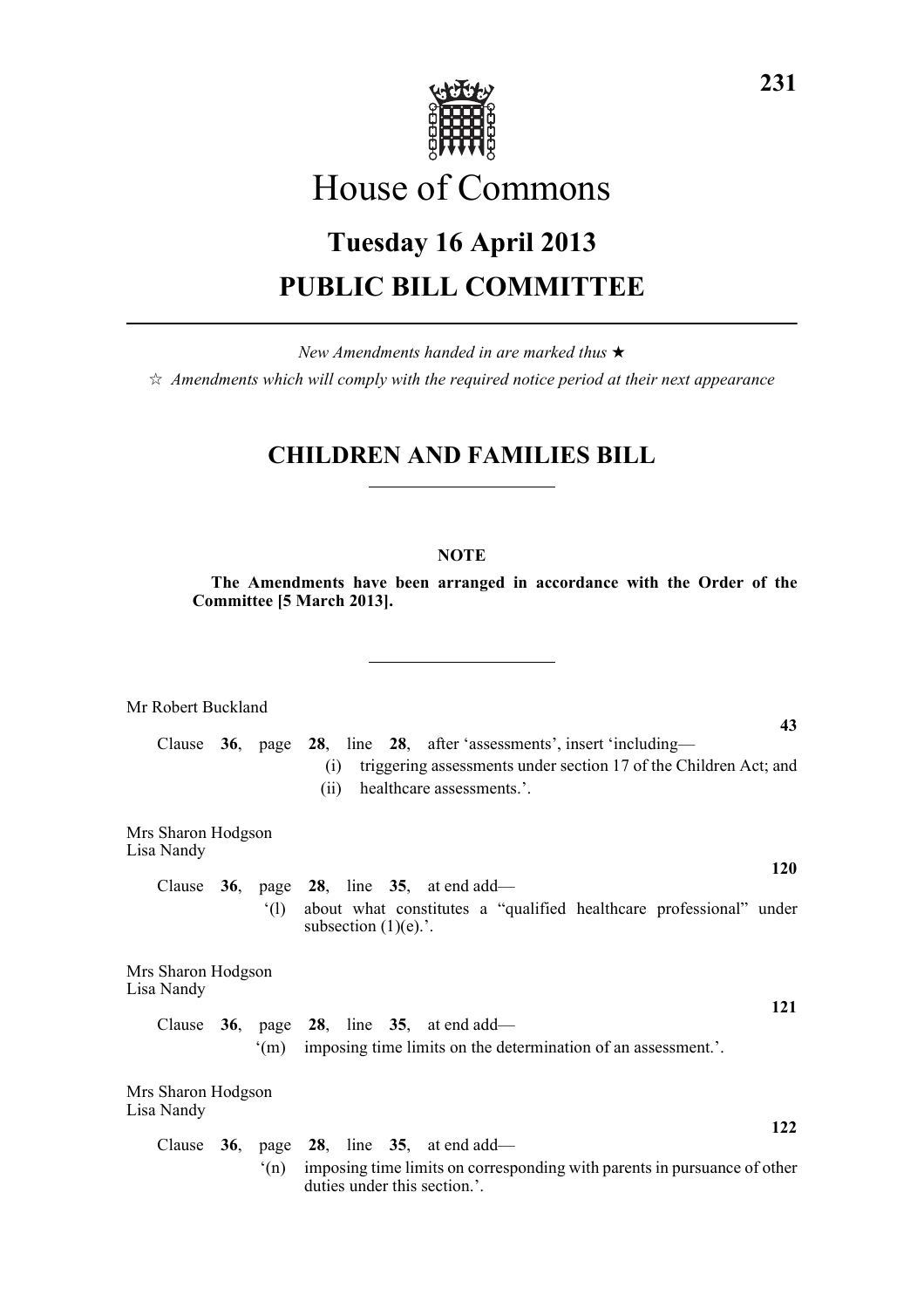| Mrs Sharon Hodgson<br>Lisa Nandy                                                                                                                                                                                                                                                                                                                                          |
|---------------------------------------------------------------------------------------------------------------------------------------------------------------------------------------------------------------------------------------------------------------------------------------------------------------------------------------------------------------------------|
| 123                                                                                                                                                                                                                                                                                                                                                                       |
| Clause $36$ , page $28$ , line $35$ , at end add—<br>Failure to abide by time limits prescribed by virtue of this section does not relieve<br>(12)<br>the authority of the duty to serve a notice, or make a decision or assessment.'.                                                                                                                                    |
| Mr Edward Timpson                                                                                                                                                                                                                                                                                                                                                         |
| 62<br>Clause 37, page 29, line 3, leave out from 'provision' to end of line 4 and insert<br>'reasonably required by the learning difficulties and disabilities which result in him or her<br>having special educational needs.<br>An EHC plan may also specify other health care and social care provision<br>(2A)<br>reasonably required by the child or young person.'. |
| Mrs Sharon Hodgson<br>Lisa Nandy                                                                                                                                                                                                                                                                                                                                          |
| 124                                                                                                                                                                                                                                                                                                                                                                       |
| Clause $37$ , page $29$ , line 4, at end insert—<br>any provision deemed necessary to be made available to the family of the<br>(e)<br>child or young person which may assist in the promotion of the well-<br>being of the child or young person concerned.'.                                                                                                            |
| Mr Robert Buckland<br>219                                                                                                                                                                                                                                                                                                                                                 |
| Clause $37$ , page $29$ , line $5$ , leave out subsection (3) and insert—                                                                                                                                                                                                                                                                                                 |
| In making a decision for the purposes of this section in relation to a young person<br>(3)<br>aged over 18, a local authority must have regard to the young person's right to the<br>continuation of an EHC Plan up to the age of 25 and access education provision<br>in an age-appropriate setting.'.                                                                   |
| Mrs Sharon Hodgson<br>Lisa Nandy                                                                                                                                                                                                                                                                                                                                          |
| 125<br>Clause 37, page 29, line 6, at end insert 'and previous educational outcomes.'.                                                                                                                                                                                                                                                                                    |
| Mr Robert Buckland<br>44<br>Clause<br>38,<br>page 29,<br>line $27$ ,<br>at end insert-                                                                                                                                                                                                                                                                                    |

'(g) an institution of higher education which the young person has accepted an offer from.'.

### Mr Robert Buckland

Clause **38**, page **29**, line **27**, at end insert— '(g) an institution at which early years education is provided.'.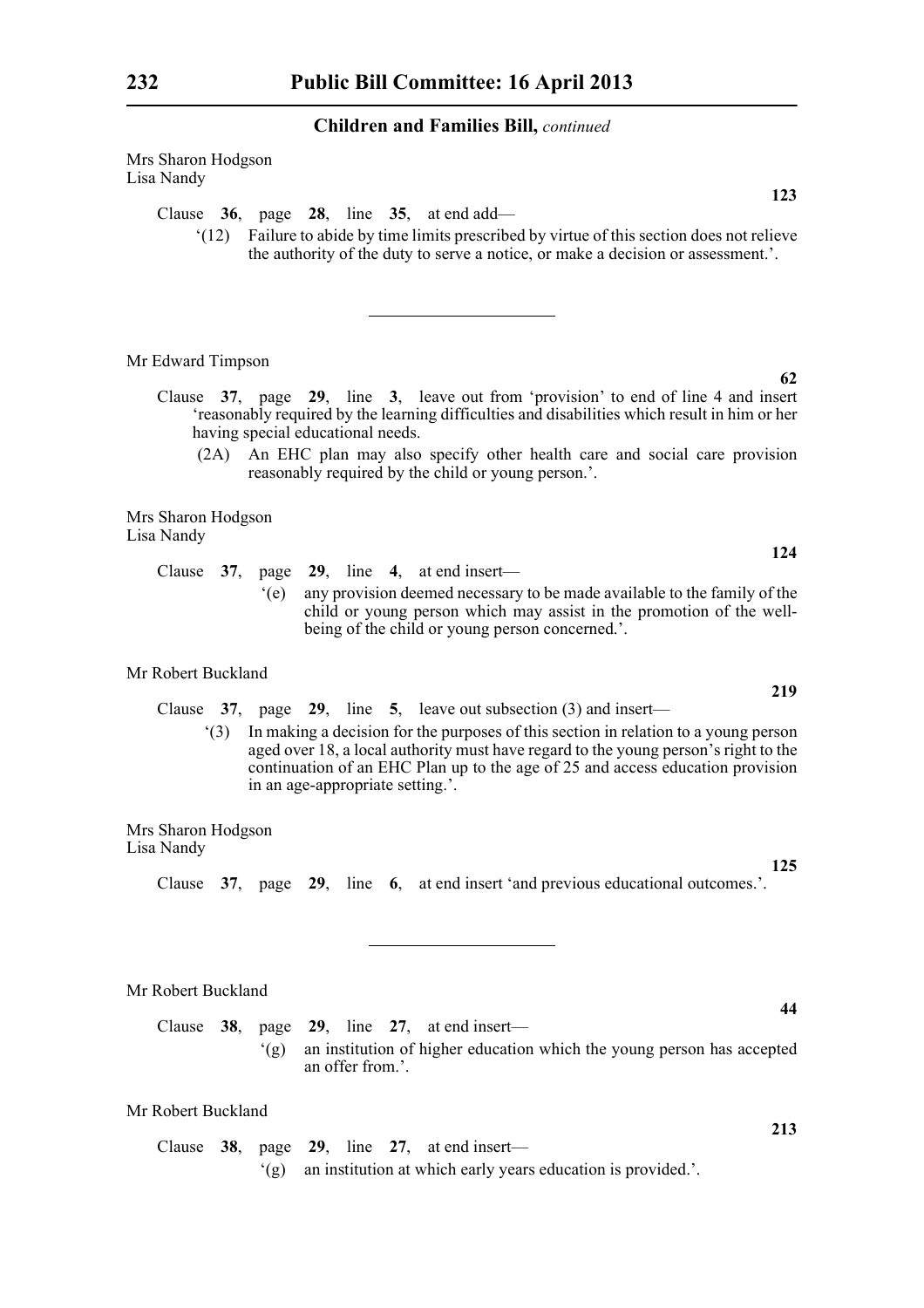#### Caroline Nokes

Clause **38**, page **29**, line **27**, at end insert— '(g) a voluntary training provider;

(h) a private training provider.'.

Mrs Sharon Hodgson Lisa Nandy

> Clause **39**, page **30**, leave out lines 4 to 10 and insert 'it is the opinion of the persons or agencies involved in drafting the child or young person's EHC plan that the school or institution requested is unsuitable for the age, ability, aptitude, desired outcomes, wellbeing or special educational needs of the child or young person concerned, and that reasonable adjustments cannot be made.'.

Mr Robert Buckland

- Clause **39**, page **30**, line **10**, at end insert—
	- '(4A) Where a local authority considers that subsection 4(b) applies it must, before reaching a conclusion on that matter, consider such incompatibility in a manner that does not discriminate between maintained schools and non-maintained schools.'.

Mrs Sharon Hodgson Lisa Nandy

> Clause **39**, page **30**, line **11**, after 'must', insert ', subject to agreement of the child or young person concerned and their parents,'.

Mrs Sharon Hodgson Lisa Nandy

Clause **40**, page **30**, line **38**, at end insert—

- '(2A) In determining which school or institution to name on an EHC plan, the local authority must have regard to—
	- (a) where the child or young person is ordinarily resident, and the accessibility of the school or institution in relation to this;
	- (b) the suitability of schools and institutions based on the age, ability, aptitude, desired outcomes, well-being or special educational needs of the child or young person concerned;
	- (c) the quality of teaching within the school, as deemed by the Chief Inspector; and
	- (d) any other considerations or preferences stated by the child or young person and their families.'.

**224**

**205**

#### **131**

**130**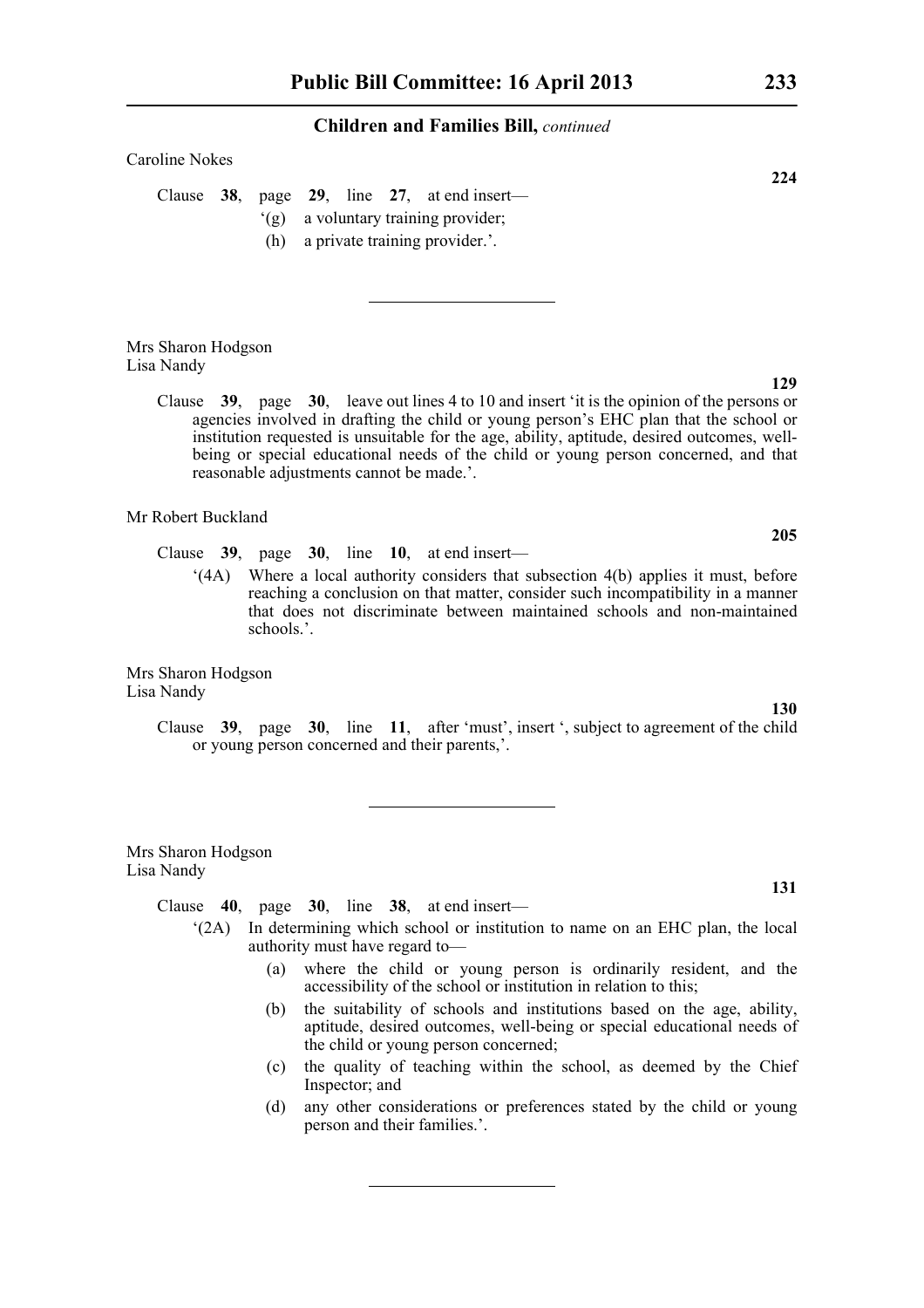| Mr Robert Buckland               |      |                             |           |  |                                                                                                                                                                                                                                                                                                                             |            |
|----------------------------------|------|-----------------------------|-----------|--|-----------------------------------------------------------------------------------------------------------------------------------------------------------------------------------------------------------------------------------------------------------------------------------------------------------------------------|------------|
|                                  |      |                             |           |  | Clause 41, page 31, line 10, at end insert 'and listed in a local offer.'.                                                                                                                                                                                                                                                  | <b>190</b> |
| Mr Robert Buckland               |      |                             |           |  |                                                                                                                                                                                                                                                                                                                             |            |
|                                  | (3A) |                             |           |  | Clause $41$ , page $31$ , line $22$ , at end insert—<br>The Secretary of State must give consideration to an institution's request to be<br>approved if it meets the criteria outlined in Regulations made under this section.'.                                                                                            | 191        |
| Mrs Sharon Hodgson<br>Lisa Nandy |      |                             |           |  |                                                                                                                                                                                                                                                                                                                             |            |
|                                  |      |                             |           |  | Clause $41$ , page $31$ , line $23$ , at end insert—                                                                                                                                                                                                                                                                        | 132        |
|                                  | (4A) | care provision available.'. |           |  | The Secretary of State must maintain a current list of institutions approved under<br>this section on the Departmental website, including information on the institution<br>and the nature of special educational provision, health care provision and social                                                               |            |
| Mrs Sharon Hodgson<br>Lisa Nandy |      |                             |           |  |                                                                                                                                                                                                                                                                                                                             |            |
|                                  |      |                             |           |  | Clause $41$ , page $31$ , line $23$ , at end insert—                                                                                                                                                                                                                                                                        | 133        |
|                                  | (4B) |                             |           |  | The Secretary of State must issue notice to local authorities of the designation of<br>an institution under this section within two weeks of said designation, including<br>information on the institution and the nature of special educational provision,<br>health care provision and social care provision available.'. |            |
| Mrs Sharon Hodgson<br>Lisa Nandy |      |                             |           |  |                                                                                                                                                                                                                                                                                                                             |            |
|                                  |      |                             |           |  | Clause 41, page 31, leave out lines 32 and 33 at end insert—                                                                                                                                                                                                                                                                | 134        |
|                                  |      | $^{\circ}$ (d)              |           |  | further specifying information to be provided to the public and local<br>authorities by the Secretary of State in exercising his duties under<br>subsections $(4A)$ and $(4B)$ .'.                                                                                                                                          |            |
| Mr Robert Buckland               |      |                             |           |  |                                                                                                                                                                                                                                                                                                                             |            |
| Clause $41$ ,                    |      | page 31,                    |           |  | line $33$ , at end insert-                                                                                                                                                                                                                                                                                                  | 192        |
|                                  |      | $\degree$ (e)               |           |  | what recourse institutions will have to appeal or review decisions made<br>by the Secretary of State;                                                                                                                                                                                                                       |            |
|                                  |      | (f)                         | reviewed; |  | as to what timetable a list of institutions will be adjusted, published and                                                                                                                                                                                                                                                 |            |
|                                  |      | (g)                         |           |  | what relation an approved list of institutions has with regulations<br>governing local offers.'.                                                                                                                                                                                                                            |            |

**63**

Mr Edward Timpson

Clause **42**, page **31**, line **34**, at end insert—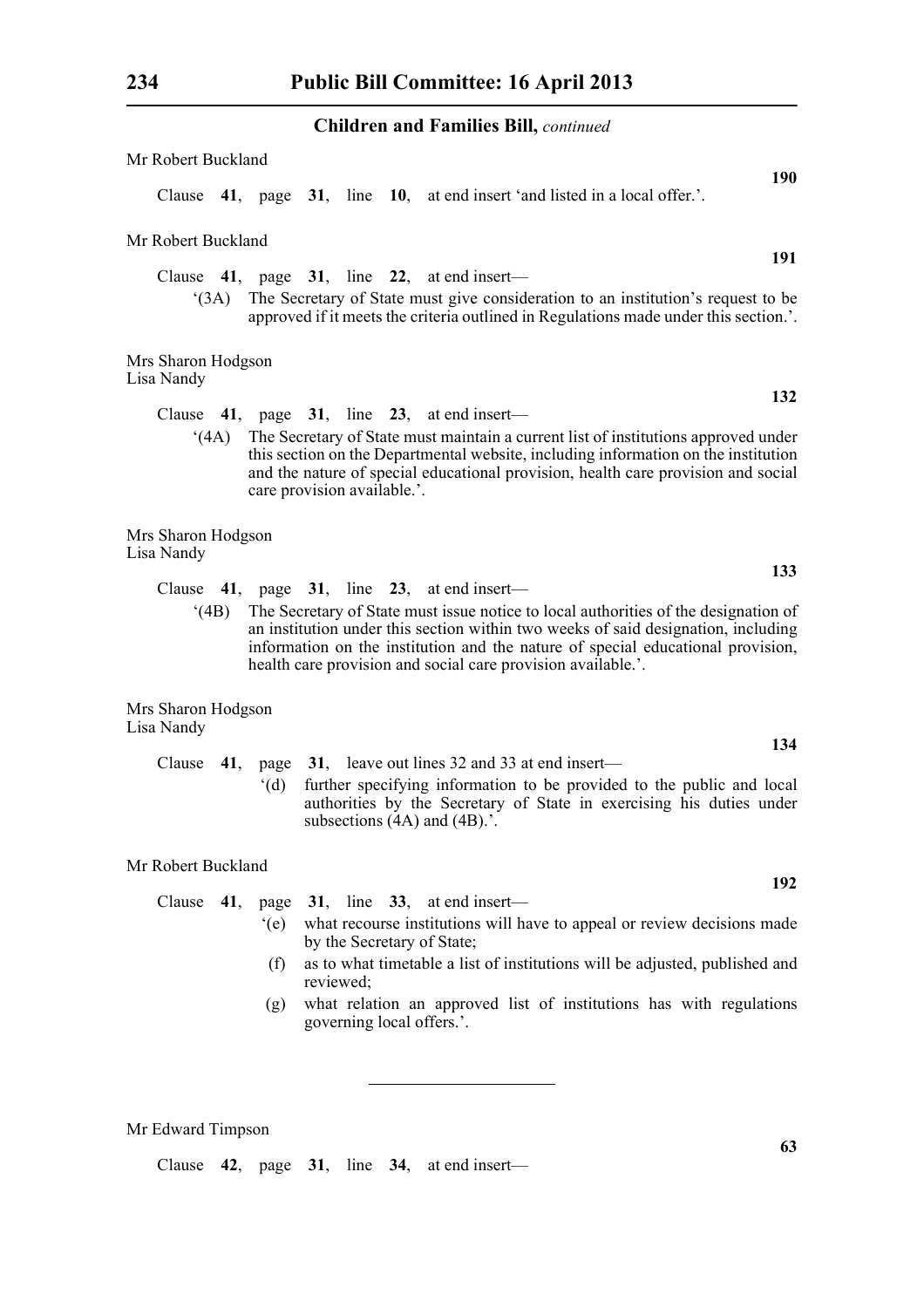'(Z1) This section applies where a local authority maintains an EHC plan for a child or young person.'.

#### Mr Edward Timpson

Clause **42**, page **31**, line **35**, leave out subsection (1) and insert—

- '(1) The local authority must secure the specified special educational provision for the child or young person.
- (1A) If the plan specifies health care provision, the responsible commissioning body must arrange the specified health care provision for the child or young person.
- (1B) "The responsible commissioning body", in relation to any specified health care provision, means the body (or each body) that is under a duty to arrange health care provision of that kind in respect of the child or young person.'.

#### Mrs Sharon Hodgson Lisa Nandy

Clause **42**, page **31**, line **36**, after 'provision', insert 'and social care provision'.

#### Mr Edward Timpson

Clause **42**, page **31**, line **37**, leave out 'Subsection (1) does not apply if' and insert 'Subsections (1) and (1A) do not apply to the extent that'.

#### Mr Edward Timpson

Clause **42**, page **31**, line **38**, after 'suitable', insert 'alternative'.

#### Mr Edward Timpson

Clause **42**, page **31**, line **38**, at end insert— '(3) "Specified", in relation to an EHC plan, means specified in the plan.'.

Mr Robert Buckland

Clause **44**, page **32**, line **18**, after 'maintains', insert ', or has ever maintained,'.

#### Mr Robert Buckland

Clause **44**, page **32**, line **27**, leave out subsection (5) and insert—

'(5) In reviewing an EHC Plan maintained for a young person aged over 18, or deciding whether to secure a re-assessment of the needs of such a young person, a local authority must have regard to the young person's right to the continuation of an EHC Plan up to the age of 25 and access education provision in an ageappropriate setting.'.

**64**

**135**

**65**

**67**

**66**

**220**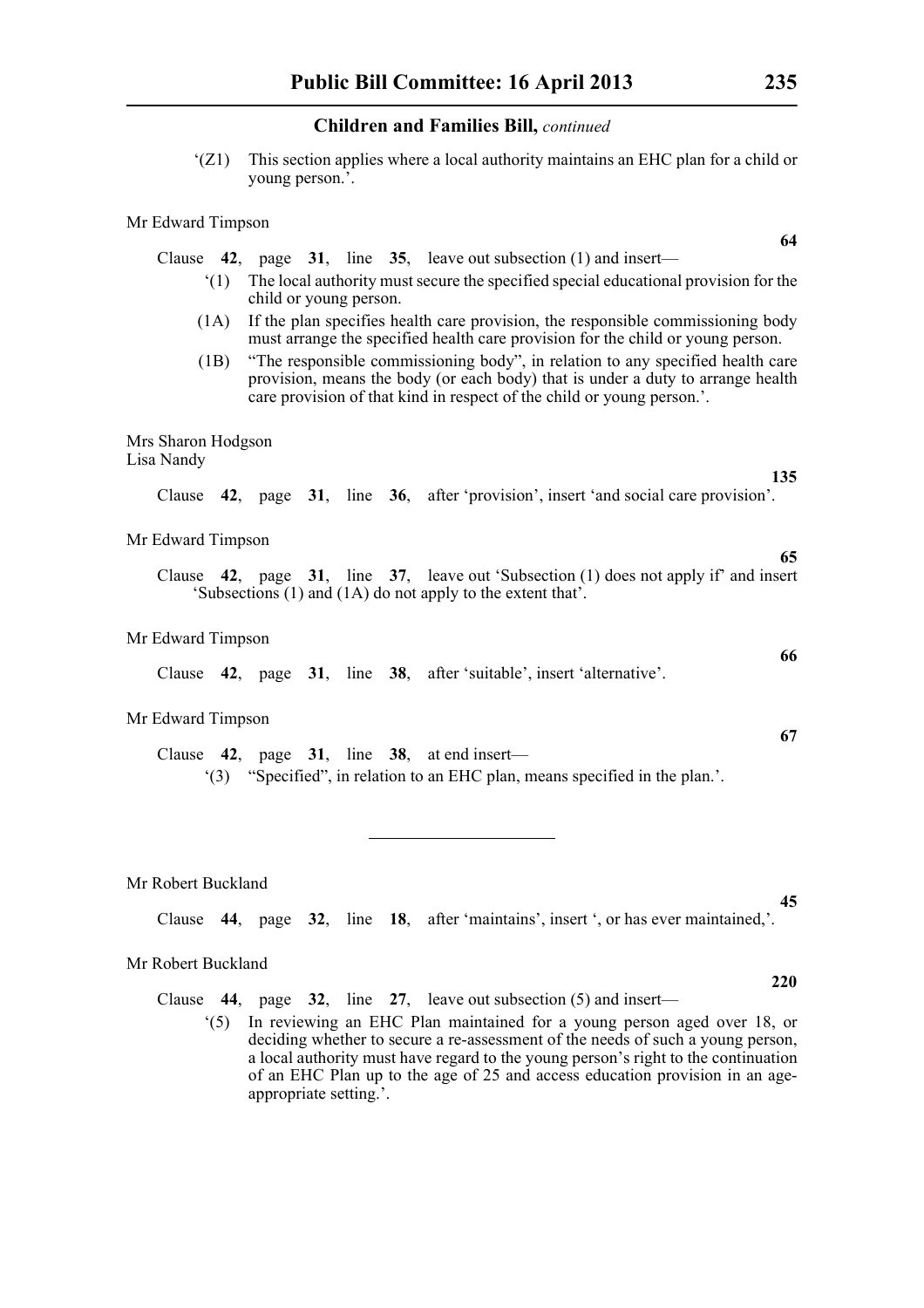Mrs Sharon Hodgson Lisa Nandy **137** Clause **44**, page **32**, line **29**, at end insert 'and prior educational outcomes'. Mrs Sharon Hodgson Lisa Nandy **138** Clause **44**, page **32**, line **31**, after 'child', insert ', the child themselves where appropriate,'. Mr Robert Buckland **186** Clause **44**, page **32**, line **36**, at end insert— '(b) about circumstances in which a local authority must or may review an EHC plan as a result of responsibility for all or part of a child or young person's EHC plan being transferred between teams in a local authority.'

Mr Robert Buckland

Clause **45**, page **33**, line **5**, leave out from 'authority' to end of line 6 and insert 'must maintain an EHC plan for a child or young person up to their 25th birthday unless'.

### Mr Robert Buckland

Clause **45**, page **33**, line **18**, leave out subsection (4) and insert—

'(4) A local authority may only cease to maintain an EHC Plan if—

- (a) the authority has completed a transition review meeting with the child or young person and their family, at which there is agreement from all parties that the specified outcomes to the EHC plan have been achieved; and
- (b) a transition plan has been completed in partnership with the child or young person and their family and other agencies, which supports their progression into the next phase, including higher education or employment.'.

Mr Robert Buckland

Clause **45**, page **33**, line **18**, leave out subsection (4) and insert—

'(4) In determining whether it is no longer necessary of an EHC Plan to be maintained for a young person aged over 18, a local authority must have regard to the young person's right to the continuation of an EHC Plan up to the age of 25 and access education provision in an age-appropriate setting.'.

Mrs Sharon Hodgson Lisa Nandy

Clause **45**, page **33**, line **20**, at end insert 'and prior educational outcomes'.

**46**

**38**

**210**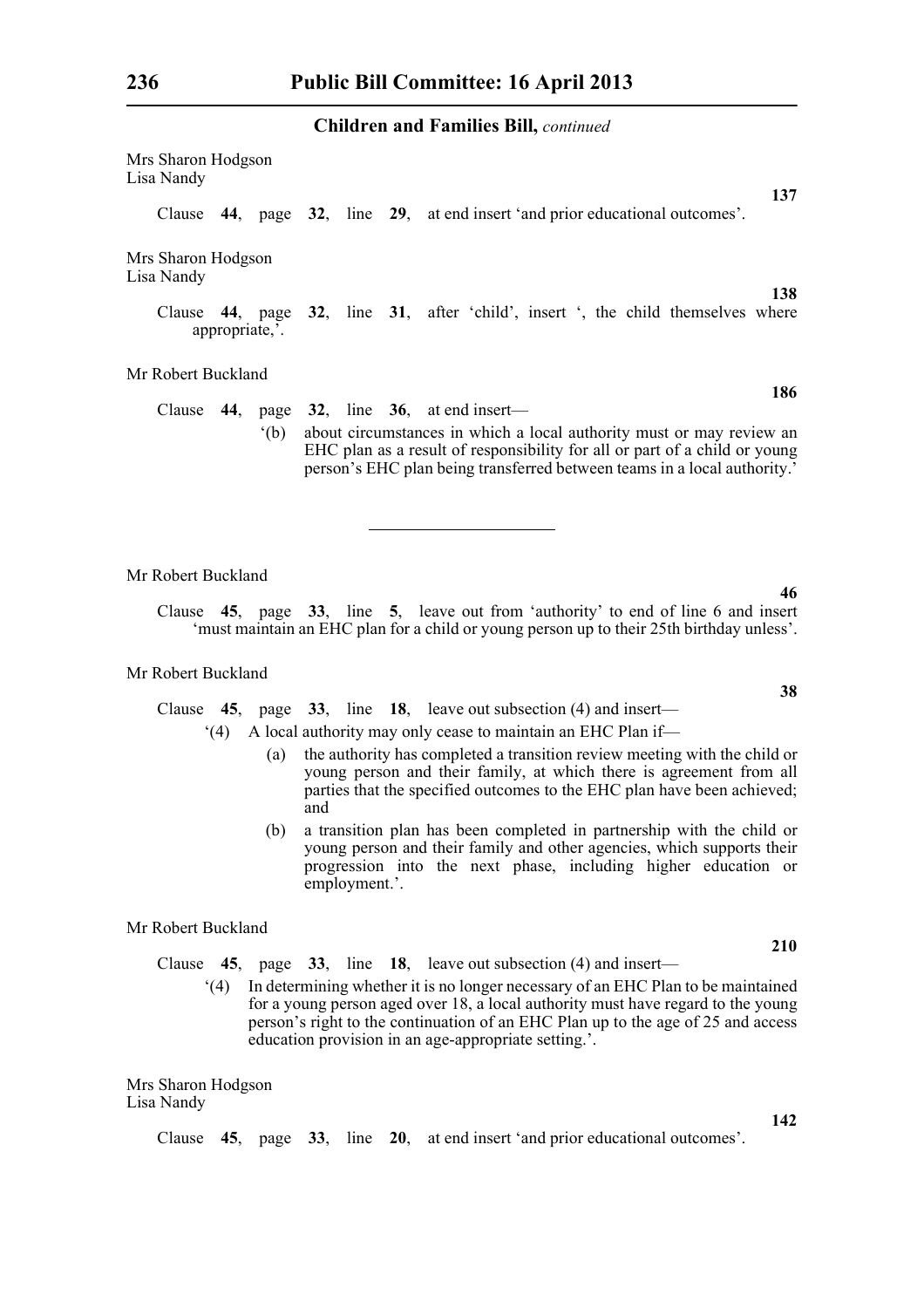| Mr Robert Buckland |  |                     |                                                                                                                                          |  |
|--------------------|--|---------------------|------------------------------------------------------------------------------------------------------------------------------------------|--|
|                    |  | plan development.'. | 39<br>Clause $45$ , page $33$ , line $35$ , at end insert—<br>the procedure to be followed for transition review meetings and transition |  |

Mrs Sharon Hodgson Lisa Nandy

Clause **46**, page **33**, line **41**, at end add—

- '(3) Where a young person is completing a programme of study, supported internship or apprenticeship which does not conform to academic years, a local authority may continue to maintain an EHC plan for that young person until the end of that programme where this programme has been commenced by mutual consent of—
	- (a) the young person;
	- (b) the local authority; and
	- (c) any health bodies contributing to support delivered by virtue of the young person's EHC plan.'.

Caroline Nokes

Clause **48**, page **34**, line **39**, at end insert— '(k) a local authority must offer the support of a dedicated key worker to a child or young person for whom it prepares a personal budget.'.

Mrs Sharon Hodgson Lisa Nandy

Clause **48**, page **35**, line **3**, at end add—

- '(6) This section will not have effect until an Order is made by the Secretary of State, subject to affirmative resolution by both Houses of Parliament.
- (7) Before making an Order under subsection (6), the Secretary of State must lay a copy of a report before both Houses of Parliament detailing findings from the pathfinder authorities established under the Special Educational Needs (Direct Payments) (Pilot Scheme) Order 2012, including but not limited to—
	- (a) the impact on educational outcomes for children and young people;
	- (b) the quality of provision received by children and young people;
	- (c) the value for money achieved;
	- (d) the impact on services provided for children and young people without EHC plans, or those for whom direct payments were not made.
- (8) The Secretary of State may not prepare a report under subsection (7) until September 2014.
- (9) An Order made under subsection (6) may amend this section as the Secretary of State deems necessary to ensure the effective operation of personal budgets,

**223**

**143**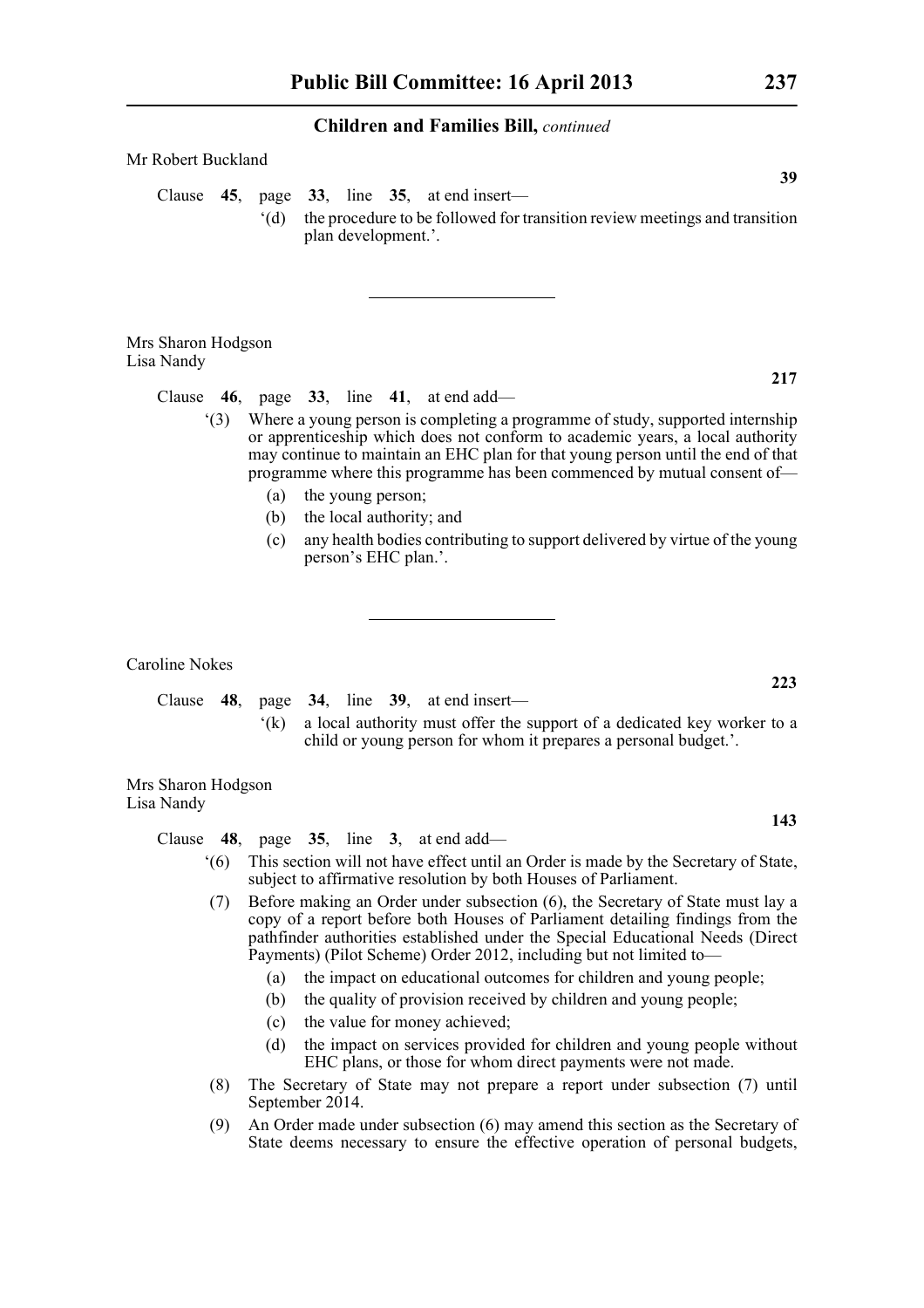having had regard to the finding of the report produced by virtue of subsection  $(7).'.$ 

Mrs Sharon Hodgson Lisa Nandy

> Clause **50**, page **35**, line **24**, at end insert 'or the failure to do so within a prescribed time scale'.

Mrs Sharon Hodgson Lisa Nandy

> Clause **50**, page **35**, line **37**, at end insert 'or the failure to do so within a prescribed time scale'.

Mr Robert Buckland

|  |                                                         |                                                          | Clause $50$ , page $35$ , line $42$ , at end insert— |  |  |  |  |
|--|---------------------------------------------------------|----------------------------------------------------------|------------------------------------------------------|--|--|--|--|
|  | (g) the social care provision specified in an EHC plan; |                                                          |                                                      |  |  |  |  |
|  |                                                         | (h) the healthcare provision specified in an EHC plan.'. |                                                      |  |  |  |  |

#### Mr Edward Timpson

Clause **50**, page **36**, line **11**, at end insert—

- '(5) A person commits an offence if without reasonable excuse that person fails to comply with any requirement—
	- (a) in respect of the discovery or inspection of documents, or
	- (b) to attend to give evidence and produce documents,

where that requirement is imposed by Tribunal Procedure Rules in relation to an appeal under this section or regulations under subsection  $(4)(a)$ .

(6) A person guilty of an offence under subsection (5) is liable on summary conviction to a fine not exceeding level 3 on the standard scale.'.

Mrs Sharon Hodgson Lisa Nandy

Clause **51**, page **37**, line **13**, at end insert—

- '(7A) All correspondence sent and received and documents produced by a mediation adviser or mediator in respect of a case must be made available to—
	- (a) the family of the child concerned, or the young person concerned;
	- (b) the local authority; and
	- (c) the First-tier Tribunal.

**35**

**145**

**144**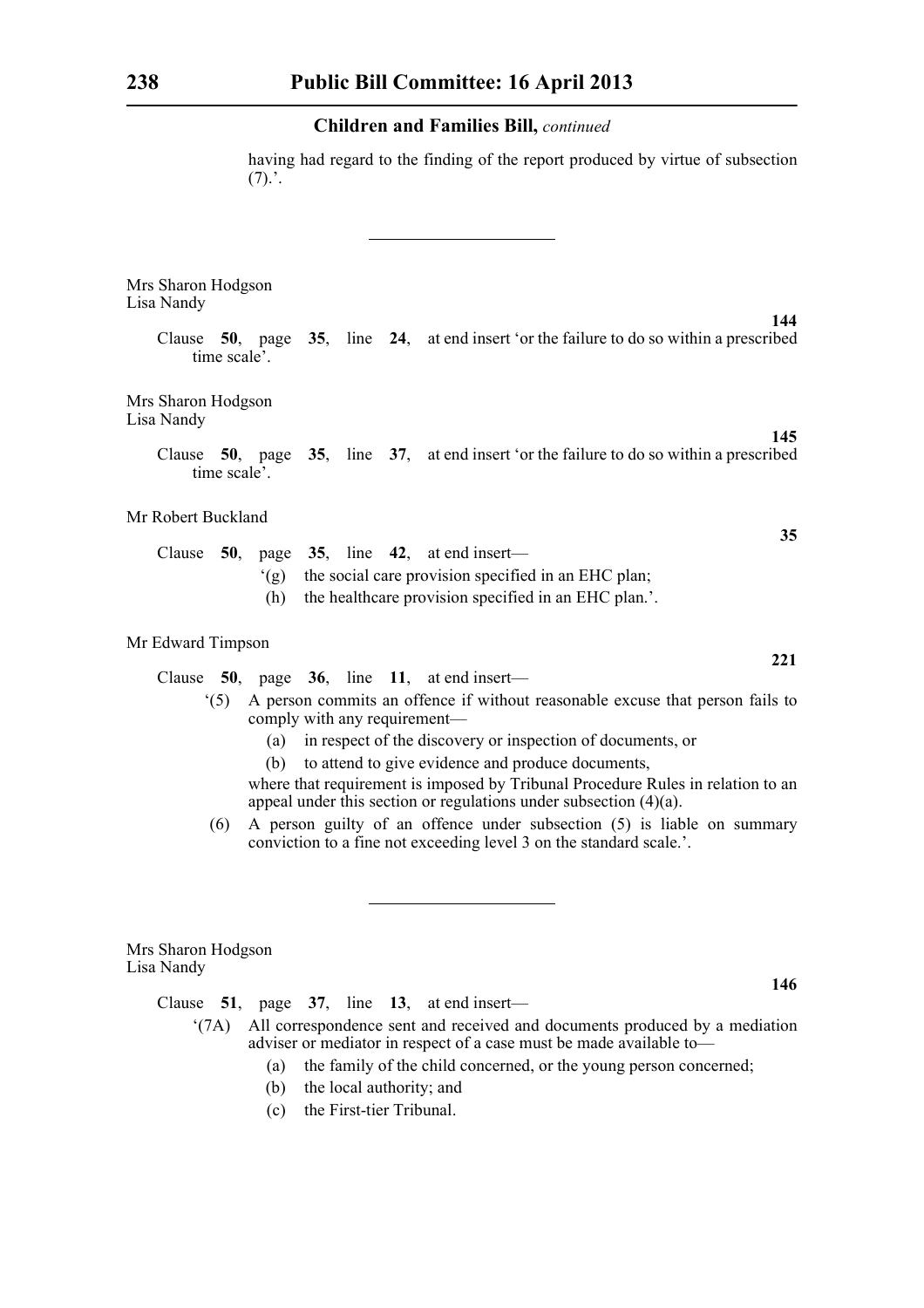(7B) The First-tier Tribunal must have regard to documents supplied under subsection (7A) in consideration of a claim brought to it under section 50 (appeals).'.

Mrs Sharon Hodgson Lisa Nandy

> Clause **56**, page **40**, line **16**, leave out from 'be' to end of line 17 and insert 'in the best interests of the child or young person and their family'.

Mr Edward Timpson

Clause **59**, page **41**, line **43**, leave out 'another authority or any' and insert 'any authority or'.

Mrs Sharon Hodgson Lisa Nandy

Clause **59**, page **42**, line **4**, at end add—

'(6) Agreements made under this section should be published by the local authority in digital format within one calendar month of being made.'.

Mrs Sharon Hodgson Lisa Nandy

Clause **60**, page **42**, line **13**, at end add—

'(4) A local authority should contact the governing body of a school, post-16 institution or other institution at which education or training is provided before accessing their premises, unless doing so would negate the purpose of the visit.'.

Mr Graham Allen

Clause **61**, page **42**, line **26**, after 'secure', insert 'so far as is reasonably possible'.

Mrs Sharon Hodgson Lisa Nandy Mr Graham Allen

Clause **61**, page **42**, line **28**, at end insert—

**161**

**292**

**162**

**222**

**159**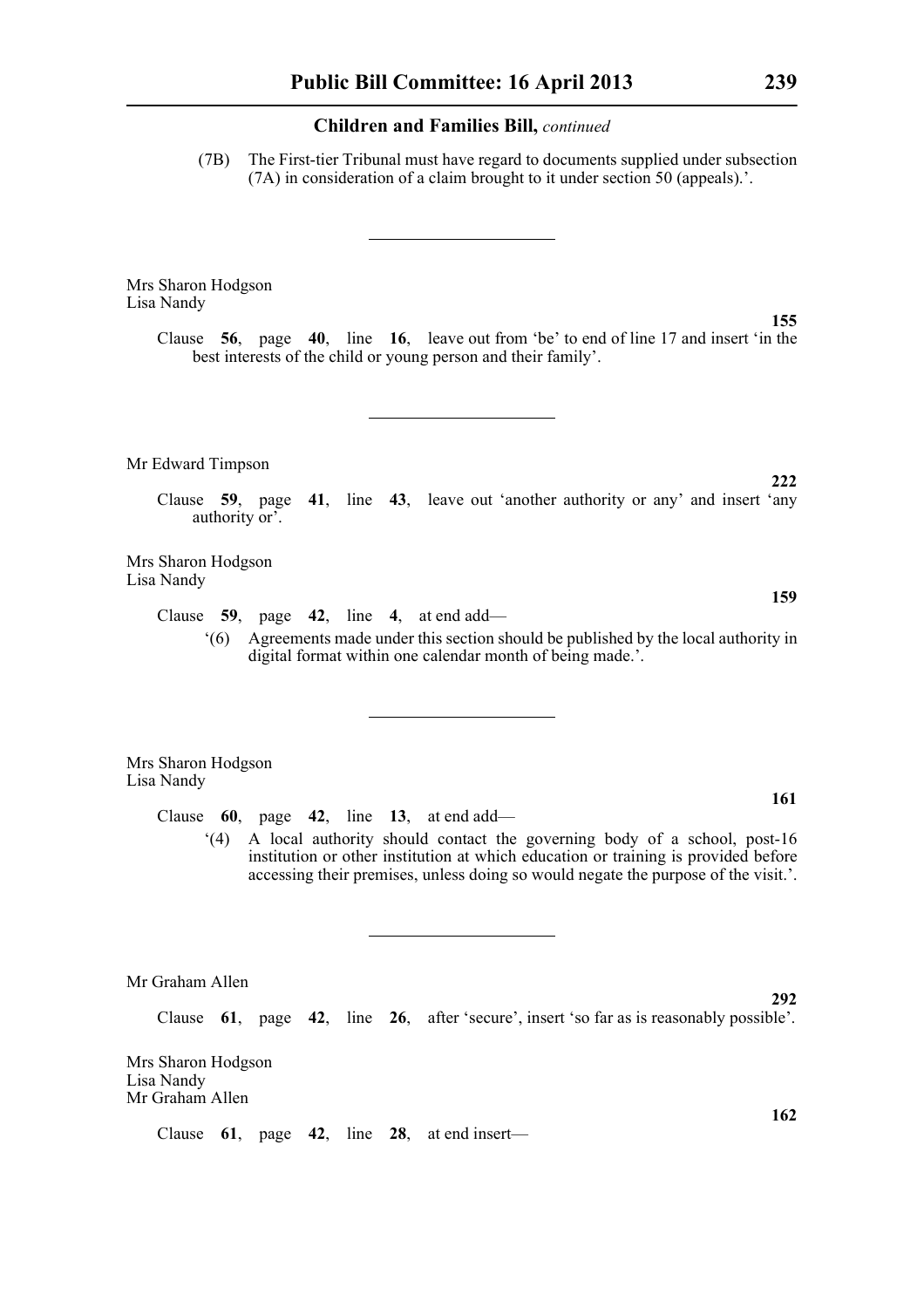- '(2A) In fulfilling its duties under this section, the appropriate authority must provide a report of how it has done so for a registered pupil or a student at a school, where such a report is requested by—
	- (a) the local authority responsible for the education of a child or young person;
	- (b) the family of a child or young person;
	- (c) the young person;
	- (d) the First Tier Tribunal; or
	- (e) the Education Funding Agency.'.

#### Mrs Sharon Hodgson Lisa Nandy

Clause **61**, page **42**, line **28**, at end insert—

- '(2B) The appropriate authority must have regard to any advice regarding its duties under this section, where such advice is issued by—
	- (a) the Secretary of State;
	- (b) Her Majesty's Chief Inspector of Education;
	- (c) the local authority; or
	- (d) the Education Funding Agency.'.

#### Mr Robert Buckland

Clause **61**, page **42**, line **28**, at end insert—

'(2A) In using their best endeavours to meet special educational needs, the school or other institution must provide a graduated response through using the School Action and School Action Plus stages.'.

Mrs Sharon Hodgson Lisa Nandy

Clause **62**, page **42**, line **39**, after 'staff', insert 'who shall be a qualified teacher.'.

Mrs Sharon Hodgson Lisa Nandy

Clause **62**, page **42**, line **41**, at end insert—

- '(2A) The SEN co-ordinator designated under the provisions of subsection (2) must be, or on designation must become, a member of the senior management or leadership team within the school.
- (2B) The SEN co-ordinator designated under the provisions of subsection (2) must be a qualified teacher.'.

Mr Graham Allen Bill Esterson

Clause **62**, page **42**, line **41**, at end insert—

'(2A) The appropriate authority must designate a member of staff who shall be a qualified teacher and must have undertaken training to include a mandatory

**163**

**216**

**164**

**165**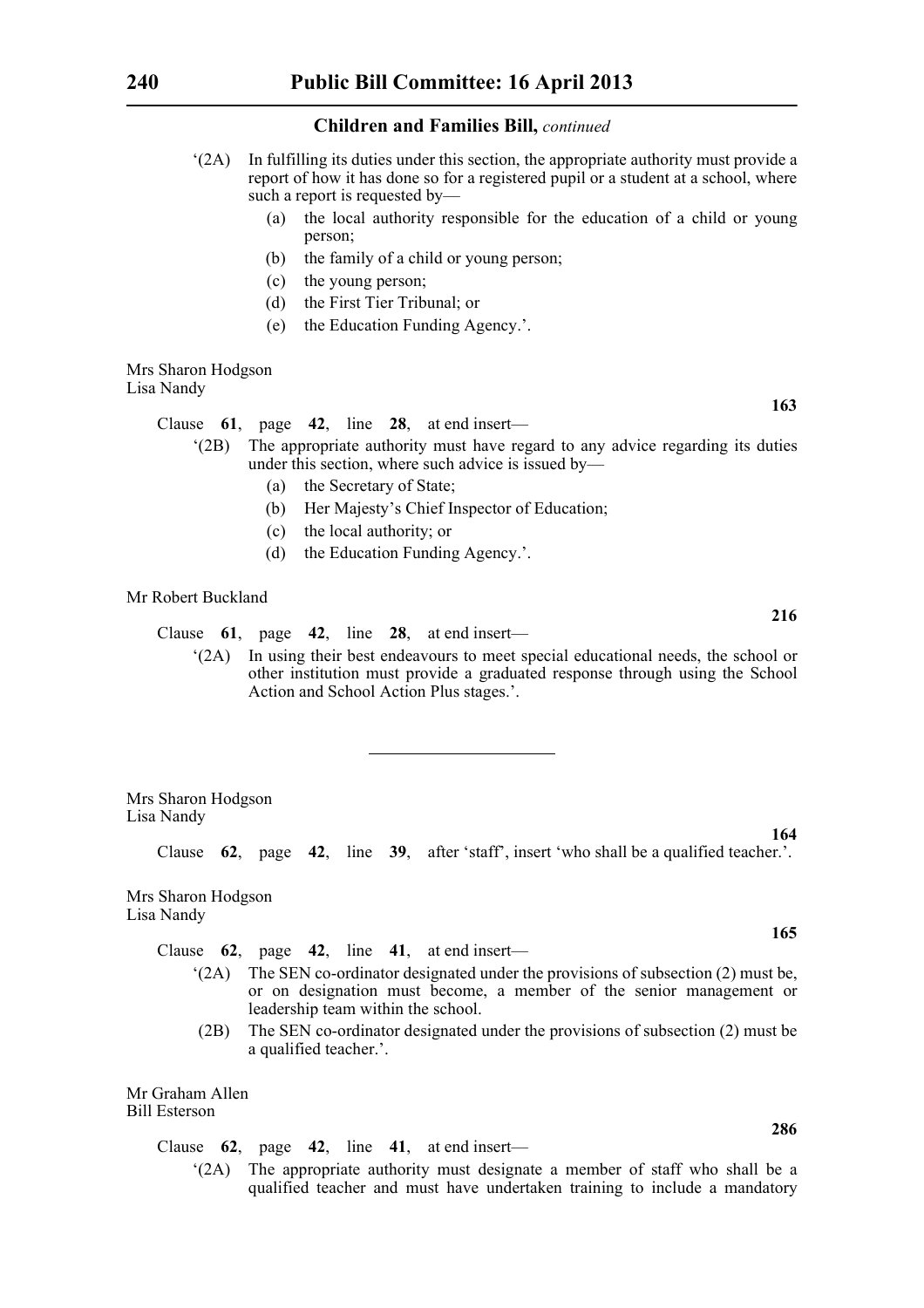module on special educational needs, including dyslexia at the school (to be known as the "SEN co-ordinator") as having responsibility for co-ordinating the provision for pupils with special educational needs.'.

Mrs Sharon Hodgson Lisa Nandy

> Clause **63**, page **43**, line **14**, at end insert ', an institution within the further eduction sector'.

Mrs Sharon Hodgson Lisa Nandy

Clause **63**, page **43**, line **19**, at end insert—

'(2A) In performing its duty under subsection (2), an appropriate authority must—

- (a) attempt to do so as soon the decision is taken;
- (b) ensure that the child's family or the young person are made fully aware of the reason for and the process behind the decision being taken;
- (c) engage fully with the family or young person in making further decisions with regard to educational provision for the child or young person; and
- (d) inform the local authority in which the child or young person residents.'.

Mrs Sharon Hodgson Lisa Nandy

> Clause **63**, page **43**, line **23**, after 'school', insert ', an institution within the further eduction sector'.

Mrs Sharon Hodgson Lisa Nandy

**170**

**171**

**202**

**169**

Clause **64**, page **43**, line **28**, after 'schools', insert 'institutions within the further education sector'.

Mrs Sharon Hodgson Lisa Nandy

> Clause **64**, page **44**, line **3**, at end insert— '(v) policies designed to promote the understanding of disability amongst other pupils and the inclusion of disabled pupils in

> > lessons and activities.'.

Clause **64**, page **44**, line **3**, at end insert—

**166**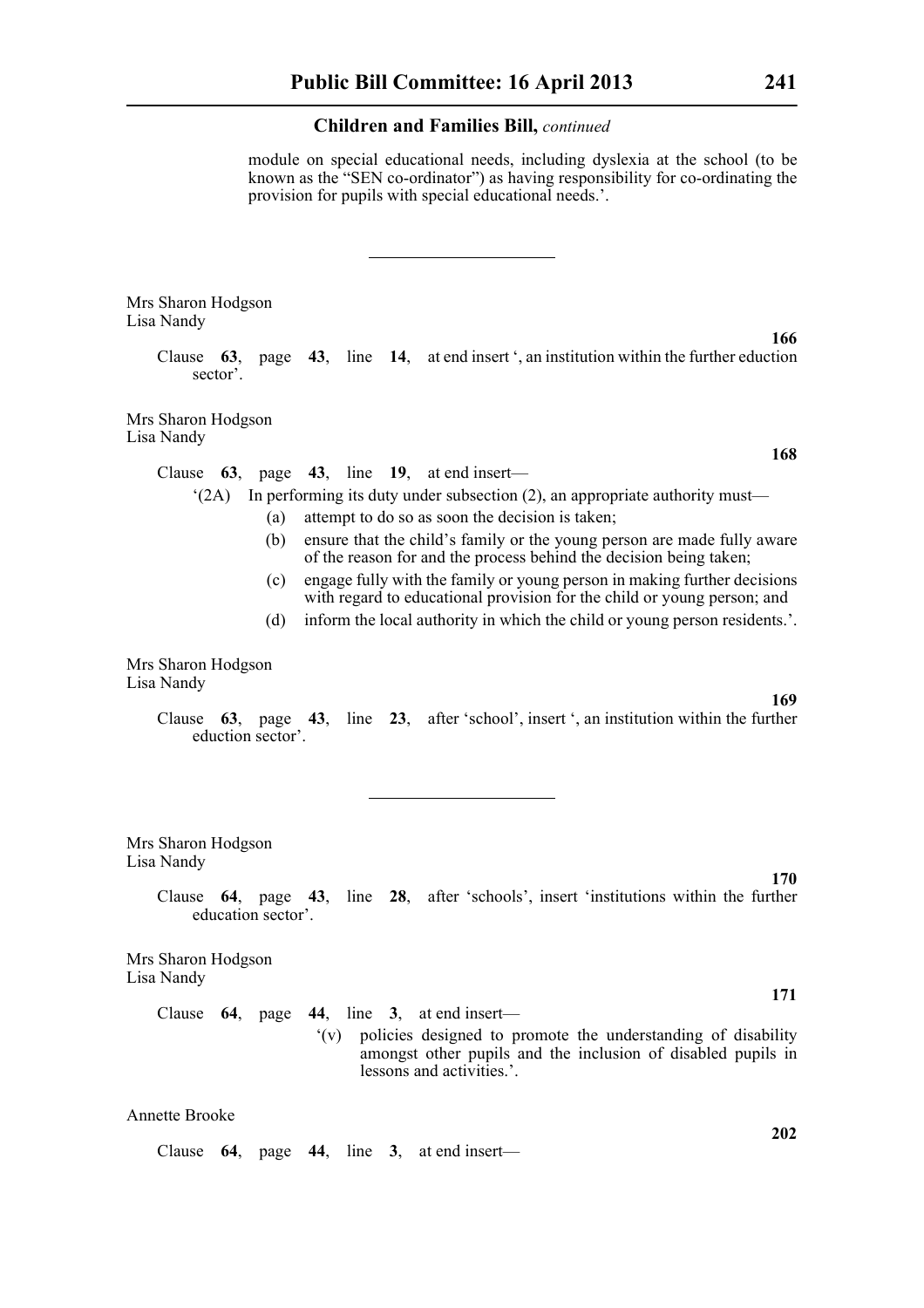- '(v) progress made by children and young people with special educational needs in language, literacy, communication and numeracy;
- (vi) services contributed to or procured through section 30 [Local offer for children and young people with special educational needs].'.

| Mrs Sharon Hodgson<br>Lisa Nandy |      |     |  |                       |  |                                                                                                                                                 |  |  |  |
|----------------------------------|------|-----|--|-----------------------|--|-------------------------------------------------------------------------------------------------------------------------------------------------|--|--|--|
| Clause                           |      |     |  |                       |  | 172<br>65, page 44, line 16, leave out '19' and insert '25'.                                                                                    |  |  |  |
| Mrs Sharon Hodgson<br>Lisa Nandy |      |     |  |                       |  |                                                                                                                                                 |  |  |  |
| Clause                           |      |     |  |                       |  | 174<br>65, page 44, line 17, at end insert—                                                                                                     |  |  |  |
|                                  | (1A) |     |  |                       |  | Information collected and provided under subsection (2) should be published<br>including local and regional breakdowns.'.                       |  |  |  |
| Mrs Sharon Hodgson<br>Lisa Nandy |      |     |  |                       |  | 173                                                                                                                                             |  |  |  |
| Clause                           |      |     |  |                       |  | 65, page 44, line 34, leave out '19' and insert '25'.                                                                                           |  |  |  |
| Mrs Sharon Hodgson<br>Lisa Nandy |      |     |  |                       |  |                                                                                                                                                 |  |  |  |
| Clause                           |      |     |  |                       |  | 176<br>65, page 44, line 39, at end insert—                                                                                                     |  |  |  |
|                                  | (4A) |     |  |                       |  | In exercising his duties under subsection (4), the Secretary of State shall—                                                                    |  |  |  |
|                                  |      | (a) |  |                       |  | invite comment on the content and format of published information;                                                                              |  |  |  |
|                                  |      | (b) |  | form of a report; and |  | publish the comments received and any subsequent responses, in the                                                                              |  |  |  |
|                                  |      | (c) |  |                       |  | provide an explanation of any year on year differences in the content and<br>format of the published information in an accompanying document.'. |  |  |  |
| Mrs Sharon Hodgson<br>Lisa Nandy |      |     |  |                       |  |                                                                                                                                                 |  |  |  |
| Clause                           |      |     |  |                       |  | 177<br>65, page 45, line 3, leave out subsection $(8)$ .                                                                                        |  |  |  |
|                                  |      |     |  |                       |  |                                                                                                                                                 |  |  |  |
|                                  |      |     |  |                       |  |                                                                                                                                                 |  |  |  |

Mr Robert Buckland

Clause **66**, page **45**, line **30**, leave out subsection (2) and insert—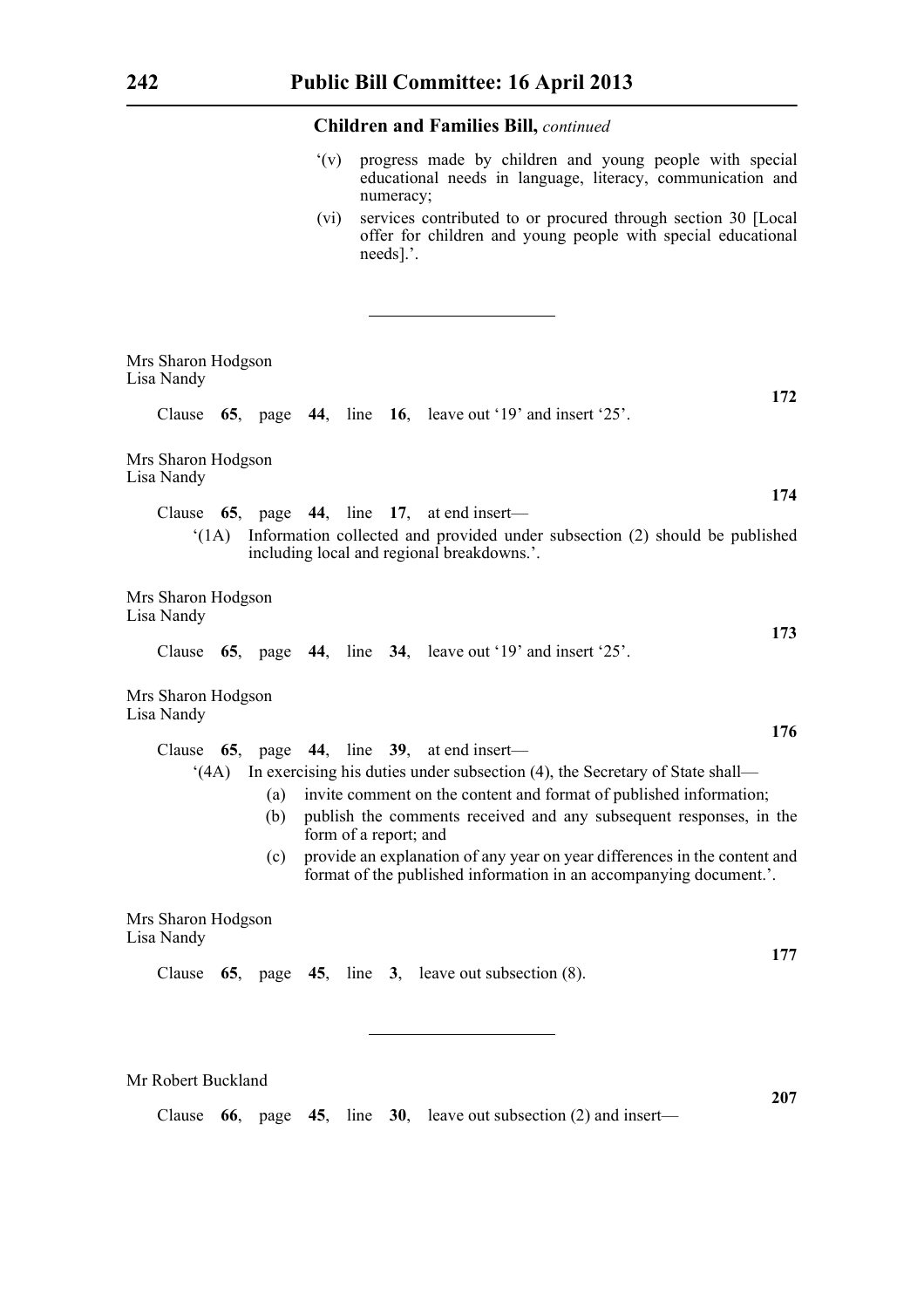'(2) The Secretary of State must review and revise the code on a regular basis.'.

Mr Robert Buckland

Clause **67**, page **46**, line **1**, leave out subsection (2) and insert—

'(2) The Secretary of State must consult those parties listed in section 66, subsection (1), about the draft and must consider any representations made by them.'.

Mrs Sharon Hodgson Lisa Nandy

> Clause **67**, page **46**, line **1**, leave out 'such persons as the Secretary of State sees fit' and insert 'publicly, for a period of not less than 90 days'.

Mrs Sharon Hodgson Lisa Nandy

> Clause **67**, page **46**, line **2**, leave out 'by them' and insert 'as part of that consultation'.

Mr Robert Buckland

Clause **67**, page **46**, line **3**, leave out subsections (3) to (8) and insert—

- '(3) A code, or revision of a code, does not come into operation until the Secretary of State by order so provides.
- (4) The power conferred by subsection (3) shall be made by statutory instrument.
- (5) An order bringing a code or revision of a code, into operation may not be made unless a draft order has been laid before and approved by resolution of each House of Parliament.
- (6) When an order or draft of an order is laid, the code or revision of a code to which is relates must also be laid.
- (7) No order or draft of an order may be laid until the consultation required by subsection (2) has taken place.'.

Mr Robert Buckland Mrs Sharon Hodgson

Page **47**, line **15**, leave out Clause 69.

Mr Robert Buckland

Page **138**, line **36**, leave out Schedule 3.

**208**

**181**

**180**

**209**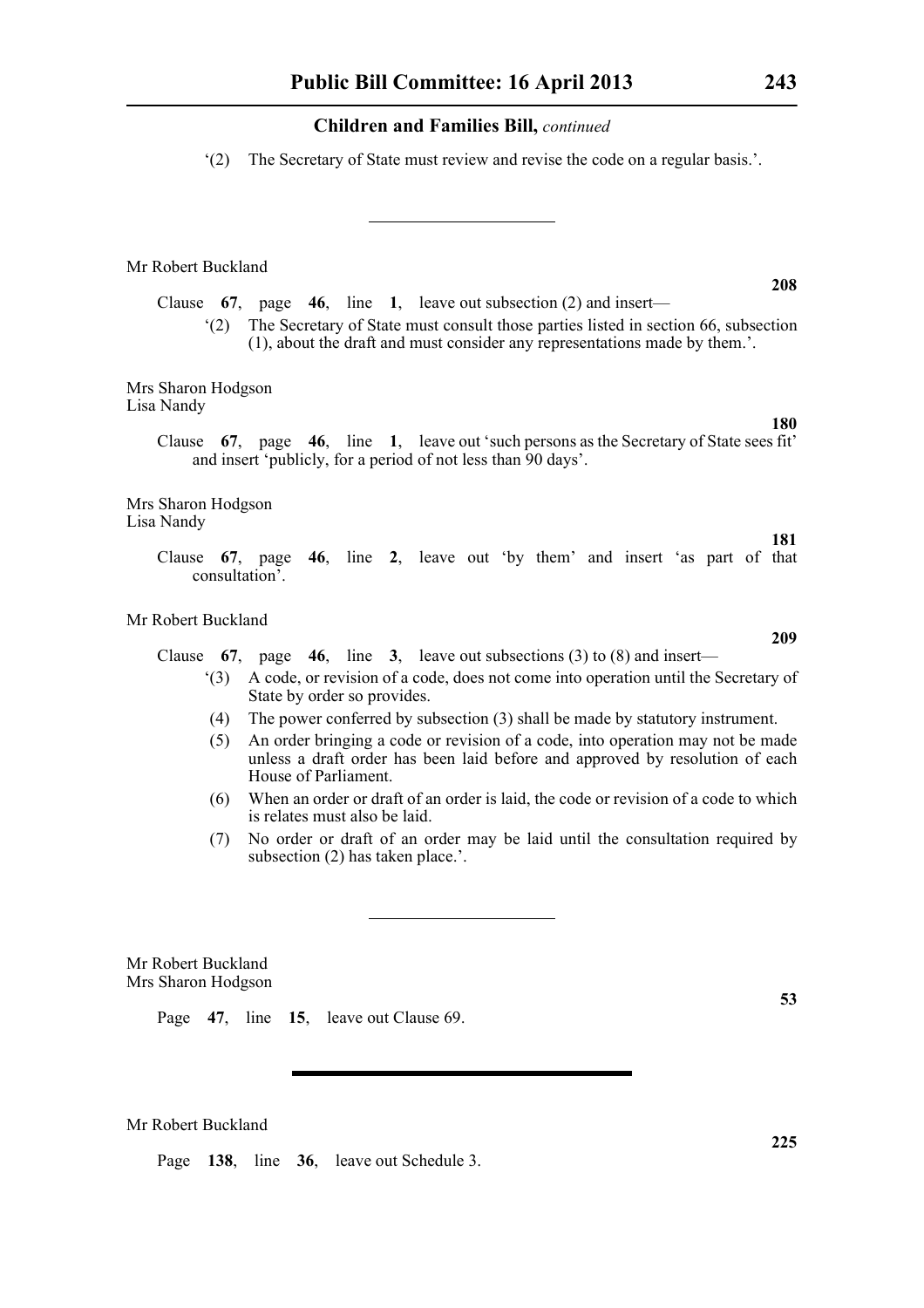Mr Edward Timpson

- Schedule **3**, page **138**, line **39**, at end insert—
	- 'A1 (1) Section 6 (nursery schools and special schools) is amended as follows.
		- (2) Omit subsection (2).
		- (3) In the title, omit "and special schools".
	- A2 (1) Section 13 (general responsibility for education) is amended as follows.
		- (2) In subsection (3)(b) for "but under 25 and are subject to learning difficulty assessment" substitute "and for whom an EHC plan is maintained".
		- (3) Omit subsections (4) and (5).
	- A3 In section 13A (duty to promote high standards and fulfilment of potential), in subsection  $(2)(b)$  for "but under 25 who are subject to learning difficulty assessment" substitute "and for whom an EHC plan is maintained".
	- A4 (1) Section 15ZA (duty in respect of education and training for persons over compulsory school age: England) is amended as follows.
		- (2) In subsection (1) for "but under 25 and are subject to learning difficulty assessment" substitute "and for whom an EHC plan is maintained".
		- (3) In subsection (3)(b) after "learning difficulties" insert "or disabilities".
		- (4) In subsections (6) and (7) after "learning difficulty" insert "or disability".
		- (5) For subsection (9) substitute—
			- "(9) The duty in subsection (1) does not apply in relation to persons in a local authority's area who are subject to a detention order."
	- A5 In section 15A (powers in respect of education and training for 16 to 18 year olds), in subsection (3) for the words from "a local authority" to the end substitute "—
		- (a) a local authority in England must in particular have regard to the needs of persons with learning difficulties or disabilities (within the meaning of section  $15ZA(6)$  and (7));
		- (b) a local authority in Wales must in particular have regard to the needs of persons with learning difficulties (within the meaning of section 41(5) and (6) of the Learning and Skills Act  $2000$ ."
	- A6 In section 15B (functions in respect of education for persons aged over 19), in subsection (3) for the words from "a local authority" to the end substitute  $-$ 
		- (a) a local authority in England must in particular have regard to the needs of persons with learning difficulties or disabilities (within the meaning of section  $15ZA(6)$  and (7));
		- (b) a local authority in Wales must in particular have regard to the needs of persons with learning difficulties (within the meaning of section 41(5) and (6) of the Learning and Skills Act 2000)."
	- A7 In section 18A (provision of education for persons subject to youth detention), in subsection (2)—
		- (a) in paragraph (b) omit "or learning difficulties (within the meaning of section  $15ZA(6)$  and  $(7)$ ", and
		- (b) after that paragraph insert—
			- "(ba) in the case of a local authority in England, any learning difficulties or disabilities (within the meaning of section  $15ZA(6)$  and (7)) the persons may have;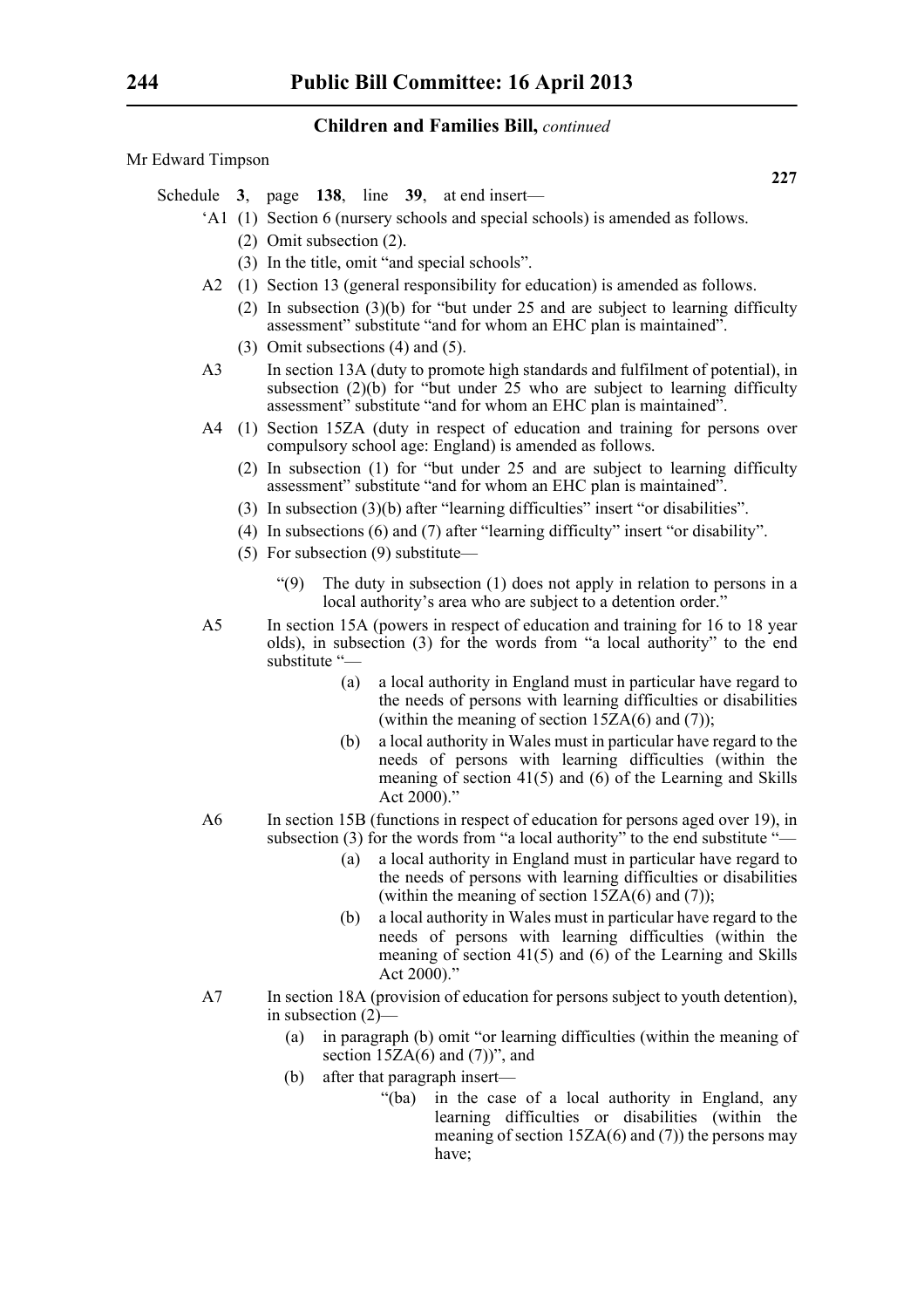(bb) in the case of a local authority in Wales, any learning difficulties (within the meaning of section 41(5) and (6) of the Learning and Skills Act 2000) the persons may have;".'.

#### Mr Edward Timpson

Schedule **3**, page **139**, leave out lines 5 to 8.

#### Mr Edward Timpson

Schedule **3**, page **139**, line **8**, at end insert—

- '2A (1) Section 312 (meaning of "special educational needs" and "special educational provision" etc) is amended as follows.
	- (2) In subsections (1) and (2), after "child" insert "in the area of a local authority in Wales".
	- (3) In subsection (3A)—
		- (a) in paragraph  $(a)$ 
			- (i) omit "15ZA", and
			- (ii) for ", 15B and 507B" substitute "and 15B", and
		- (b) in paragraph (b), before "determining" substitute "a local authority in Wales".
	- (4) In subsection (4), after ""special educational provision"" insert ", in relation to a child in the area of a local authority in Wales,".'.

#### Mr Edward Timpson

Schedule **3**, page **139**, line **9**, leave out paragraph 3 and insert—

- '3 (1) Section 313 (code of practice) is amended as follows.
	- (2) In subsections (1) and (4) for "Secretary of State" substitute "Welsh Ministers".
	- $(3)$  In subsection  $(5)$ 
		- (a) after "means" insert "the Special Educational Needs Tribunal for Wales.", and
		- (b) omit paragraphs (a) and (b).
- 3A (1) Section 314 (making and approval of code) is amended as follows.
	- (2) In subsection  $(1)$ 
		- (a) for "Secretary of State proposes" substitute "Welsh Ministers propose", and
		- (b) for "he" substitute "they".
	- (3) In subsection (2)—
		- (a) for "Secretary of State" substitute "Welsh Ministers",
		- (b) for "he thinks" substitute "they think", and
		- (c) for "them" substitute "those persons".
	- (4) For subsection (3) substitute—
		- "(3) If the Welsh Ministers determine to proceed with the draft (either in its original form or with such modifications as they think fit) they shall lay it before the National Assembly for Wales."
	- $(5)$  In subsection  $(4)$ —

**228**

**229**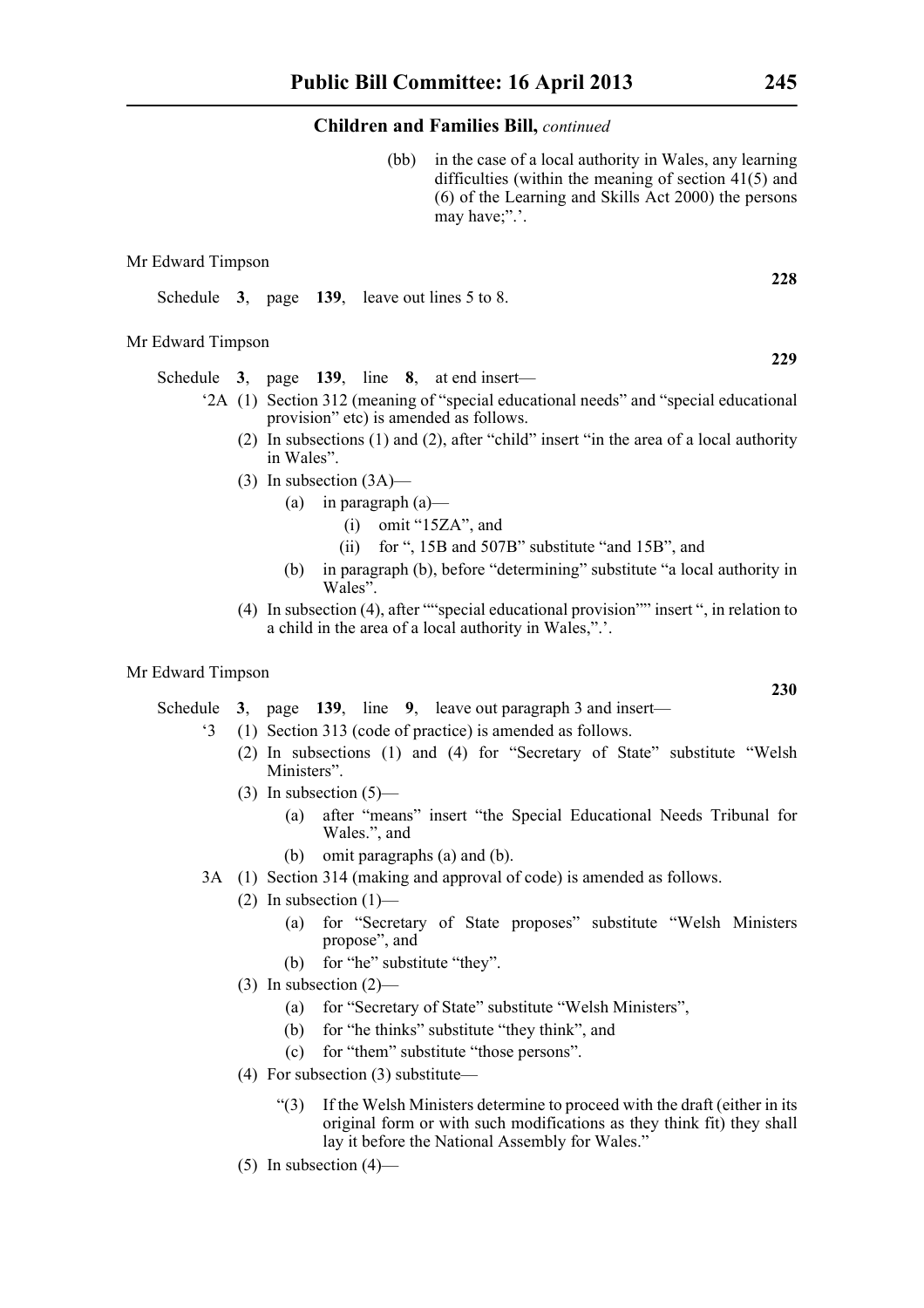- (a) for "each house, the Secretary of State" substitute "the National Assembly for Wales, the Welsh Ministers", and
- (b) for "the Secretary of State may" substitute "the Welsh Ministers may".'.

#### Mr Edward Timpson

Schedule **3**, page **139**, line **14**, at end insert—  $^{\circ}$ () In subsection (2) —

- (a) in paragraph (a), for sub-paragraph (ii) substitute—
	- "(ii) the governing body of the school or, if the school is in England, its head teacher,", and
- (b) in paragraph (c), for sub-paragraph (ii) substitute—
	- "(ii) the governing body of the school or, if the school is in England, its head teacher,".'.

Mr Edward Timpson

Schedule **3**, page **139**, line **16**, leave out 'National Assembly for Wales' and insert 'Welsh Ministers'.

#### Mr Edward Timpson

- Schedule **3**, page **139**, line **18**, leave out sub-paragraph (3) and insert—  $^{\circ}$ () In subsection (10)—
	- (a) omit ", in relation to Wales,", and
	- (b) for "National Assembly for Wales" substitute "Welsh Ministers".'.

#### Mr Edward Timpson

#### Schedule **3**, page **139**, line **18**, at end insert—

- '4A In section 317 (duties of governing body or local authority in relation to pupils with special educational needs), in subsection (5)—
	- (a) after "foundation special school shall" insert "include special needs information in the report prepared under section  $30(1)$  of the Education Act 2002 (governors' report).", and
	- (b) omit paragraphs (a) and (b).
- 4B (1) Section 318 (provision of goods and services in connection with special educational needs) is amended as follows.
	- (2) Omit subsections (3) and (3A).
	- (3) In subsection (3B) omit "in Wales" (in the first place it occurs).
	- (4) In consequence of the repeal made by sub-paragraph (2)—
		- (a) in Schedule 30 to the School Standards and Framework Act 1998 omit paragraph 75(4),
		- (b) in the Education Act 2002, in section 194 omit subsection (2)(a), and
		- (c) in Schedule 2 to the Childcare Act 2006, omit paragraph 21.
- 4C In section 326 (appeal against contents of statement), in subsection (4)(c) for the words from "in the case" to "in the proceedings" substitute "in the proceedings the child has proposed the school".
- 4D (1) Section 326A (unopposed appeals) is amended as follows.
	- (2) In subsection (1), for paragraph (a) substitute—

**231**

**233**

**232**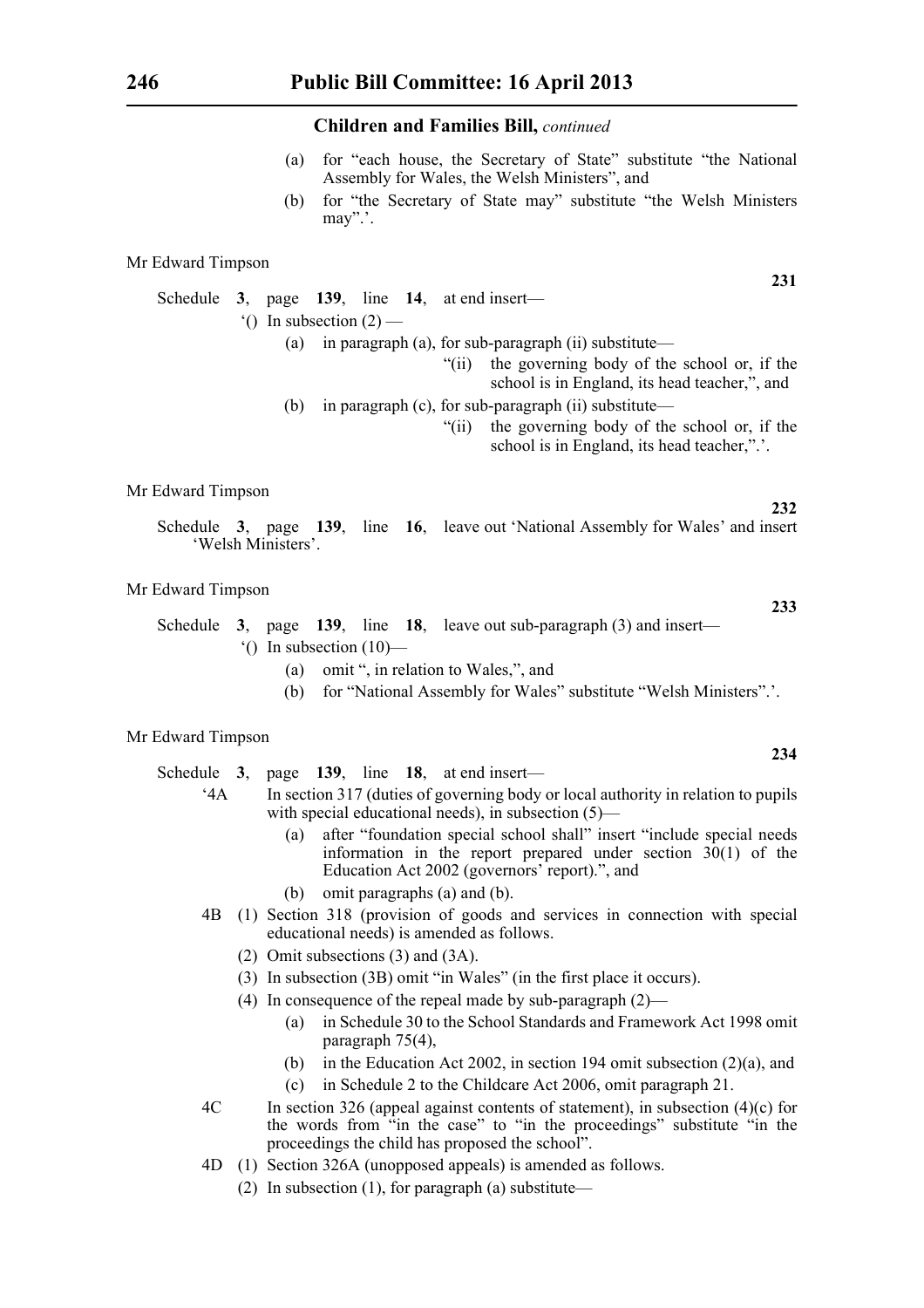- "(a) the parent of a child, or a child, has appealed to the Tribunal under section 325, 328, 329 or 329A or paragraph 8(3) of Schedule 27 against a decision of a local authority, and".
- (3) In subsection  $(6)$ 
	- (a) after "regulations made" insert "by the Welsh Ministers", and
	- (b) omit paragraphs (a) and (b).
- 4E (1) Section 328A (appeal against determination of local authority in England not to amend statement following review) is repealed.
	- (2) In consequence of the repeal made by sub-paragraph (1), section 2 of the Children, Schools and Families Act 2010 is repealed.
- 4F (1) Section 329A (review or assessment of educational needs at request of responsible body) is amended as follows.
	- (2) In subsection  $(14)$ 
		- (a) after ""Relevant early years education"" insert "has the same meaning as it has (in relation to Wales) in section 123 of the School Standards and Framework Act 1998 except that it does not include early years education provided by a local authority at a maintained nursery school.", and
		- (b) omit paragraphs (a) and (b).
	- (3) In subsection  $(15)$ 
		- (a) omit ", in relation to Wales,", and
		- (b) for "National Assembly for Wales" substitute "Welsh Ministers".
	- (4) In consequence of the amendments made by sub-paragraph (2), in paragraph 22 of Schedule 2 to the Childcare Act 2006, omit sub-paragraph (4).
	- (5) Until the coming into force in relation to Wales of the amendments made by paragraph 22(2) and (3) of Schedule 2 to the Childcare Act 2006, section 329A of EA 1996 has effect as if for subsection (14) (as amended by sub-paragraph (2)) there were substituted—
		- "(14) "Relevant nursery education" has the same meaning as in section 123 of the School Standards and Framework Act 1998, except that it does not include nursery education provided by a local authority at a maintained nursery school."
- 4G (1) Section 332ZA (right of a child to appeal to the Welsh Tribunal) is amended as follows.
	- (2) In subsection (1) omit "Welsh".
	- (3) In the title omit "Welsh".
- 4H In section 332ZB (notice and service of documents on a child in relation to an appeal by the child), in subsection (1) omit "in Wales".
- 4I (1) Section 332ZC (case friends—Wales) is amended as follows.
	- (2) In subsection (1), in paragraph (a) omit "in Wales".
	- (3) In subsection (3), in paragraph (a) omit "Welsh".
	- (4) In the title, omit "—Wales".
- 4J (1) Section 332A (advice and information for parents—England) is repealed.
	- (2) In consequence of the repeal made by sub-paragraph (1), section 2 of the Special Educational Needs and Disability Act 2001 is repealed.
	- (3) The repeals made by sub-paragraphs (1) and (2) do not affect the application for the time being of section 332A to certain local authorities in Wales by virtue of article 4(a) of the Education (Wales) Measure 2009 (Commencement No 3 and Transitional Provisions) Order 2012 (SI 2012/320).
- 4K (1) Section 332AA (advice and information— Wales) is amended as follows.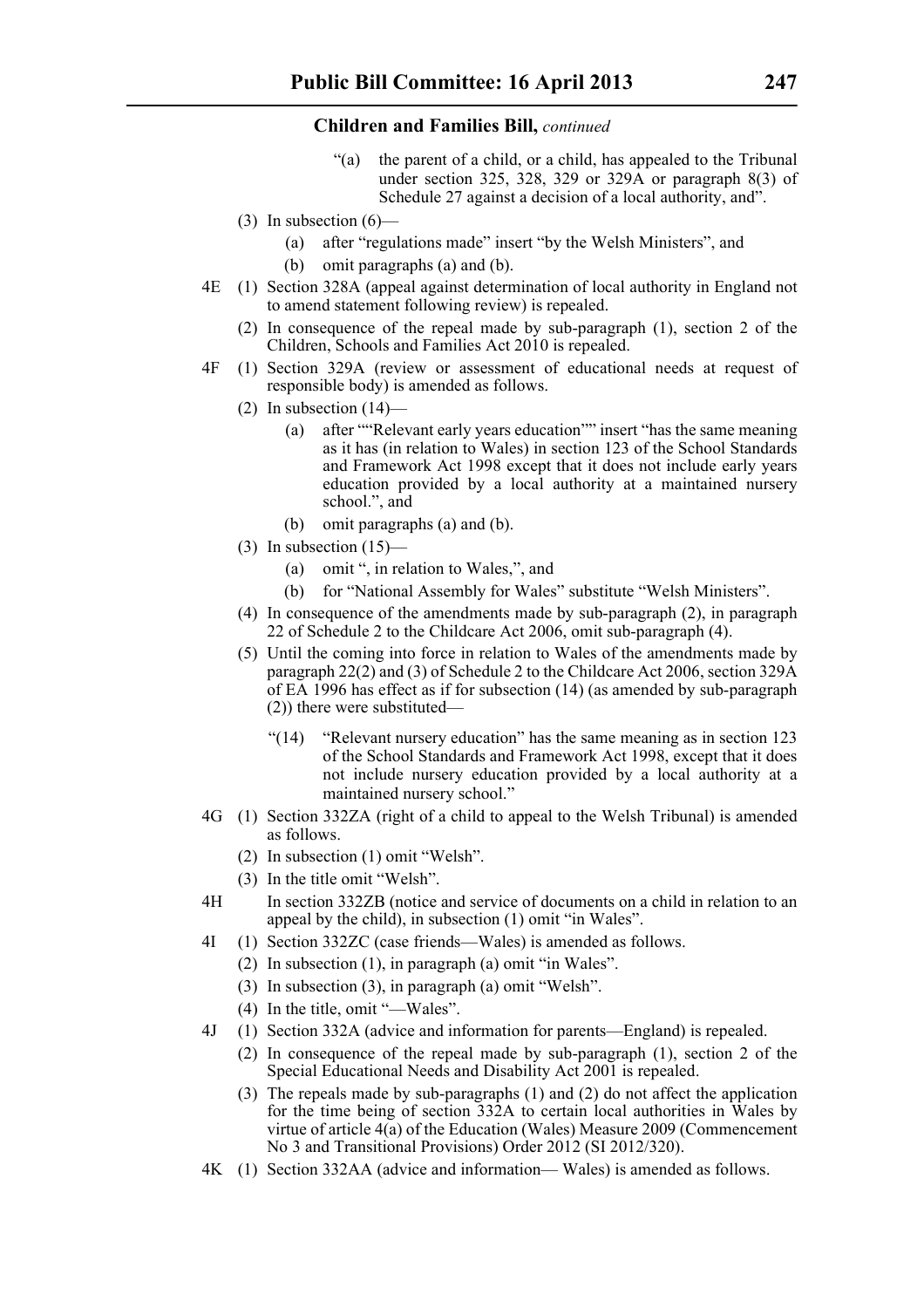- (2) In subsection (1) omit "in Wales".
- (3) In the title, omit "— Wales".
- 4L (1) Section 332B (resolution of disputes—England) is repealed.
	- (2) In consequence of the repeal made by sub-paragraph (1), section 3 of the Special Educational Needs and Disability Act 2001 is repealed.
	- (3) The repeals made by sub-paragraphs (1) and (2) do not affect the application for the time being of section 332B to certain local authorities in Wales by virtue of article 4(b) of the Education (Wales) Measure 2009 (Commencement No 3 and Transitional Provisions) Order 2012 (SI 2012/320).
- 4M (1) Section 332BA (resolution of disputes—Wales) is amended as follows.
	- (2) In subsections (1) and (2) omit "in Wales".
	- (3) In the title, omit "—Wales".
- 4N (1) Section 332BB (independent advocacy services—Wales) is amended as follows.
	- (2) In subsections (1) and (5) omit "in Wales".
	- (3) In the title, omit "—Wales".
- 4O (1) Sections 332C to 332E (information about children in England with special educational needs) are repealed, and the cross-heading which precedes section 332C is omitted.
	- (2) In consequence of the repeals made by sub-paragraph (1), section 1 of the Special Educational Needs (Information) Act 2008 is repealed.
- 4P In the cross-heading which precedes section 333 (Special Educational Needs Tribunal) after "Tribunal" insert "for Wales".
- 4Q (1) Section 333 (constitution of Welsh Tribunal) is amended as follows.
	- (2) Omit subsection (1ZB).
	- (3) In the following provisions, omit "Welsh"—
		- (a) subsection (1),
		- (b) in subsection  $(2)$ , paragraphs  $(a)$ ,  $(b)$  and  $(c)$ ,
		- (c) in subsection (5), paragraph (a), and paragraph (b) (in the first place it occurs), and
		- (d) subsection (6) (in the second place it occurs).
	- (4) In the title, omit "Welsh".
- 4R In section 335 (remuneration and expenses), in subsection (1) and (2) omit "Welsh" (in each case, in the second place it occurs).
- 4S (1) Section 336 (Tribunal procedure) is amended as follows.
	- (1) In the following provisions omit "Welsh"—
		- (a) subsection (1) (in the second place it occurs),
		- (b) in subsection  $(2)$ , paragraphs  $(b)$ ,  $(o)$  and  $(p)$ ,
		- (c) subsection (2A),
		- (d) subsection (3) (in the second place it occurs), and
		- (e) subsection (4) (in the first place it occurs).
		- (2) Omit subsection (5A).
		- (3) In subsection (6) omit "or (5A)".
- 4T (1) Section 336ZB (appeals from the Welsh Tribunal to the Upper Tribunal) is amended as follows.
	- (2) In the following provisions, omit "Welsh"—
		- (a) subsection (1) (in both places it occurs),
		- (b) subsection (2), and
		- (c) subsection (3).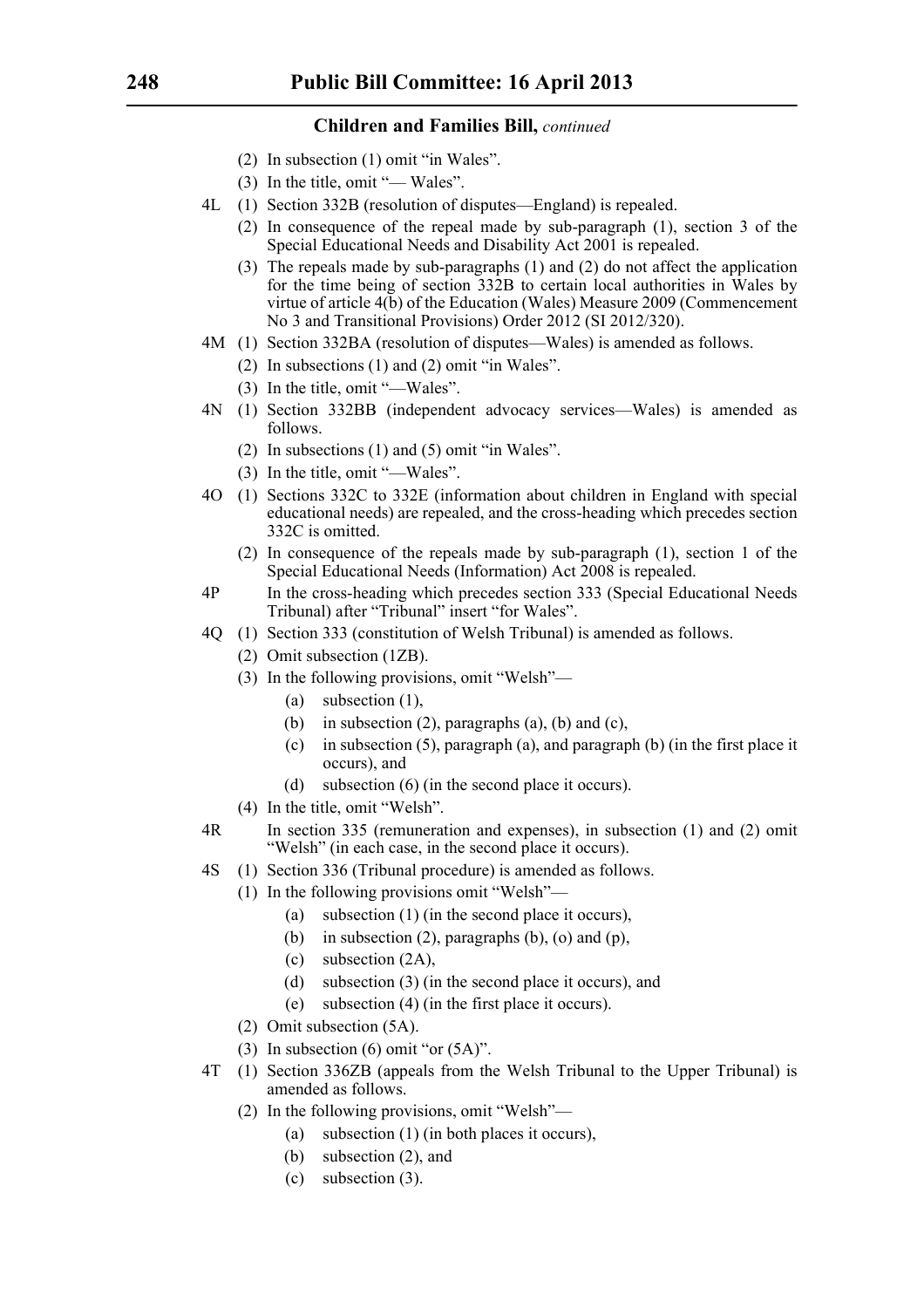- (3) In the title, omit "Welsh".
- 4U In section 336A (compliance with orders), in subsection (2)—
	- (a) after "made" insert "by the Welsh Ministers with the agreement of the Secretary of State.", and
	- (b) omit paragraphs (a) and (b).'.

#### Mr Edward Timpson

Schedule **3**, page **139**, line **29**, at end insert—

- ' (1) Section 348 (provision of special education at non-maintained schools) is amended as follows.
	- (2) In subsection (1) after paragraph (a) (and before the "and" which follows it) insert—
		- "(aa) the child is in the area of a local authority in Wales,".
	- (3) In the title, at the end insert "—Wales".'.

#### Mr Edward Timpson

Schedule **3**, page **140**, line **33**, at end insert—

- '11A(1) Section 483A (city colleges and academies: special educational needs) is amended as follows.
	- (2) In subsection (2), in paragraph (a) for "a statement is maintained under section 324" substitute "an EHC plan or a statement under section 324 is maintained".
	- (3) In subsection (3), in paragraph (a) for "the statement" substitute "the EHC plan".
	- (4) In subsection (4), in paragraphs (a) and (b) after "specified in" insert "the plan or".
- 11B In section 507B (local authorities in England: functions in respect of leisuretime activities etc for persons aged 13 to 19 and certain persons aged 20 to 24), in subsection (2)(b) after "learning difficulty" insert "or disability".
- 11C In section 508F (local authorities in England: provision of transport etc for adult learners), in subsection (9) in the definition of "relevant young adult" for "who is aged under 25 and is subject to learning difficulty assessment" substitute "for whom an EHC plan is maintained".
- 11D In the title of section 508I (complaints about transport arrangements etc for young adults subject to learning difficulty assessment: England), for "adults subject to learning difficulty assessment" substitute "adult for whom EHC plan is maintained".
- 11E (1) Section 509AB (local authorities in England: further provision about transport policy statements for persons of sixth form age) is amended as follows.
	- (2) In subsection (1) after "difficulties" insert "or disabilities".
	- (3) In subsection (2)(b) after "difficulties" (in each place it occurs) insert "or disabilities".
- 11F In section 509AC (interpretation of sections 509AA and 509AB), in subsection (4) after "learning difficulties" insert "or disabilities".
- 11G (1) Section 514A (provision of boarding accommodation for persons subject to learning difficulty assessment) is amended as follows.
	- (2) In subsection  $(1)$ 
		- (a) after "who is" insert "over compulsory school age and for whom an EHC plan is maintained.", and
		- (b) omit paragraphs (a) and (b).

**235**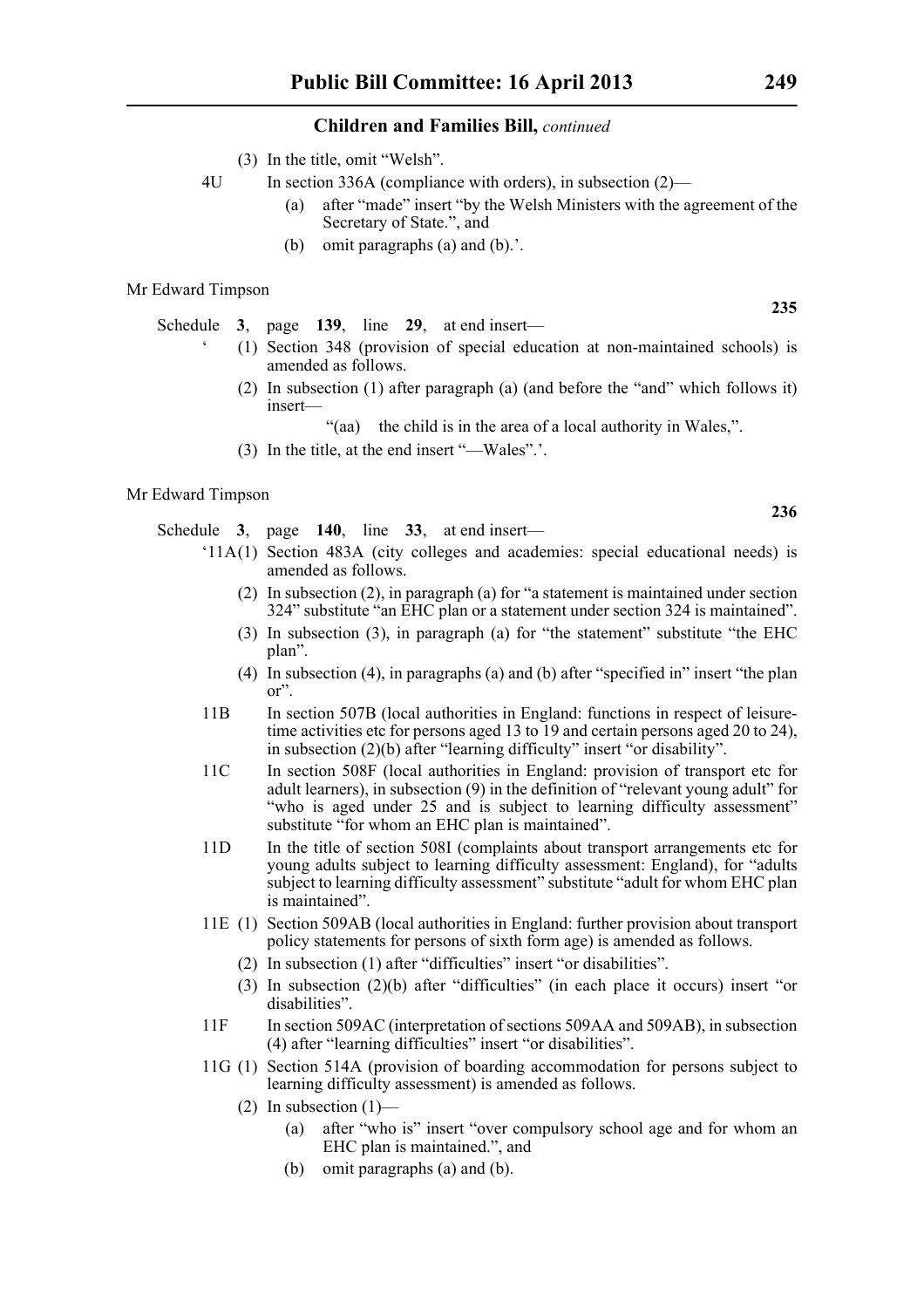- (3) In the title, for "persons subject to learning difficulty assessment" substitute "person for whom an EHC plan is maintained".
- 11H In section 517 (payment of fees at schools not maintained by a local authority), in subsection  $(1)$ , for "or Part IV (special education needs)" substitute ", Part 4 (special education needs) or Part 3 of the Children and Families Act 2013 (children and young people in England with special educational needs)".
- 11I (1) Section 532A (direct payments: persons with special educational needs or subject to learning difficulty assessment) is amended as follows.
	- (2) In subsection  $(1)$ 
		- (a) after "("the beneficiary")" insert "for whom the authority maintain an EHC plan.", and
		- (b) omit paragraphs (a) and (b).
	- (3) In subsection (2)—
		- (a) for paragraph (a) substitute—
			- "(a) special educational provision specified in the EHC plan;", and
		- (b) omit paragraph (b).
	- (4) In the title, omit "or subject to learning difficulty assessment".
- 11J In section 532B (direct payments: pilot schemes), in subsection (9) for paragraph (a) substitute—
	- "(a) section 43 of the Children and Families Act 2013 (duty to secure special educational provision in accordance with EHC plan);".
- 11K In section 560A (work experience for persons over compulsory school age), in subsection  $(1)(b)$  for "but under  $25$  and are subject to learning difficulty assessment" substitute "and for whom an EHC plan is maintained".
- 11L (1) Section 562C (detained persons with special educational needs) is amended as follows.
	- (2) In subsection (1) after "local authority" insert "in England were maintaining an EHC plan for a detained person, or a local authority in Wales".
	- (3) In subsection (2) after "must" insert "maintain the plan or".
	- (4) In subsection (4), in paragraph (a) after "specified in" insert "the plan or".
- 11M (1) Section 562G (information to be provided where statement of special educational needs previously maintained) is amended as follows.
	- (2) In subsection (1) after "local authority" insert "in England were maintaining an EHC plan for the person, or a local authority in Wales".
	- (3) In subsection (3)—
		- (a) after "maintaining" insert "the plan or", and
		- (b) after "copy of" insert "the plan or".
	- (4) In subsection (4) for "a statement for the person under section 324," substitute "an EHC plan or a statement under section 324 for the person,".
	- $(5)$  In subsection  $(5)$ 
		- (a) after "maintaining" insert "the plan or", and
		- (b) after "copy of" insert "the plan or".
	- (6) In subsection (7), in paragraph (b) after "maintaining" insert "the EHC plan or".
	- (7) In subsection (8)—
		- (a) after "maintaining" insert "the plan or", and
		- (b) in paragraph (a), for "a statement was being maintained for the person by a local authority under section 324" substitute "an EHC plan or a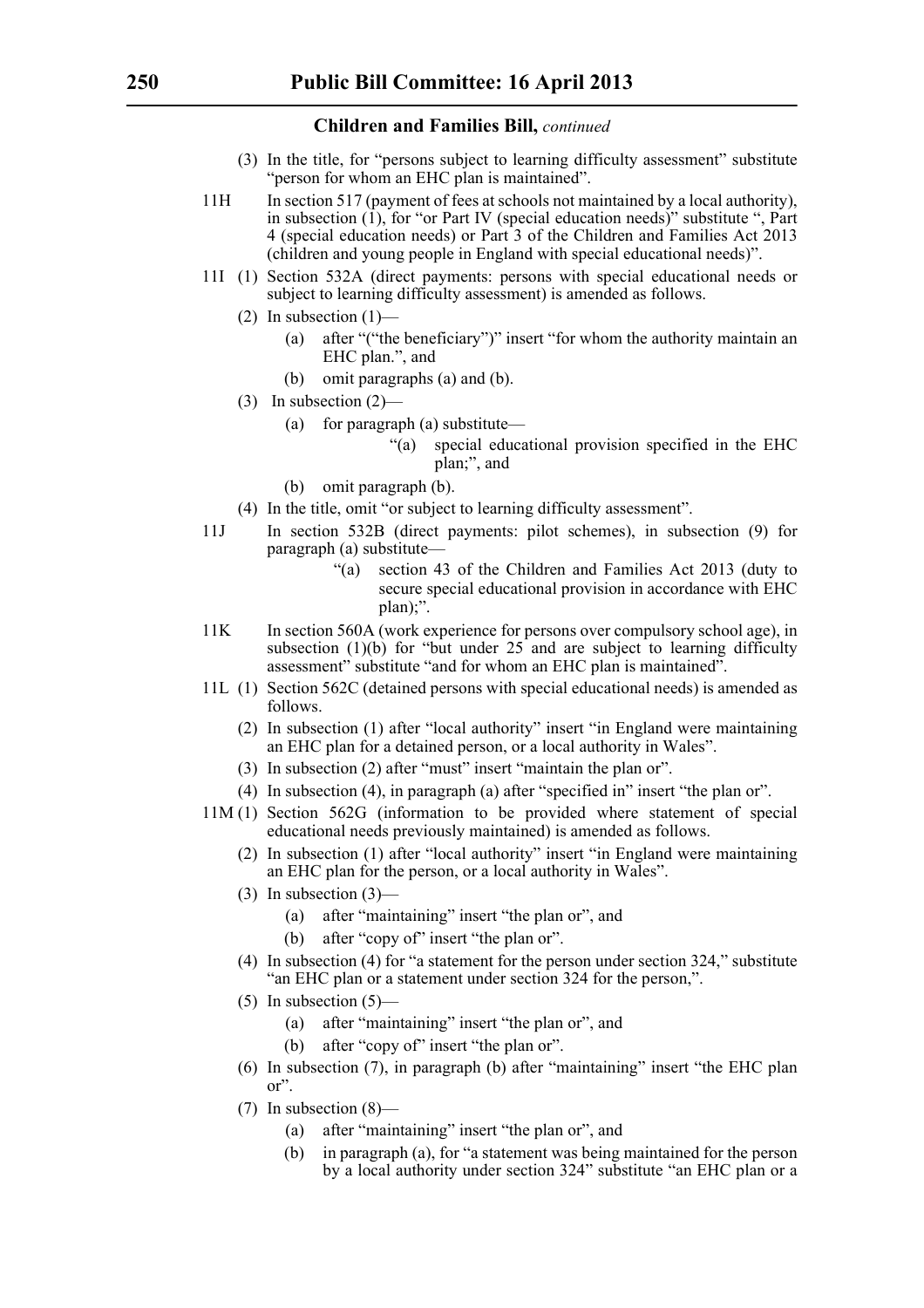statement under section 324 was being maintained for the person by a local authority".

- (8) In subsection (9) after "a copy of any" insert "plan or".
- 11N (1) Section 562H (release of detained person appearing to host authority to require assessment) is amended as follows.
	- (2) For subsection (2) substitute—
		- "(2) Subsection (3) applies where it appears to the host authority that—
			- (a) if the home authority are a local authority in England, the detained person will, on release, be a child within the meaning given in section  $579(1)$ ;
			- (b) if the home authority are a local authority in Wales, the detained person will, on release, be a child within the meaning given in section 312(5)."
	- (3) In subsection (5), in paragraph (a) after "learning difficulty" insert "or disability".'.

Mr Edward Timpson

Schedule **3**, page **141**, line **3**, at end insert—

'"special educational provision"—

- (a) in relation to a person in the area of a local authority in England, has the meaning given by section 21(1) and (2) of the Children and Families Act 2013;
- (b) in relation to a child in the area of a local authority in Wales, has the meaning given by section 312(4);",
- ( ) after subsection (1) insert—
	- "(1A) For the purposes of this Act a person is subject to learning difficulty assessment if—
		- (a) an assessment under section 140 of the Learning and Skills Act 2000 (learning difficulty assessments: Wales) has been conducted in respect of the person, or
		- (b) arrangements for such an assessment to be conducted in respect of the person have been made or are required to be made.", and
- ( ) before subsection (4) insert—
	- "(3A) References in this Act to a person who is "in the area" of a local authority in England do not include a person who is wholly or mainly resident in the area of a local authority in Wales.
	- (3B) References in this Act to a person who is "in the area" of a local authority in Wales do not include a person who is wholly or mainly resident in the area of a local authority in England."'.

Mr Edward Timpson

|  |  | Schedule 3, page 141, line 6, at end insert—      |
|--|--|---------------------------------------------------|
|  |  | () after the entry for "interest in land" insert— |

"in the area of a local authority in England section 579(3A)

**238**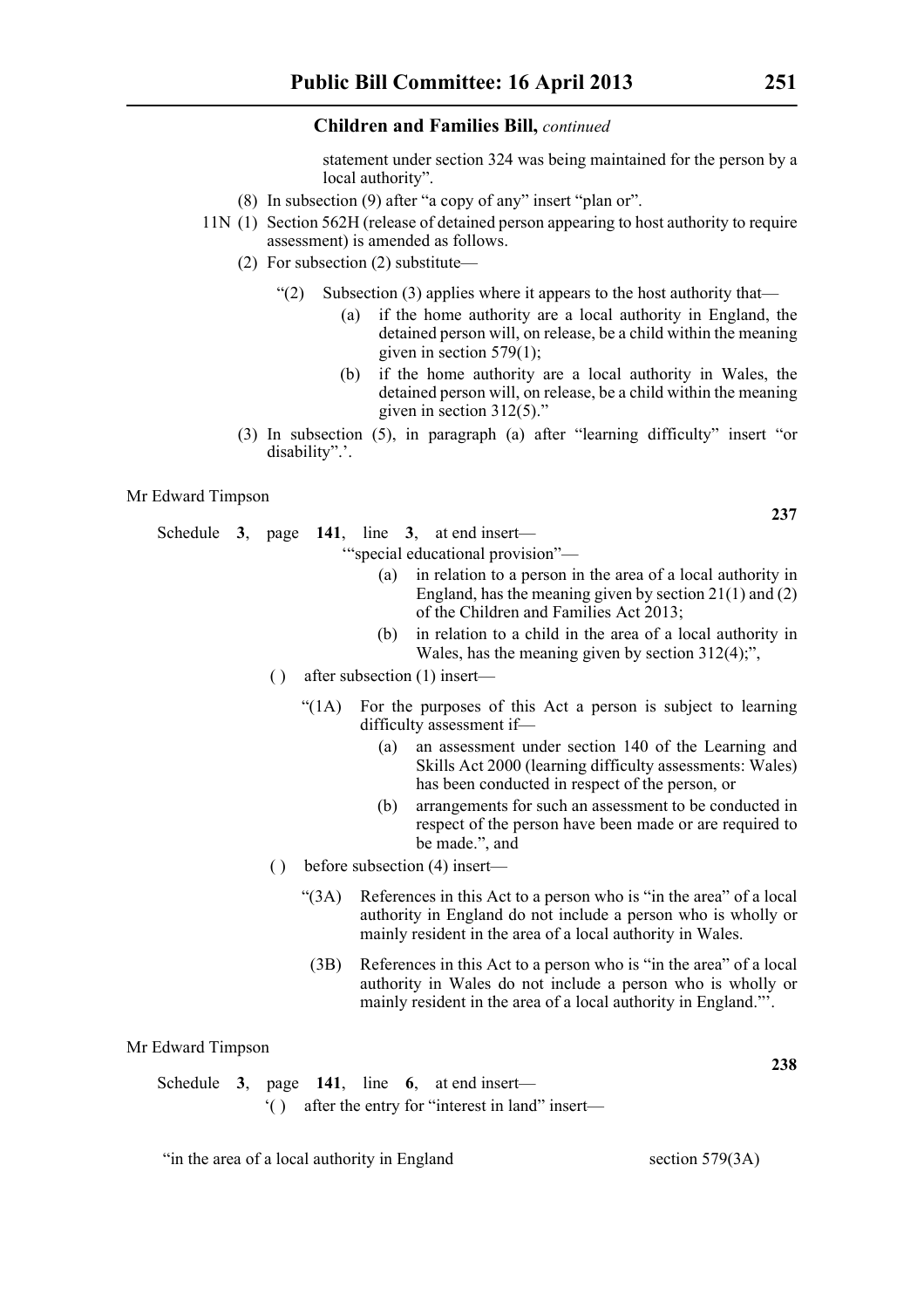| in the area of a local authority in Wales | section<br>$579(3B)$ ", |
|-------------------------------------------|-------------------------|
|                                           |                         |

( ) for the entry for "learning difficulty" substitute—

| "learning difficulty (in relation to a child in the area of a local section $312(2)$ ) |                          |
|----------------------------------------------------------------------------------------|--------------------------|
| authority in Wales)                                                                    | and $(3)$ (subject       |
|                                                                                        | subsection<br>to ⊤       |
|                                                                                        | $(3A))^{\prime\prime}$ . |

#### Mr Edward Timpson

|  |  |  |  | Schedule $3$ , page 141, leave out lines 7 to 11 and insert— |
|--|--|--|--|--------------------------------------------------------------|
|--|--|--|--|--------------------------------------------------------------|

- '( ) in the entry for "special educational needs", in the second column for "section  $312(1)$ " substitute "section  $579(1)$ ",
- ( ) in the entry for "special educational provision", in the second column for "section  $312(4)$ " substitute "section  $579(1)$ ",
- ( ) in the entry for "special school", in the second column for "sections  $6(2)$ and" substitute "section", and
- ( ) in the entry for "subject to learning difficulty assessment", in the second column for "section 13(4)" substitute "section 579(1A)".'.

### Mr Edward Timpson

Schedule **3**, page **141**, line **11**, at end insert—

- '13A In Schedule 35B (meaning of "eligible child" for purposes of section 508B), in paragraph 15(3)—
	- (a) in paragraph (a) for "statement maintained for the child under section 324" substitute "EHC plan maintained for the child", and
	- (b) in paragraph (b) for "statement" substitute "plan".
- 13B (1) In Schedule 36A (education functions), the table in paragraph 2 is amended as follows.
	- (2) In the entry for the Disabled Persons (Services, Consultation and Representation) Act 1986, in the second column after "child with" insert "an EHC plan or".
	- (3) In the entry for the Learning and Skills Act 2000, omit the entry for section 139A.'.

Mrs Sharon Hodgson Lisa Nandy

Clause **72**, page **48**, line **23**, at end insert—

'"well-being" means well-being so far as relating to the matters specified in section  $10(2)$  (a) to (e) of the Children Act 2004.'.

**239**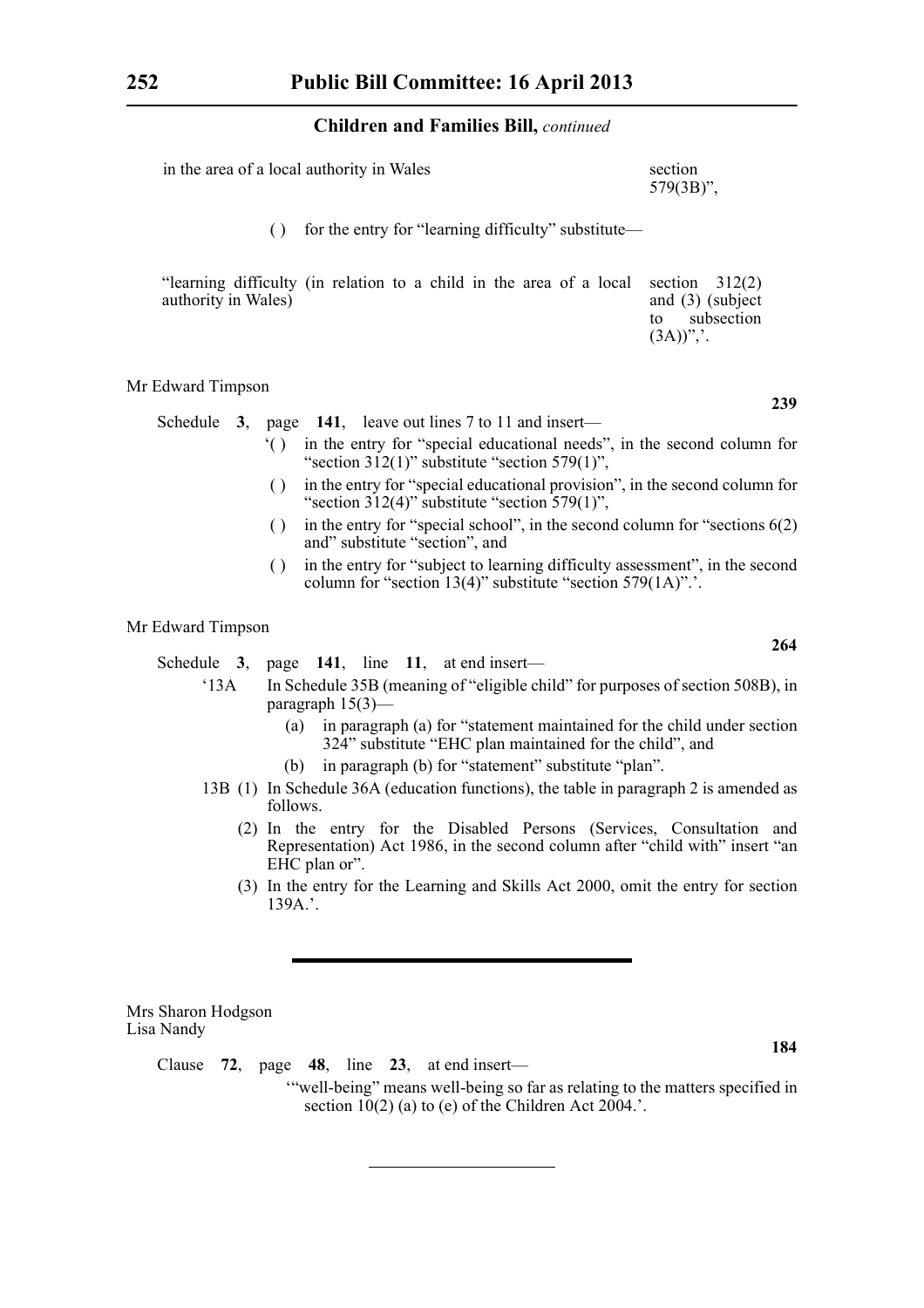Mrs Sharon Hodgson Lisa Nandy

> Clause **73**, page **48**, line **43**, at beginning insert 'If, after a consultation period of not less than three months, and the publication of a response to the consultation, the Secretary of State is satisfied with the provisions, he may make an order so that'.

| Mr Edward Timpson<br>Jo Swinson                        |         |                               |                        |                                                                                                                                                                                                                                                                                                                                                                                                                                                                                          |     |
|--------------------------------------------------------|---------|-------------------------------|------------------------|------------------------------------------------------------------------------------------------------------------------------------------------------------------------------------------------------------------------------------------------------------------------------------------------------------------------------------------------------------------------------------------------------------------------------------------------------------------------------------------|-----|
| Schedule                                               |         |                               |                        | 4, page $142$ , line 14, at end insert—                                                                                                                                                                                                                                                                                                                                                                                                                                                  | 241 |
|                                                        |         | the purposes of Chapter 4".'. |                        | "() In subsection (5), for "under Chapter 4" substitute "by the Chief Inspector for                                                                                                                                                                                                                                                                                                                                                                                                      |     |
| Mr Edward Timpson<br>Jo Swinson                        |         |                               |                        |                                                                                                                                                                                                                                                                                                                                                                                                                                                                                          |     |
| Schedule 4, page                                       |         |                               |                        | 143, leave out lines 24 to 27 and insert—                                                                                                                                                                                                                                                                                                                                                                                                                                                | 242 |
|                                                        |         | "(aa)                         |                        | prohibiting the applicant from being registered in the early<br>years register as an early years childminder if the applicant is<br>registered with a childminder agency;                                                                                                                                                                                                                                                                                                                |     |
|                                                        |         | (ab)                          |                        | prohibiting the applicant from being registered with an early<br>years childminder agency as an early years childminder if the<br>applicant is registered-                                                                                                                                                                                                                                                                                                                               |     |
|                                                        |         |                               |                        | (i) with another childminder agency;                                                                                                                                                                                                                                                                                                                                                                                                                                                     |     |
|                                                        |         |                               | (ii)                   | in the early years register or the general childcare<br>register;".'.                                                                                                                                                                                                                                                                                                                                                                                                                    |     |
| Mr Edward Timpson<br>Jo Swinson                        |         |                               |                        |                                                                                                                                                                                                                                                                                                                                                                                                                                                                                          |     |
| Schedule                                               |         |                               |                        | 144, leave out lines 13 to 16 and insert—                                                                                                                                                                                                                                                                                                                                                                                                                                                | 243 |
|                                                        | 4, page | "(aa)<br>(ab)                 | agency;<br>(i)<br>(ii) | prohibiting the applicant from being registered in the early<br>years register as an early years provider other than a<br>childminder if the applicant is registered with a childminder<br>prohibiting the applicant from being registered with an early<br>years childminder agency as an early years provider other than<br>a childminder if the applicant is registered—<br>with another childminder agency;<br>in the early years register or the general childcare<br>register;".'. |     |
| $\mathbf{M}$ $\mathbf{F1}$ $\mathbf{1}$ $\mathbf{T}^*$ |         |                               |                        |                                                                                                                                                                                                                                                                                                                                                                                                                                                                                          |     |

Mr Edward Timpson Jo Swinson

Schedule **4**, page **149**, leave out lines 19 to 22 and insert—

"(aa) prohibiting the applicant from being registered in Part A of the general childcare register as a later years childminder if the applicant is registered with a childminder agency;

**284**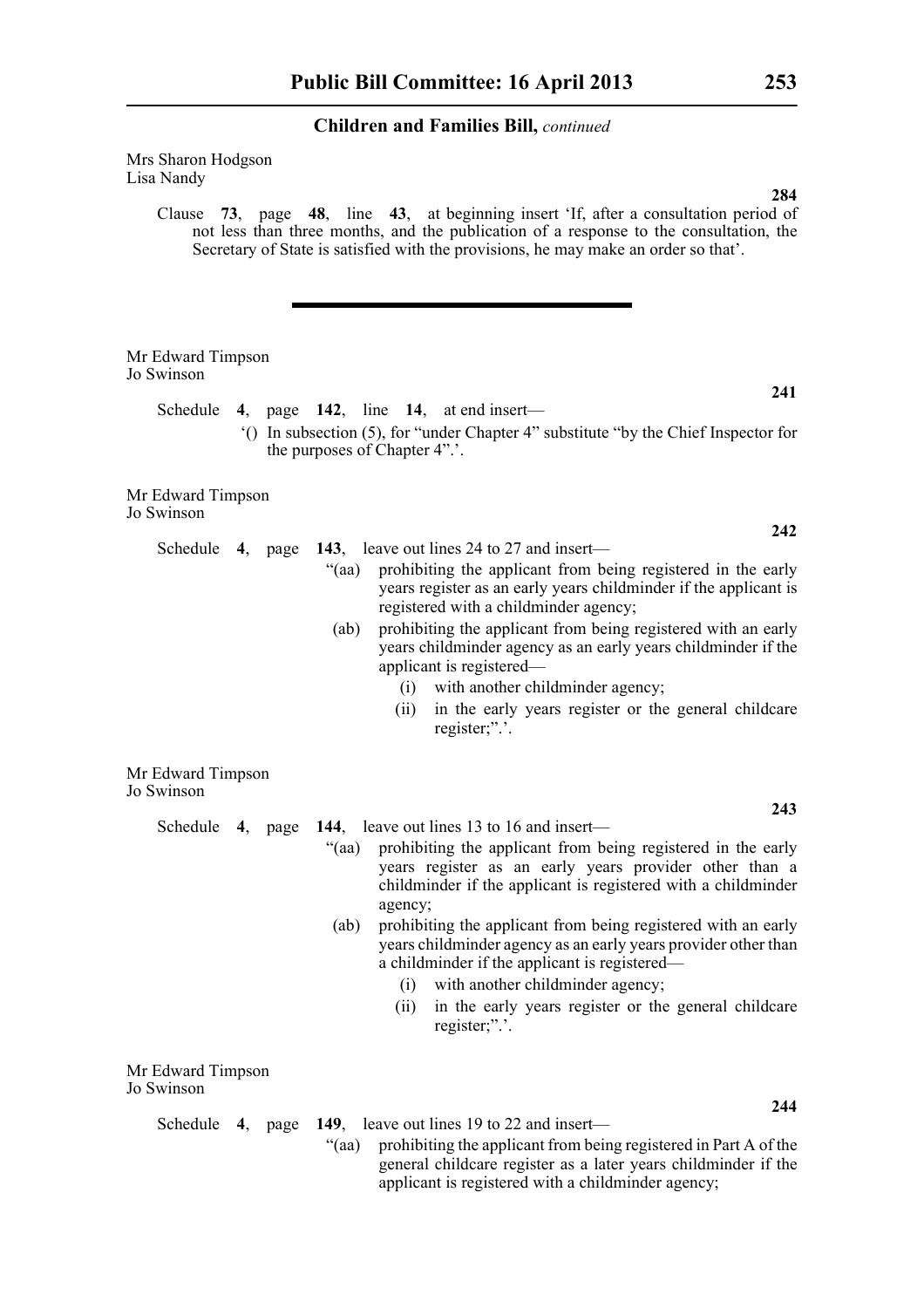- (ab) prohibiting the applicant from being registered with a later years childminder agency as an later years childminder if the applicant is registered—
	- (i) with another childminder agency;
	- (ii) in the early years register or the general childcare register;".'.

Mr Edward Timpson Jo Swinson

Schedule **4**, page **150**, leave out lines 8 to 11 and insert—

- "(aa) prohibiting the applicant from being registered in Part A of the general childcare register as a later years provider other than a childminder if the applicant is registered with a childminder agency;
- (ab) prohibiting the applicant from being registered with a later years childminder agency as a later years provider other than a childminder if the applicant is registered—
	- (i) with another childminder agency;
	- (ii) in the early years register or the general childcare register;".'.

Mr Edward Timpson Jo Swinson

Schedule **4**, page **150**, line **36**, at end insert—

- '17A In section 57 (special procedure for registered early years providers), in the title for "registered early years providers" substitute "providers registered in the early years register".
- 17B After section 57 insert—

#### **"57A Special procedure for providers registered with early years childminder agencies**

- (1) Subsection (2) applies where—
	- (a) a person is registered with an early years childminder agency as an early years childminder, and
	- (b) that agency is also a later years childminder agency.
- (2) If the person gives notice to the agency that he or she proposes to provide later years childminding in respect of which he or she is required to be registered under this Chapter, the agency must—
	- (a) register the person in the register maintained by the agency as a later years childminder, and
	- (b) give the person a certificate of registration stating that he or she is so registered.
- (3) Subsection (4) applies where—
	- (a) a person is registered with an early years childminder agency in respect of particular premises as an early years provider other than a childminder, and
	- (b) that agency is also a later years childminder agency.
- (4) If the person gives notice to the agency that he or she proposes to provide later years provision in respect of which he or she is required

**246**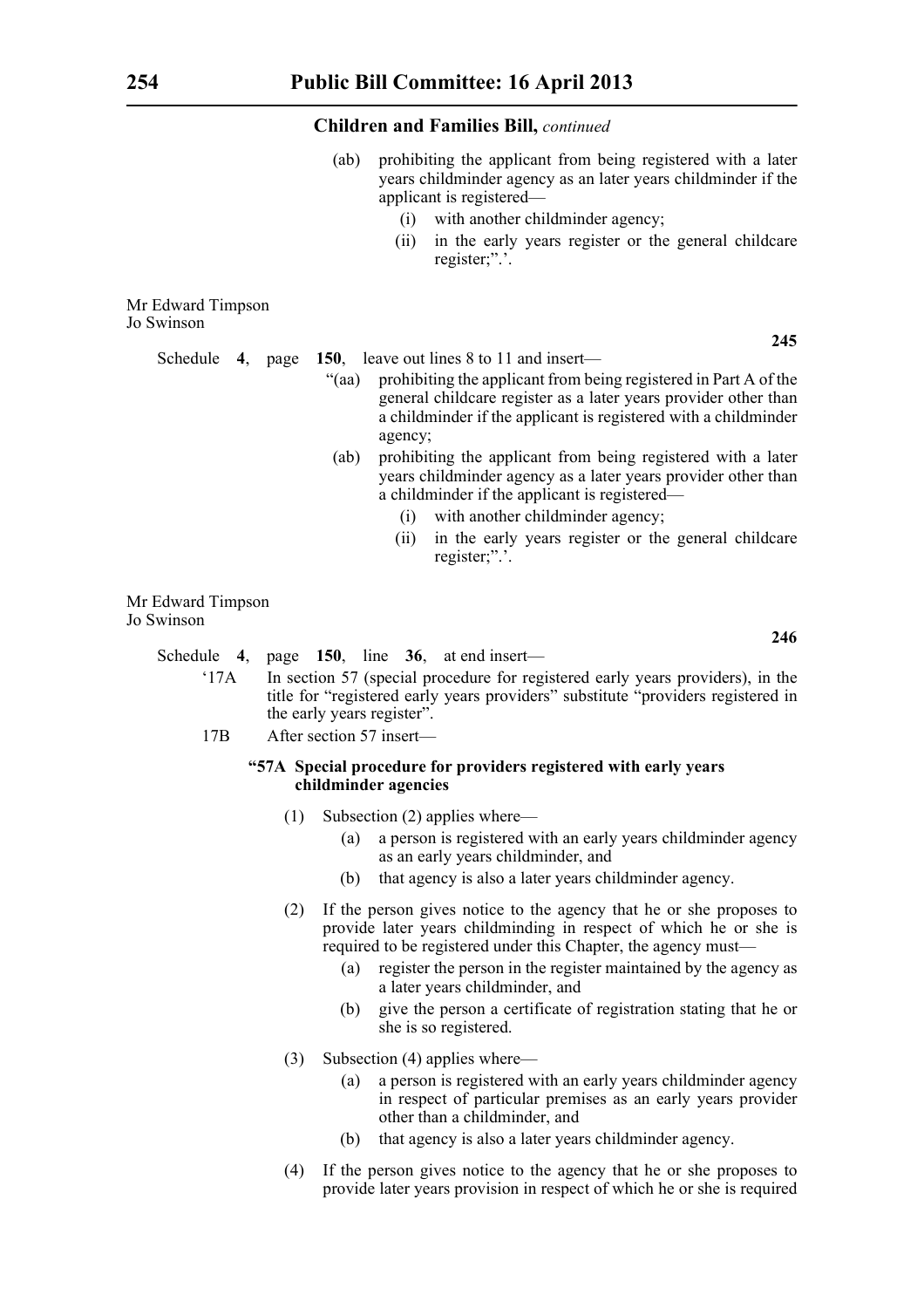to be registered under this Chapter on the same premises, the agency must—

- (a) register the person in the register maintained by the agency as a later years provider other than a childminder, in respect of the premises, and
- (b) give the person a certificate of registration stating that he or she is so registered.
- (5) Subsections (3) and (4) of section 56A apply in relation to a certificate of registration given in pursuance of subsection (2) or (4) of this section as they apply in relation to a certificate of registration given in pursuance of subsection (1) or (2) of that section."'.

Mr Edward Timpson Jo Swinson

**247**

Schedule **4**, page **154**, line **18**, at end insert—

#### 'PART 3A

#### VOLUNTARY REGISTRATION WITH CHILDMINDER AGENCY

- 21A In section 65 (special procedure for persons already registered), in the title, at the end insert "in a childcare register".
- 21B After section 65 insert—

*"Voluntary registration of persons registered with childminder agencies*

#### **65A Procedure for persons already registered with a childminder agency**

- (1) A person who is registered as an early years childminder with an early years childminder agency or as a later years childminder with a later years childminder agency may give notice to the agency that he or she wishes to be registered with the agency in respect of the provision in England of—
	- (a) later years childminding for a child who has attained the age of eight;
	- (b) early years childminding or later years childminding for a child who has not attained that age but in respect of which the person is not required to be registered under Chapter 2 or 3.
- (2) If a person gives notice to an agency under subsection (1), the agency must—
	- (a) register the person in the register maintained by the agency as a childminder registered under this Chapter, and
	- (b) give the person a certificate of registration stating that he or she is so registered.
- (3) A person who is registered as an early years provider (other than an childminder) with an early years childminder agency or as a later years provider (other than a childminder) with a later years childminder agency in respect of particular premises may give notice to the agency that he or she wishes to be registered with the agency in respect of the provision on the same premises of—
	- (a) later years provision (other than later years childminding) for a child who has attained the age of eight;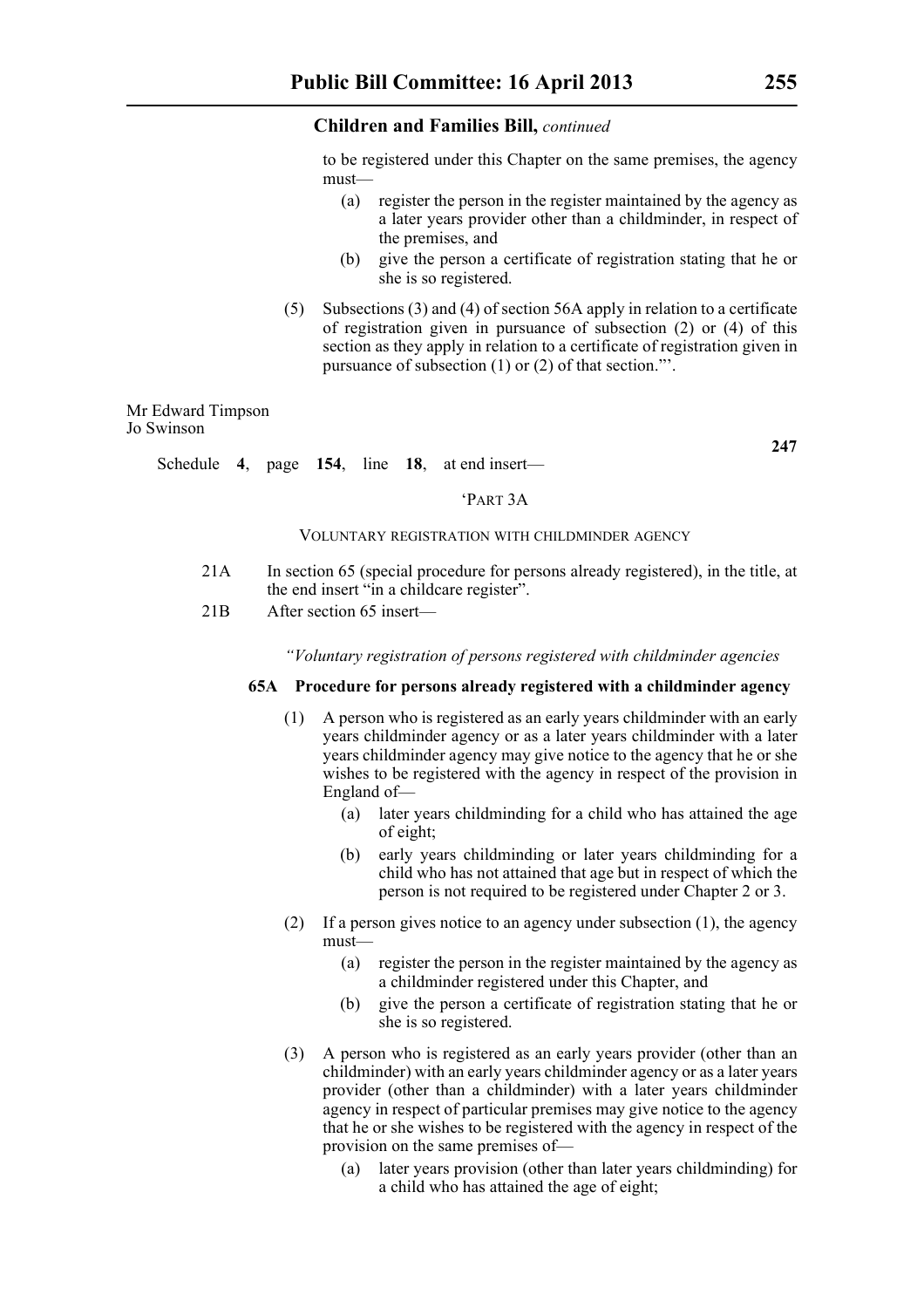- early years provision or later years provision (other than early years or later years childminding) for a child who has not attained that age but in respect of which the person is not required to be registered under Chapter 2 or 3.
- (4) If a person gives notice to an agency under subsection (3), the agency must—
	- (a) register the person in the register maintained by the agency as a provider of childcare (other than a childminder) registered under this Chapter, in respect of the premises, and
	- (b) give the person a certificate of registration stating that he or she is so registered.
- (5) A certificate of registration given to the applicant in pursuance of subsection (2) or (4) must contain prescribed information about prescribed matters.
- (6) If there is a change of circumstances which requires the amendment of a certificate of registration, the agency must give the registered person an amended certificate."
- 21C In section 66 (conditions on registration), in subsections (1) and (5) for "under this Chapter" substitute "in Part B of the general childcare register".
- 21D (1) Section 67 (regulations governing activities) is amended as follows.
	- (2) In subsection  $(4)$ 
		- (a) after "Chief Inspector" insert ", early years childminder agencies or later years childminder agencies", and
		- (b) omit "his".
	- (3) In subsection  $(5)$ 
		- (a) after "Chief Inspector" insert ", early years childminder agencies or later years childminder agencies", and
		- (b) omit "his".
	- (4) In subsection (6) after paragraph (a) (and before the "or" which follows it) insert—
		- "(aa) by early years childminder agencies or later years childminder agencies in the exercise of functions under this Part,".'.

Mr Edward Timpson Jo Swinson

> Schedule **4**, page **154**, line **33**, at end insert— '() In subsection (5) for "as a childminder under Chapter 4" substitute "under

Chapter 4 in Part B of the general childcare register as a childminder".'.

Mr Edward Timpson Jo Swinson

Schedule **4**, page **155**, line **23**, leave out 'or 3' and insert ', 3 or 4'.

Mr Edward Timpson Jo Swinson

Schedule **4**, page **156**, line **27**, leave out 'or 3' and insert ', 3 or 4'.

**248**

**249**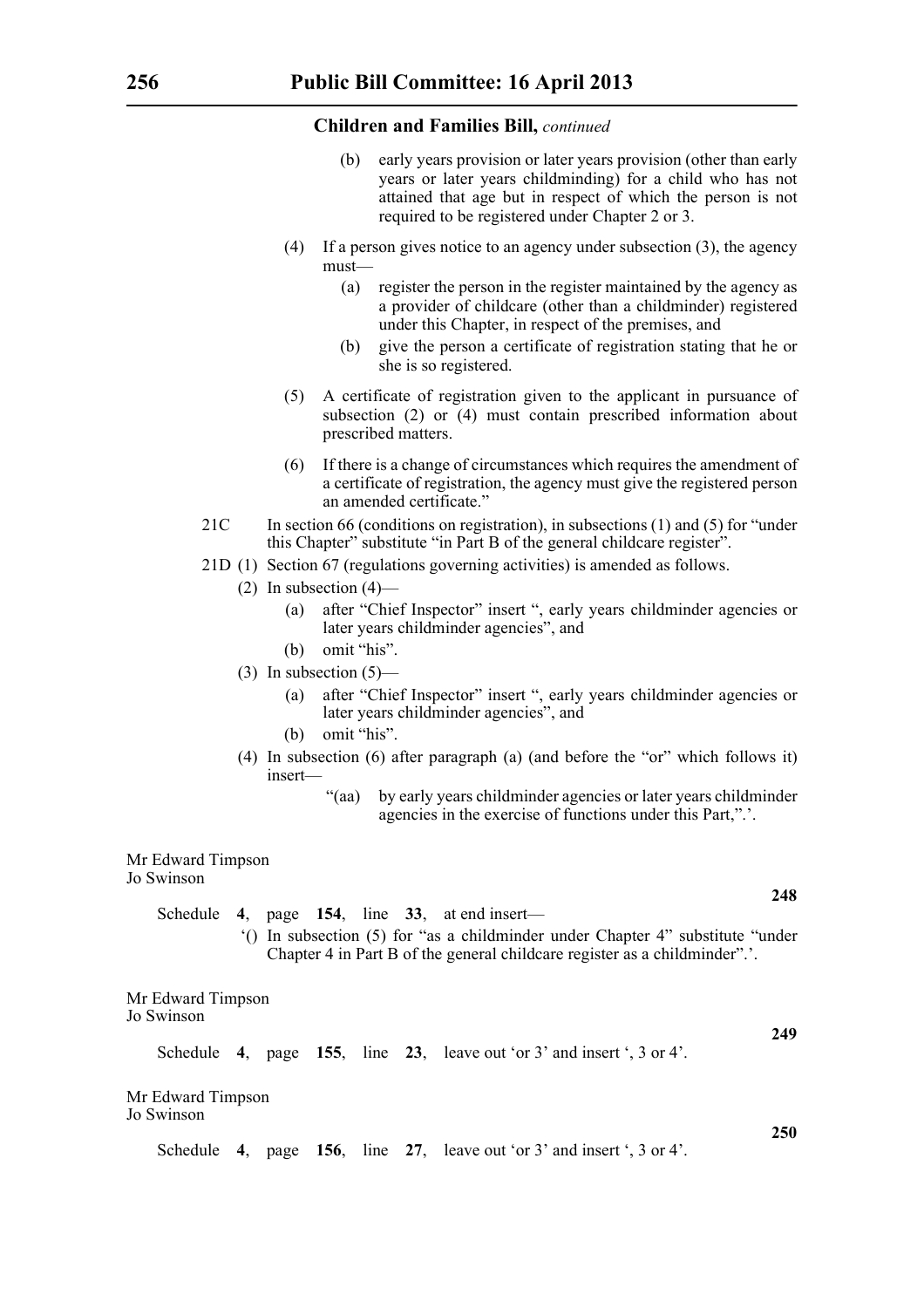| <b>Children and Families Bill, continued</b> |                                                                                                                                                                                                                       |                                  |  |  |  |                                                                                         |     |  |  |
|----------------------------------------------|-----------------------------------------------------------------------------------------------------------------------------------------------------------------------------------------------------------------------|----------------------------------|--|--|--|-----------------------------------------------------------------------------------------|-----|--|--|
| Mr Edward Timpson<br>Jo Swinson              |                                                                                                                                                                                                                       |                                  |  |  |  |                                                                                         | 251 |  |  |
|                                              |                                                                                                                                                                                                                       |                                  |  |  |  | Schedule 4, page 156, line 40, leave out 'or $3'$ and insert ', $3$ or $4'$ .           |     |  |  |
| Mr Edward Timpson<br>Jo Swinson              |                                                                                                                                                                                                                       |                                  |  |  |  |                                                                                         | 252 |  |  |
|                                              |                                                                                                                                                                                                                       | the general childcare register'. |  |  |  | Schedule 4, page 157, line 40, leave out 'under Chapter 4' and insert 'in Part B of     |     |  |  |
| Mr Edward Timpson<br>Jo Swinson              |                                                                                                                                                                                                                       |                                  |  |  |  |                                                                                         |     |  |  |
|                                              |                                                                                                                                                                                                                       |                                  |  |  |  | Schedule 4, page $159$ , line 7, at end insert—                                         | 253 |  |  |
|                                              | (3C)<br>An early years childminder agency or a later years childminder agency<br>must not register for the purposes of Chapter 4 a person who is<br>disqualified from registration by regulations under section 75.". |                                  |  |  |  |                                                                                         |     |  |  |
| Mr Edward Timpson<br>Jo Swinson              |                                                                                                                                                                                                                       |                                  |  |  |  |                                                                                         | 254 |  |  |
|                                              |                                                                                                                                                                                                                       |                                  |  |  |  | Schedule 4, page 159, line 8, leave out 'or $(3B)$ ' and insert ', $(3B)$ or $(3C)$ '.  |     |  |  |
| Mr Edward Timpson<br>Jo Swinson              |                                                                                                                                                                                                                       |                                  |  |  |  |                                                                                         |     |  |  |
|                                              |                                                                                                                                                                                                                       |                                  |  |  |  | Schedule 4, page 159, line 13, leave out 'or $(3B)$ ' and insert ', $(3B)$ or $(3C)$ '. | 255 |  |  |
| Mr Edward Timpson<br>Jo Swinson              |                                                                                                                                                                                                                       |                                  |  |  |  |                                                                                         | 256 |  |  |
|                                              |                                                                                                                                                                                                                       |                                  |  |  |  | Schedule 4, page $162$ , line 17, leave out 'or 3' and insert ', 3 or 4'.               |     |  |  |
| Mr Edward Timpson<br>Jo Swinson              |                                                                                                                                                                                                                       |                                  |  |  |  |                                                                                         |     |  |  |
|                                              |                                                                                                                                                                                                                       |                                  |  |  |  | Schedule 4, page 162, line 29, after 'to' insert 'the Secretary of State,'.             | 257 |  |  |
| Mr Edward Timpson<br>Jo Swinson              |                                                                                                                                                                                                                       |                                  |  |  |  |                                                                                         |     |  |  |
|                                              |                                                                                                                                                                                                                       |                                  |  |  |  | Schedule 4, page 162, line 32, after 'to' insert 'the Secretary of State,'.             | 258 |  |  |
| Mr Edward Timpson<br>Jo Swinson              |                                                                                                                                                                                                                       |                                  |  |  |  |                                                                                         |     |  |  |
|                                              |                                                                                                                                                                                                                       |                                  |  |  |  | Schedule 4, page 162, line 35, leave out 'or 3' and insert ', 3 or 4'.                  | 259 |  |  |
| Mr Edward Timpson<br>Jo Swinson              |                                                                                                                                                                                                                       |                                  |  |  |  |                                                                                         |     |  |  |
|                                              |                                                                                                                                                                                                                       |                                  |  |  |  | Schedule 4, page 162, line 39, at end insert—                                           | 260 |  |  |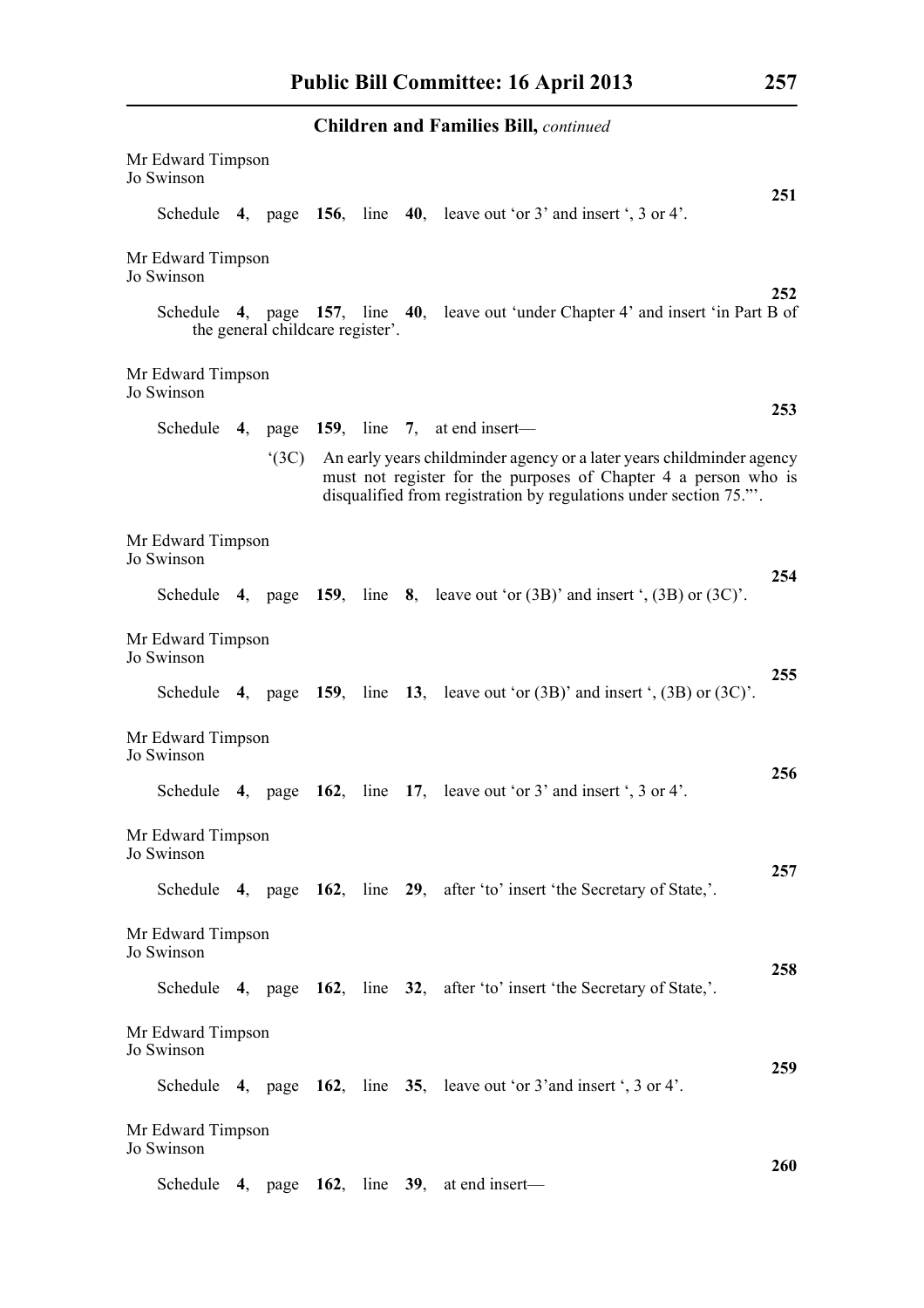'( ) in the case of information to be provided to the Secretary of State, information which the Secretary of State may require for the purposes of the Secretary of State's functions in relation to universal credit under Part 1 of the Welfare Reform Act 2012;'.

Mr Edward Timpson Jo Swinson **261** Schedule **4**, page **163**, line **40**, leave out sub-paragraph (2) and insert—  $'(2)$  In subsection  $(1)$ — (a) after paragraph (a) insert— "(aa) section  $57A(2)$  and  $(4)$ ; (ab) section  $61C(1)$ ;', and (b) after paragraph (b) insert— "(ba) section  $65A(1)$  and  $(3)$ ;".'. Mr Edward Timpson Jo Swinson **262** Schedule **4**, page **164**, line **8**, at end insert— '( ) after the definition of "childcare" insert— ""childminder agency" means— (c) an early years childminder agency; (d) a later years childminder agency;",'. Mrs Sharon Hodgson Lisa Nandy **285** Page **49**, line **12**, Leave out Clause 75. Lisa Nandy Mrs Sharon Hodgson **294**

 $\star$  Schedule 5, page 168, line 9, at end insert— '(2A) In sub-paragraph (1), after "Secretary of State" insert "with the consent of the Education Committee of the House of Commons".'.

Lisa Nandy Mrs Sharon Hodgson

 $\star$  Schedule 5, page 168, line 11, at end insert— '(aa) after sub-paragraph (2) insert—

> "(2A) In appointing the Children's Commissioner the Secretary of State shall—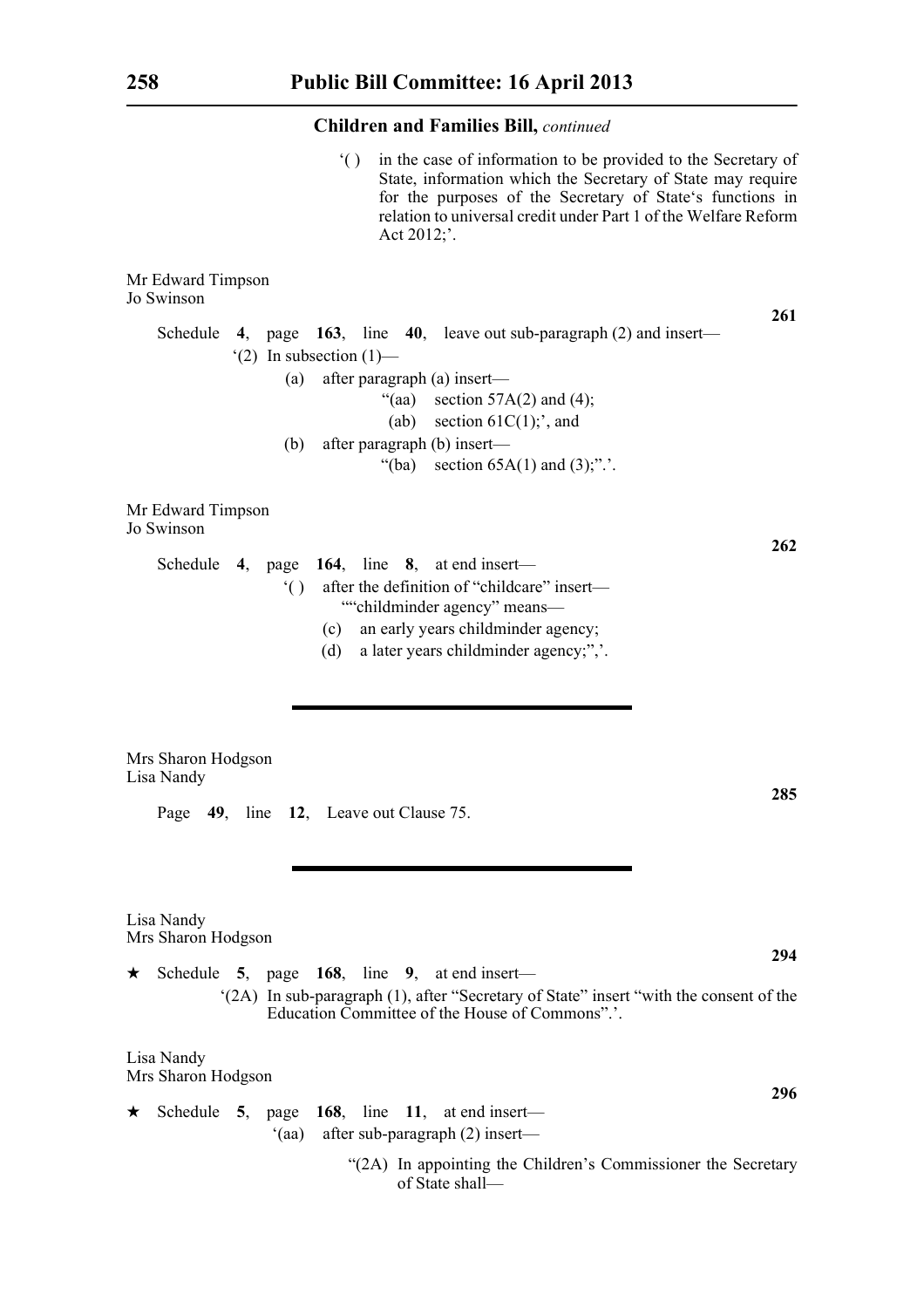- (a) have due regard to the views of—
	- (i) any parliamentary committee which has published a view on the proposed appointment;
	- (ii) children involved in the appointment of the Children's Commissioner, and
	- (iii) the advice of any selection panel, established for the purpose of interviewing candidates, as to their suitability for appointment;
- (b) appoint an individual only if the Secretary of State reasonably considers the individual—
	- (i) has experience and knowledge relating to children's rights;
	- (ii) is able and willing to act independently of government;
	- (iii) enjoys the trust and confidence of the public (including children); and
	- (iv) is capable of effectively fulfilling the Children's Commissioner's primary function.".'.

Lisa Nandy Mrs Sharon Hodgson

 $\star$  Schedule 5, page 168, line 14, at end insert— '(d) after sub-paragraph (7) add—

> "(8) The Secretary of State may only use his power under subparagraph (7) with the consent of the Education Committee of the House of Commons".'.

Lucy Powell

Clause **77**, page **50**, line **15**, at end insert— '(ga) investigate the effectiveness of the safety and protection of children living at any specific premises which the Children's Commissioner is empowered to enter under section 2E.'.

Lisa Nandy

Clause **77**, page **50**, line **15**, at end insert— '(ga) investigate reported instances of the trafficking of children, with particular regard to migrant children; (gb) investigate matters relating to children in custody.'.

Lisa Nandy Mrs Sharon Hodgson

\* Clause **77**, page **50**, line **27**, leave out from 'may' to end of line 28 and insert 'only

**295**

**265**

**269**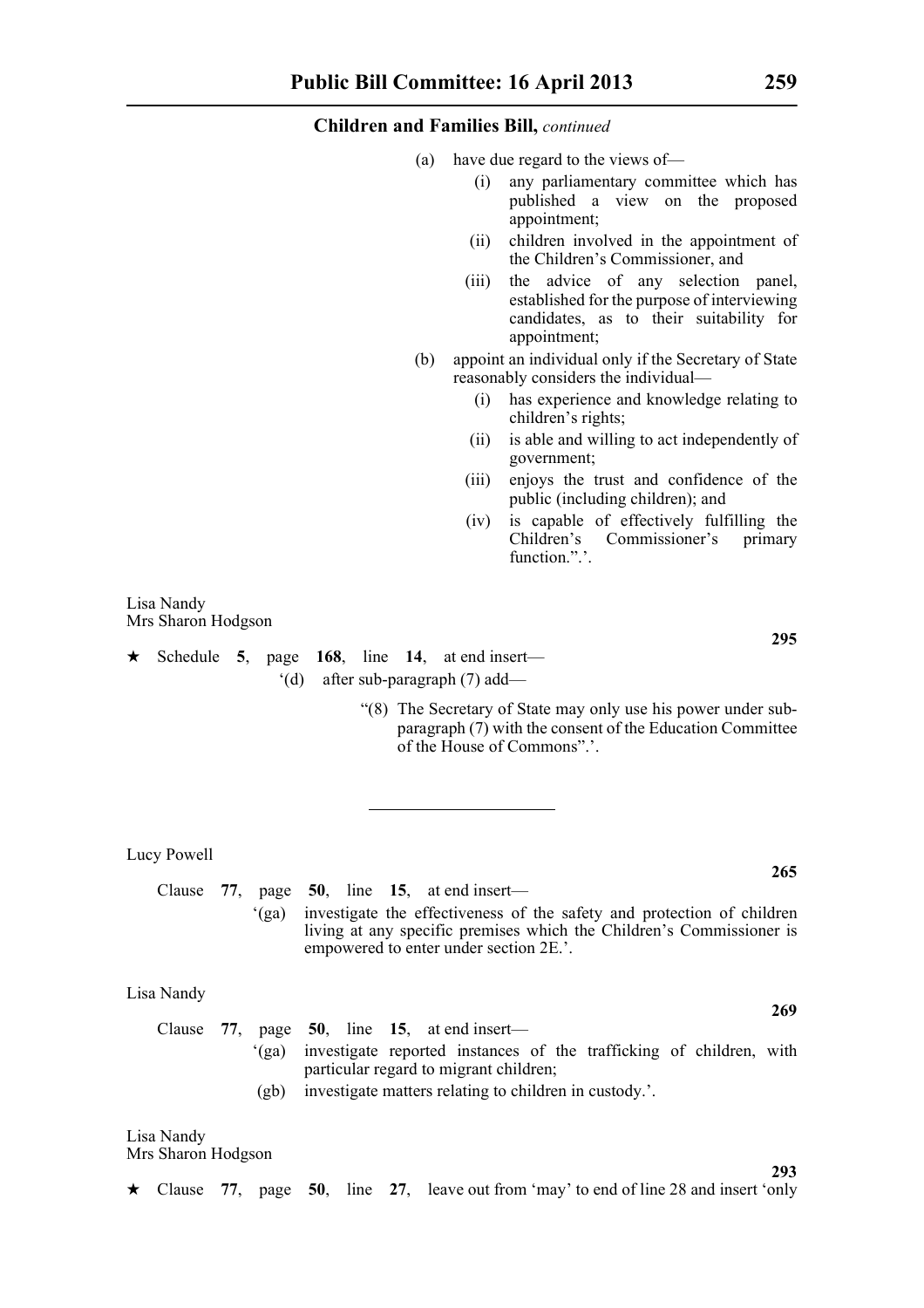conduct an investigation of the case of an individual child where he considers it will enable him to discharge the primary function more effectively.'.

#### Mr Steve Reed

Clause **77**, page **50**, line **43**, after 'function', insert 'and have due regard to their views.'.

#### Lucy Powell

Clause **77**, page **51**, line **3**, at end insert— '(c) consult, so far as possible, all children living at any premises that the Commissioner is investigating under section 2(3)(ga).'.

#### Mr Steve Reed

Clause **77**, page **51**, line **8**, after 'known', insert 'and have due regard to their views.'.

#### Lucy Powell

Clause **77**, page **51**, line **20**, at end add— '(4) For investigations under section  $2(3)(ga)$ , where a report contains recommendations, the Commissioner must require that the person towards whom those recommendations are directed implement them, or otherwise to state in writing why they are unable to do so.'.

#### Lucy Powell

Clause **79**, page **51**, line **40**, after 'child', insert 'or children'.

Mr Steve Reed

Clause **82**, page **53**, line **5**, at end insert 'and have due regard to their views.'.

Mr Steve Reed

Clause **83**, page **53**, line **32**, at end insert 'and the extent to which the Commissioner has had due regard to their views.'.

**267**

**271**

**270**

**266**

**268**

**273**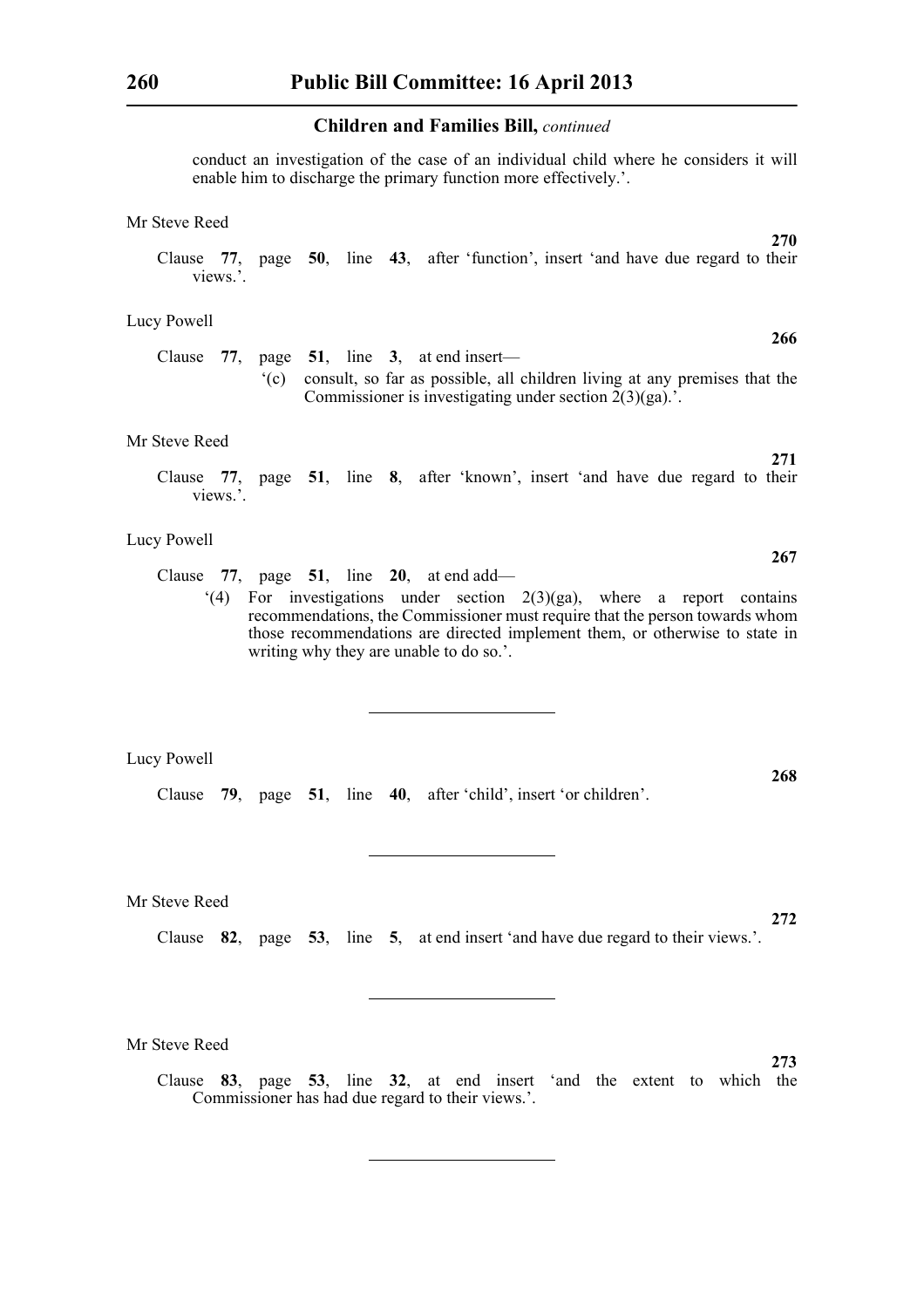|         | Mr Steve Reed                    |                      |  |                                                                                                                                                                                                                                                                                                                                                                                                                                           | 274 |
|---------|----------------------------------|----------------------|--|-------------------------------------------------------------------------------------------------------------------------------------------------------------------------------------------------------------------------------------------------------------------------------------------------------------------------------------------------------------------------------------------------------------------------------------------|-----|
|         | (5A)<br>(5B)<br>(5C)             | (a)<br>(b)           |  | Clause $84$ , page $54$ , line 16, at end insert—<br>A child is within this subsection if he or she is detained in pursuance of-<br>an order made by a court, or<br>an order of recall made by the Secretary of State.<br>A child is within this subsection if he or she has been identified by a professional<br>as a potential victim of trafficking.<br>A child is within this subsection if he or she is a separated migrant child.'. |     |
|         | Mr Edward Timpson                |                      |  | Schedule $5$ , page $169$ , line $11$ , leave out paragraph (b).                                                                                                                                                                                                                                                                                                                                                                          | 263 |
|         | Mr Edward Timpson                |                      |  | Clause $86$ , page $54$ , line $40$ , leave out subsection (3).                                                                                                                                                                                                                                                                                                                                                                           | 226 |
| $\star$ | Lucy Powell                      |                      |  | Clause 87, page 55, line 12, leave out paragraph (a).                                                                                                                                                                                                                                                                                                                                                                                     | 325 |
|         | Lucy Powell                      |                      |  | $\star$ Clause 87, page 56, line 3, leave out paragraph (a).                                                                                                                                                                                                                                                                                                                                                                              | 326 |
|         | Jo Swinson                       | 'under section 75E'. |  | Clause 87, page 57, line 15, leave out 'made by the Secretary of State' and insert                                                                                                                                                                                                                                                                                                                                                        | 275 |
|         | Lisa Nandy<br>Mrs Sharon Hodgson |                      |  |                                                                                                                                                                                                                                                                                                                                                                                                                                           |     |
| ★       | (8)                              |                      |  | Clause $87$ , page $57$ , leave out lines 35 and 36 and insert—<br>Regulations under section 75E may provide for the taking of leave under section<br>75E in a single period, in non-conclusive periods, or in periods shorter than the<br>period which constitutes, for the employee, a week's leave.'.                                                                                                                                  | 331 |
|         | Lucy Powell                      |                      |  |                                                                                                                                                                                                                                                                                                                                                                                                                                           |     |
| ★       |                                  |                      |  | Clause $87$ , page $59$ , line 11, leave out paragraph (a).                                                                                                                                                                                                                                                                                                                                                                               | 327 |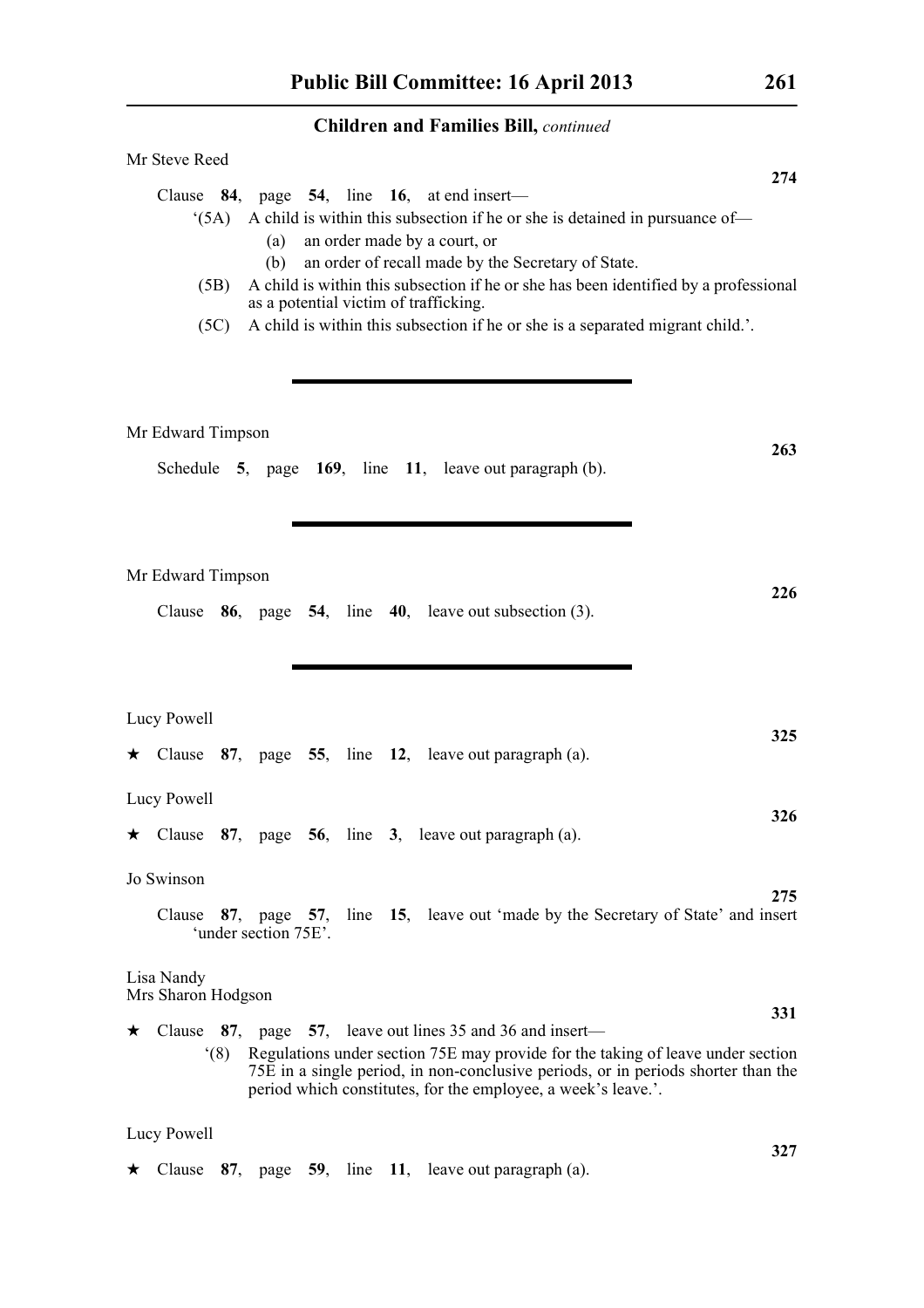|                                  | Lucy Powell                             |      |                       |  |                   |  |                                                                                                                                                                                                                           |     |  |
|----------------------------------|-----------------------------------------|------|-----------------------|--|-------------------|--|---------------------------------------------------------------------------------------------------------------------------------------------------------------------------------------------------------------------------|-----|--|
|                                  |                                         |      |                       |  |                   |  | $\star$ Clause 87, page 59, line 46, leave out paragraph (a).                                                                                                                                                             | 328 |  |
|                                  | Jo Swinson                              |      |                       |  |                   |  |                                                                                                                                                                                                                           |     |  |
|                                  |                                         |      | 'under section 75G'.  |  |                   |  | Clause 87, page 61, line 24, leave out 'made by the Secretary of State' and insert                                                                                                                                        | 276 |  |
|                                  | Lisa Nandy<br>Mrs Sharon Hodgson<br>329 |      |                       |  |                   |  |                                                                                                                                                                                                                           |     |  |
|                                  |                                         |      |                       |  |                   |  | $\star$ Clause 87, page 64, line 17, leave out 'may' and insert 'shall'.                                                                                                                                                  |     |  |
| Lisa Nandy<br>Mrs Sharon Hodgson |                                         |      |                       |  |                   |  |                                                                                                                                                                                                                           |     |  |
|                                  |                                         |      |                       |  |                   |  | $\star$ Clause 87, page 64, line 21, leave out 'may' and insert 'shall'.                                                                                                                                                  | 330 |  |
|                                  | Jo Swinson                              |      |                       |  |                   |  |                                                                                                                                                                                                                           | 277 |  |
|                                  | Clause                                  |      |                       |  |                   |  | <b>87</b> , page <b>65</b> , line <b>20</b> , leave out '75F(3) or $(16)$ ' and insert '75F(16)'.                                                                                                                         |     |  |
| Jo Swinson                       |                                         |      |                       |  |                   |  |                                                                                                                                                                                                                           |     |  |
|                                  | Clause                                  |      |                       |  |                   |  | 87, page 65, line 20, leave out $75H(3)$ , $(16)$ and insert $75H(16)$ .                                                                                                                                                  | 278 |  |
|                                  | Lucy Powell<br>$\star$ Clause           | 88,  | page<br>(aa)          |  |                   |  | 65, line $23$ , at end insert—<br>in subsection (2) at the end there is inserted "for each child born as a<br>result of the pregnancy in addition to her entitlement to additional<br>maternity leave under section 73;". | 332 |  |
|                                  | Lucy Powell                             |      |                       |  |                   |  |                                                                                                                                                                                                                           |     |  |
|                                  |                                         |      | $^{\circ}$ (d)<br>(e) |  | circumstances.    |  | Clause $91$ , page $83$ , line $44$ , at end insert—<br>becoming a special guardian under section 14A of the Children Act 1989,<br>becoming a family and friends (kinship) carer in prescribed                            | 297 |  |
|                                  |                                         | (1B) |                       |  |                   |  | In section 75B of the Employment Rights Act 1996 (additional adoption leave),<br>after subsection (1) there is inserted—                                                                                                  |     |  |
|                                  |                                         |      | (1A)                  |  | conditions as to- |  | The conditions that may be prescribed under subsection (1) include                                                                                                                                                        |     |  |

(a) becoming a special guardian under section 14A of the Children Act 1989,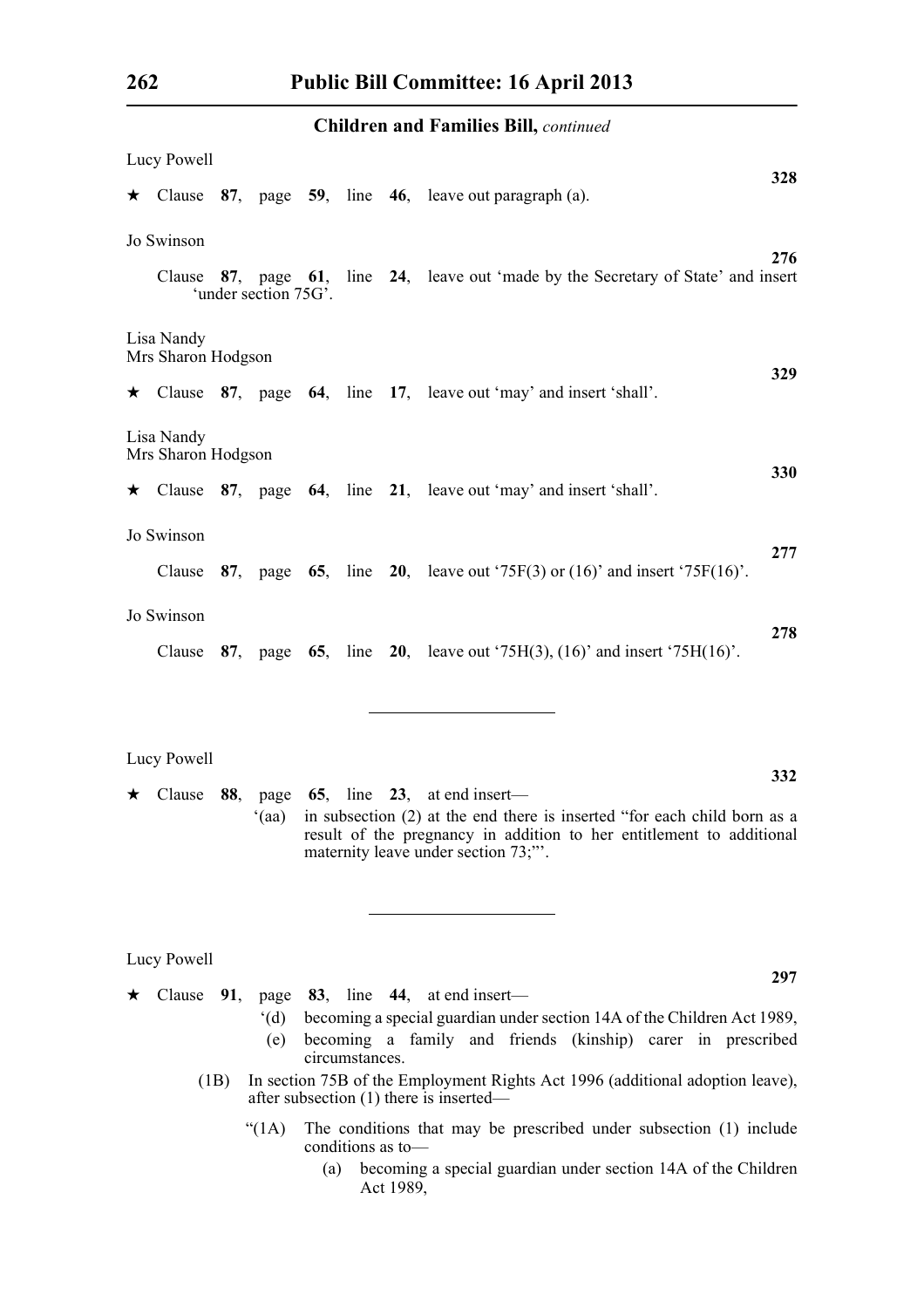(b) becoming a family and friends carer in prescribed circumstances.".'.

#### Lucy Powell

\* Clause **91**, page **84**, line **14**, at end insert 'for whom a special guardian has been appointed under section 14A of the Children Act 1989; placed in a family and friends (kinship) care arrangement in prescribed circumstances.'.

#### Lucy Powell

\* Clause **91**, page **84**, line **20**, at end insert or to being placed with a special guardian under section 14A of the Children Act 1989 or to being placed in a family and friends (kinship) care arrangement in prescribed circumstances;'.

#### Lucy Powell

\* Clause **91**, page **84**, line **22**, leave out 'with such a person' and insert 'or section 14A with such a person or to placement with a family and friends (kinship) carer in prescribed circumstances;'.

#### Lucy Powell

\* Clause **91**, page **84**, line **30**, after 'adopter', insert 'or placed with a special guardian under section 14A of the Children Act 1989 or placed in a family and friends (kinship) care arrangement in prescribed circumstances'.

#### Lucy Powell

\* Clause **91**, page **84**, line **34**, at end insert 'or to being placed with a special guardian under section 14A or to being placed in a family and friends (kinship) care arrangement in prescribed circumstances;'.

#### Lucy Powell

\* Clause **91**, page **84**, line **40**, at end insert 'or the week the special guardian is expected to be appointed or the week the child is expected to be placed in a family and friends (kinship) care arrangement in prescribed circumstances;'.

#### Lucy Powell

\* Clause **91**, page **84**, line **42**, at end insert 'or section 14A or to placement with a family and friends carer in prescribed circumstances'.

#### Lucy Powell

\* Clause **91**, page **84**, line **44**, at end insert 'or "special guardian" or "family and friends (kinship) carer in prescribed circumstances"'.

#### Lucy Powell

\* Clause **91**, page **84**, line **47**, after 'section' insert '14A or'.

#### **298**

**299**

## **300**

**301**

### **302**

## **303**

**304**

**306**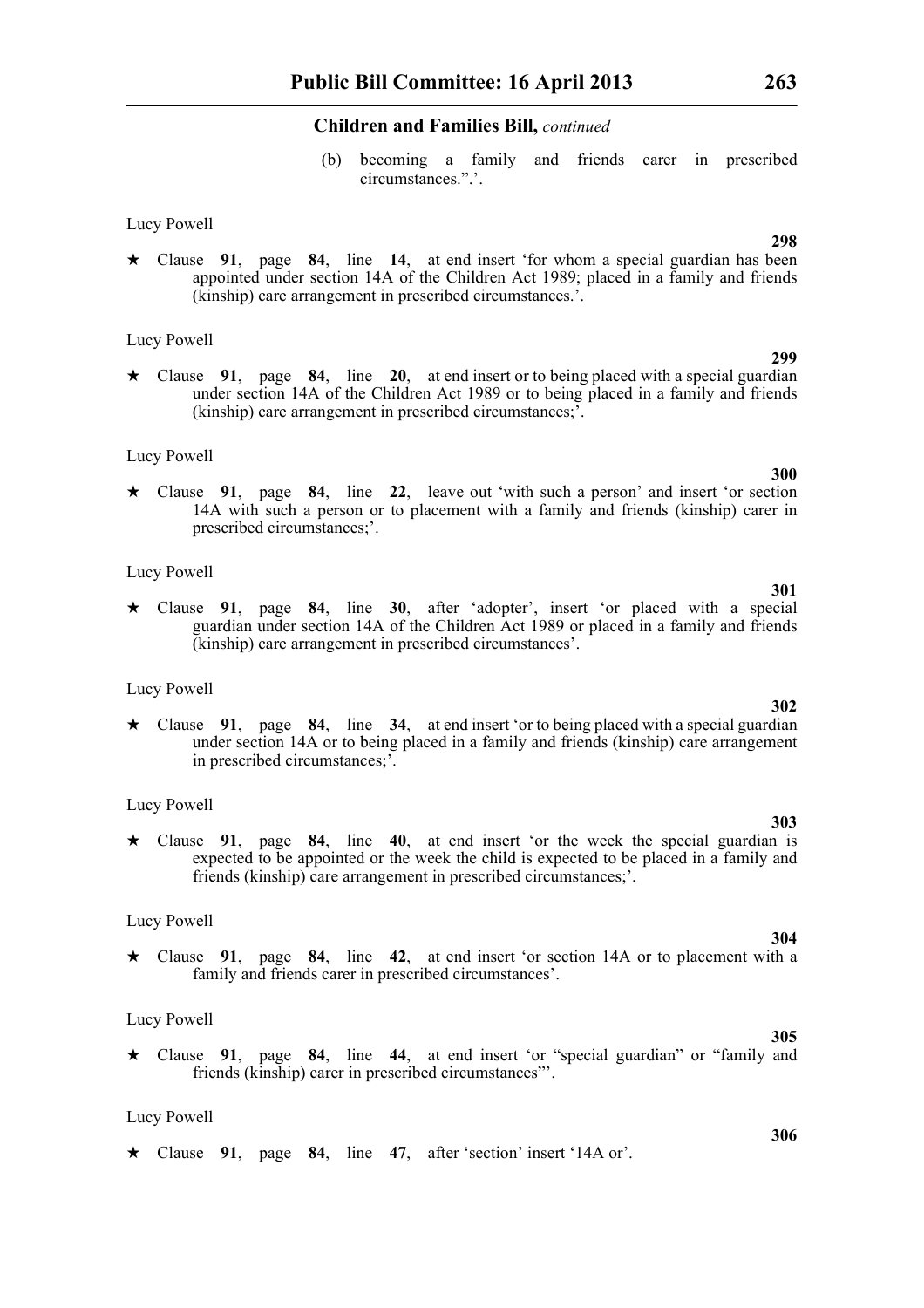Lucy Powell **307** \* Clause **91**, page **84**, line **47**, after '1989', insert 'or placement with a family and friends carer in prescribed circumstances'.

Lucy Powell

\* Clause **91**, page **85**, line **6**, after 'section', insert '14A or'.

Lucy Powell

\* Clause **91**, page **85**, line **7**, at end insert 'or placement with a family and friends (kinship) carer in prescribed circumstances;'.

#### Lucy Powell

\* Clause **91**, page **85**, line **9**, leave out '22C' and insert '14A or 22C or to being placed with a family and friends carer (kinship) in prescribed circumstances'.

#### Lucy Powell

\* Clause **91**, page **85**, line **15**, after 'adopter' insert 'or placed with a special guardian under section 14A of the Children Act 1989 or placed in a family and friends (kinship) care arrangement in prescribed circumstances'.

#### Lucy Powell

\* Clause **91**, page **85**, line **19**, at end insert 'or to being placed with a special guardian under section 14A or to being placed in a family and friends (kinship) care arrangment in prescribed circumstances;'.

#### Lucy Powell

\* Clause **91**, page **85**, line **24**, at end insert 'or, the week the special guardian is expected to be appointed or the week the child is expected to be placed in a family and friends (kinship) care arrangement in prescribed circumstances;'.

#### Lucy Powell

\* Clause **91**, page **85**, line **26**, leave out '22C' and insert '14A or 22C or placement with a family and friends (kinship) carer in prescribed circumstances.'.

#### Lucy Powell

\* Clause **91**, page **85**, line **29**, leave out '22C' and insert '14A or 22C or placement with a family and friends (kinship) carer in prescribed circumstances.'

#### Lucy Powell

\* Clause **91**, page **85**, line **32**, after 'section', insert 'or 14A'.

## **313**

#### **314**

## **309**

**310**

**311**

**308**

**312**

## **315**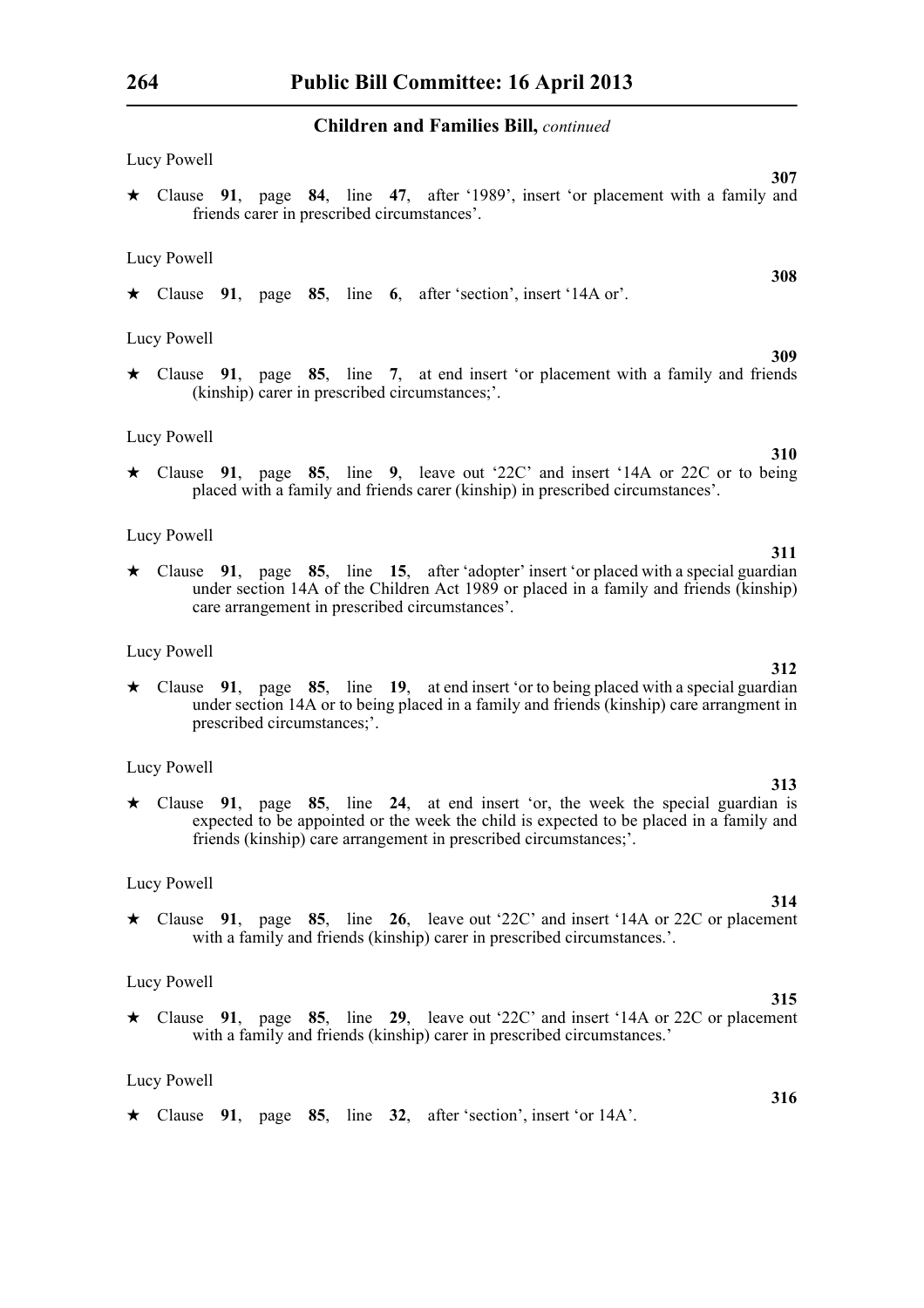#### Lucy Powell

\* Clause **91**, page **85**, line **32**, after '1989', insert 'or placement with a family and friends (kinship) carer in prescribed circumstances'.

#### Lucy Powell

\* Clause **91**, page **85**, line **43**, at end insert 'or the week the special guardian is expected to be appointed or the week the child is expected to be placed in a family and friends (kinship) care arrangement in prescribed circumstances.'.

Jo Swinson

- Schedule **7**, page **171**, line **22**, leave out paragraph (a) and insert—
	- $'($ ) in paragraph (a), after "(6), (7)" there is inserted ", (7A) or (7B)";
	- ( ) in paragraph (a), the words "or (8)" are repealed.'.

#### Jo Swinson

Schedule **7**, page **171**, line **28**, at end insert— '( ) After sub-paragraph (7) there is inserted—

- "(7A) This sub-paragraph applies if—
	- (a) the member's absence from work is due to the placement or expected placement of a child under section 22C of the Children Act 1989, and
	- (b) in relation to that child, the member satisfies the conditions prescribed under section  $171ZB(2)(a)(i)$  and (ii) of the Social Security Contributions and Benefits Act 1992, as modified by section 171ZB(8) of that Act (cases involving the placing of a child by a local authority in England with a local authority foster parent who has been approved as a prospective adopter).
- (7B) This sub-paragraph applies if—
	- (a) the member's absence from work is due to the birth or expected birth of a child, and
	- (b) in relation to that child, the member satisfies the conditions prescribed under section 171ZB(2)(a)(i) and (ii) of the Social Security Contributions and Benefits Act 1992, as applied by virtue of section 171ZK(2) of that Act (cases involving applicants for parental orders under section 54 of the Human Fertilisation and Embryology Act 2008)." '.

#### Jo Swinson

Schedule **7**, page **171**, line **31**, at end insert—

- '2A (1) Paragraph 5B (schemes that contain unfair adoption leave provisions) is amended as follows.
	- (2) In sub-paragraph (4) (definitions), in the definition of "period of paid adoption leave", in paragraph (a), for "or  $(6)$ " there is substituted ",  $(6)$ ,  $(7)$  or  $(8)$ ".

**318**

**317**

## **280**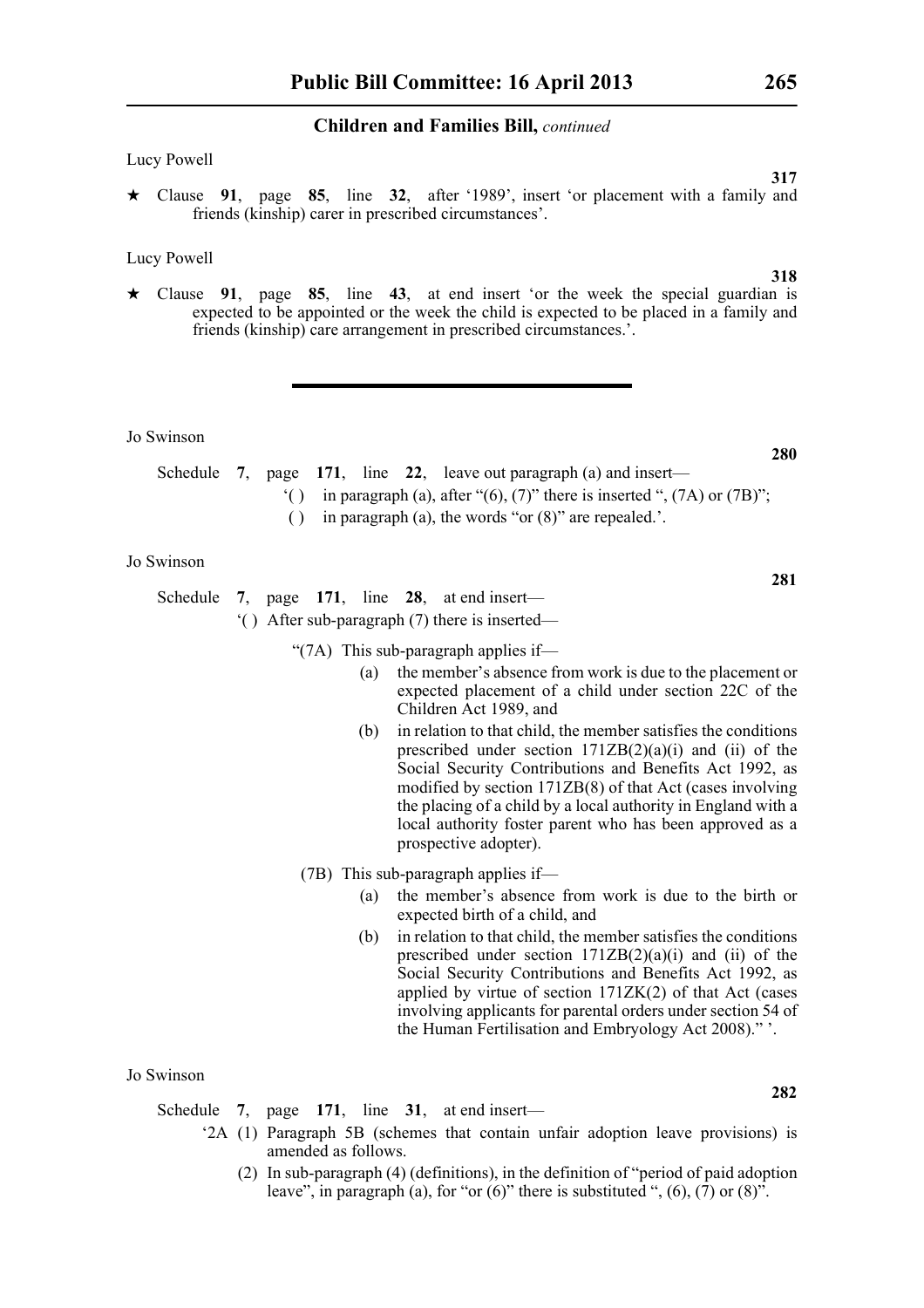- (3) After sub-paragraph (6) there is inserted—
	- "(7) This sub-paragraph applies if—
		- (a) the member's absence from work is due to the placement or expected placement of a child under section 22C of the Children Act 1989, and
		- (b) in relation to that child, the member satisfies the condition in section 171ZL(2)(a) of the Social Security Contributions and Benefits Act 1992, as modified by section 171ZL(9) of that Act (cases involving the placing of a child by a local authority in England with a local authority foster parent who has been approved as a prospective adopter).
	- (8) This sub-paragraph applies if—
		- (a) the member's absence from work is due to the birth or expected birth of a child, and
		- (b) in relation to that child, the member satisfies the condition in section 171ZL(2)(a) of the Social Security Contributions and Benefits Act 1992, as applied by virtue of section 171ZT(2) of that Act (cases involving applicants for parental orders under section 54 of the Human Fertilisation and Embryology Act 2008)." '.

#### Jo Swinson

Schedule **7**, page **171**, line **31**, at end insert— '2B After paragraph 5B there is inserted—

*"Unfair shared parental leave provisions*

- 5C (1) Where an employment-related benefit scheme includes any unfair shared parental leave provisions (irrespective of any differences on the basis of sex in the treatment accorded to members under those provisions), then—
	- (a) the scheme shall be regarded to that extent as not complying with the principle of equal treatment; and
	- (b) subject to sub-paragraph (3), this Schedule shall apply accordingly.
	- (2) In this paragraph "unfair shared parental leave provisions", in relation to an employment-related benefit scheme, means any provision—
		- (a) which relates to continuing membership of, or the accrual of rights under, the scheme during any period of paid shared parental leave in the case of any member who is (or who, immediately before the commencement of such a period, was) an employed earner and which treats such a member otherwise than in accordance with the normal employment requirement; or
		- (b) which requires the amount of any benefit payable under the scheme to or in respect of any such member, to the extent that it falls to be determined by reference to earnings during a period which included a period of paid shared parental leave, to be determined otherwise than in accordance with the normal employment requirement.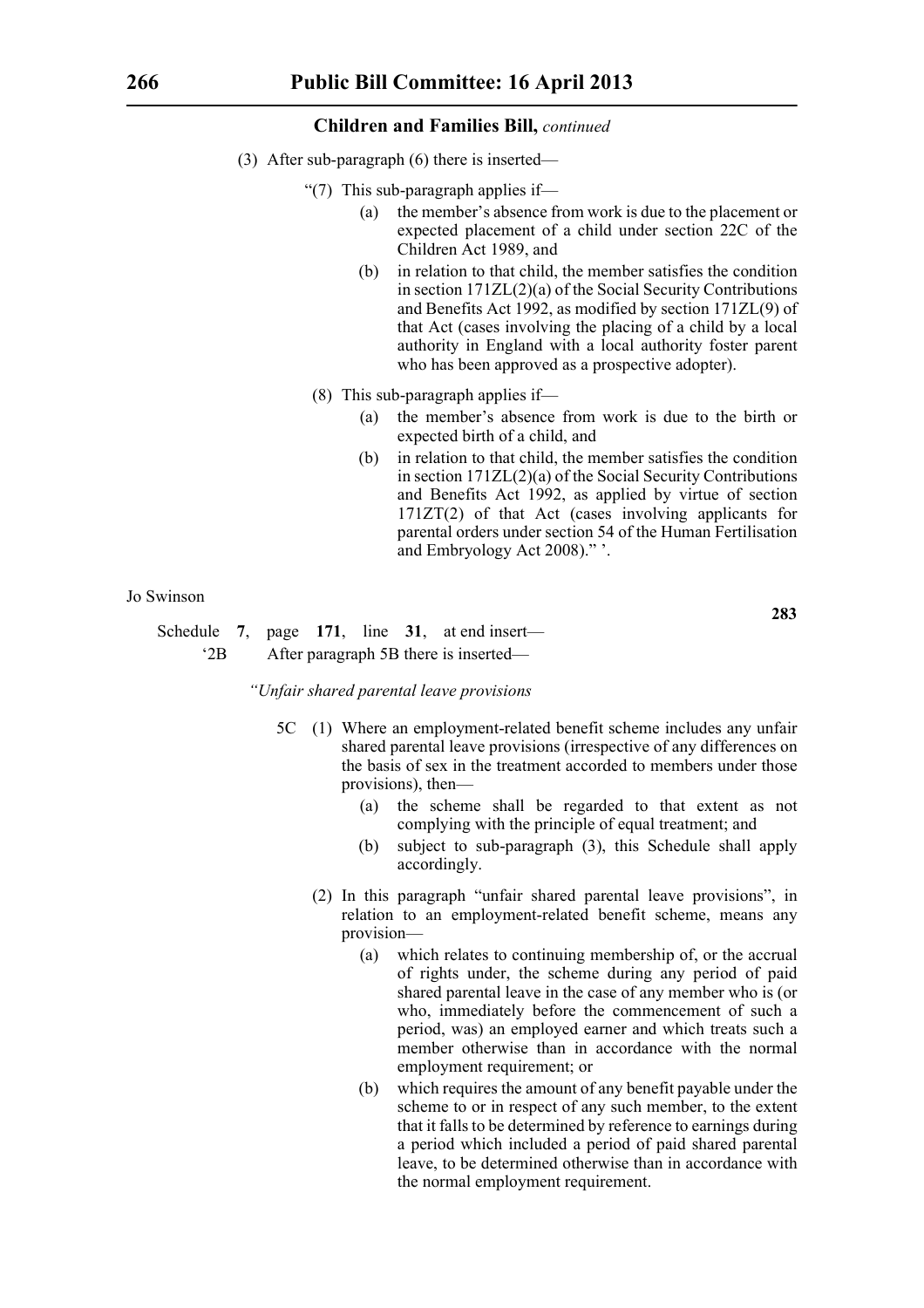- (3) In the case of any unfair shared parental leave provision—
	- (a) the more favourable treatment required by paragraph 3(1) is treatment no less favourable than would be accorded to the member in accordance with the normal employment requirement; and
	- (b) paragraph 3(2) does not authorise the making of any such election as is there mentioned;

but, in respect of any period of paid shared parental leave, a member shall only be required to pay contributions on the amount of contractual remuneration or statutory shared parental pay actually paid to or for the member in respect of that period.

- (4) In this paragraph—
	- "the normal employment requirement" is the requirement that any period of paid shared parental leave shall be treated as if it were a period throughout which the member in question works normally and receives the remuneration likely to be paid for doing so;
	- "period of paid adoption leave" has the same meaning as in paragraph 5B;
	- "period of paid paternity leave" has the same meaning as in paragraph 5A;
	- "period of paid shared parental leave", in the case of a member, means a period—
	- (e) throughout which the member is absent from work in circumstances where sub-paragraph  $(5)$ ,  $(6)$ ,  $(7)$ ,  $(8)$ ,  $(9)$  or  $(10)$ applies, and
	- (f) for which the employer (or if the member is no longer in that person's employment, his former employer) pays the member any contractual remuneration or statutory shared parental pay.
- (5) This sub-paragraph applies if—
	- (a) the member's absence from work is due to the birth of a child,
	- (b) the member is the mother of the child, and
	- (c) the absence from work is not absence on maternity leave (within the meaning of the Equality Act 2010).
- (6) This sub-paragraph applies if—
	- (a) the member's absence from work is due to the birth of a child,
	- (b) the member is a person who satisfies the conditions prescribed under section  $171ZU(4)(b)(i)$  or (ii) of the Social Security Contributions and Benefits Act 1992 in relation to the child, and
	- (c) the member's absence from work is not absence during a period of paid paternity leave.
- (7) This sub-paragraph applies if—
	- (a) the member's absence from work is due to the placement of a child for adoption under the law of any part of the United Kingdom,
	- (b) the member is—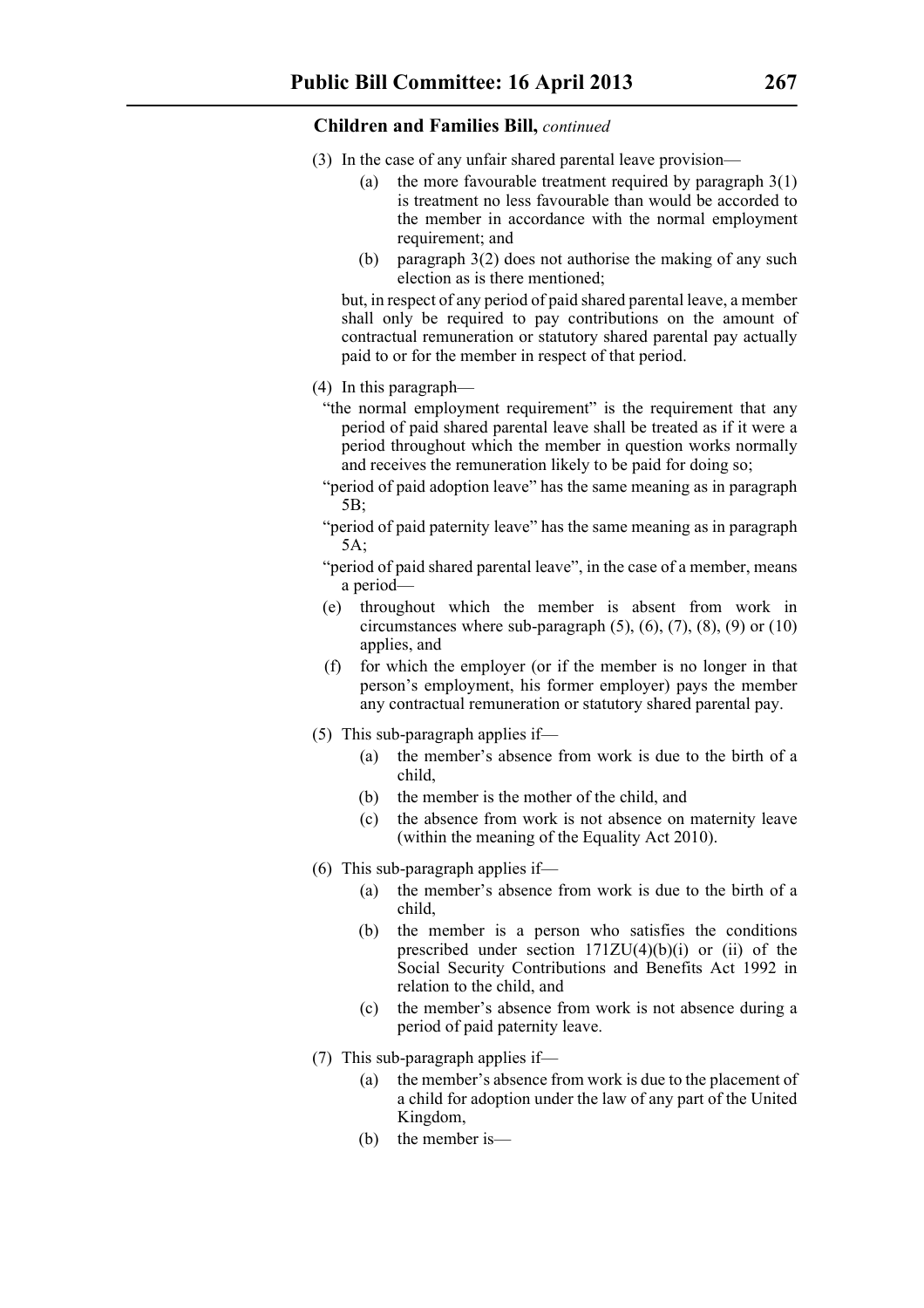- a person with whom a child is placed for adoption under the law of any part of the United Kingdom, or
- (ii) a person who satisfies the conditions prescribed under section  $171ZV(4)(b)(i)$  or (ii) of the Social Security Contributions and Benefits Act 1992 in relation to the child, and
- (c) the member's absence from work is not absence during—
	- (i) a period of paid paternity leave, or
	- (ii) a period of paid adoption leave.
- (8) This sub-paragraph applies if—
	- (a) the member's absence from work is due to the placement of a child under section 22C of the Children Act 1989 by a local authority in England with a local authority foster parent who has been approved as a prospective adopter,
	- (b) the member is—
		- (i) the local authority foster parent with whom the child in question is placed under section 22C of the Children Act 1989, or
		- (ii) a person who satisfies the conditions prescribed under section  $171ZV(4)(b)(i)$  or (ii) of the Social Security Contributions and Benefits Act 1992, as modified by section 171ZV(18) of that Act (cases involving the placing of a child by a local authority in England with a local authority foster parent who has been approved as a prospective adopter), in relation to the child, and
	- (c) the member's absence from work is not absence during—
		- (i) a period of paid paternity leave, or
		- (ii) a period of paid adoption leave.
- (9) This sub-paragraph applies if—
	- (a) the member's absence from work is due to the adoption or expected adoption of a child who has entered the United Kingdom in connection with or for the purposes of adoption which does not involve placement of the child for adoption under the law of any part of the United Kingdom,
	- (b) the member is—
		- (i) the person who has adopted or expects to adopt the child in question, or
		- (ii) a person who satisfies the conditions prescribed under section  $171ZV(4)(b)(i)$  or (ii) of the Social Security Contributions and Benefits Act 1992, as applied by virtue of section 171ZZ5(1) of that Act (adoption cases not involving placement under the law of the United Kingdom), in relation to the child, and
	- (c) the member's absence from work is not absence during—
		- (i) a period of paid paternity leave, or
		- (ii) a period of paid adoption leave.
- (10) This sub-paragraph applies if—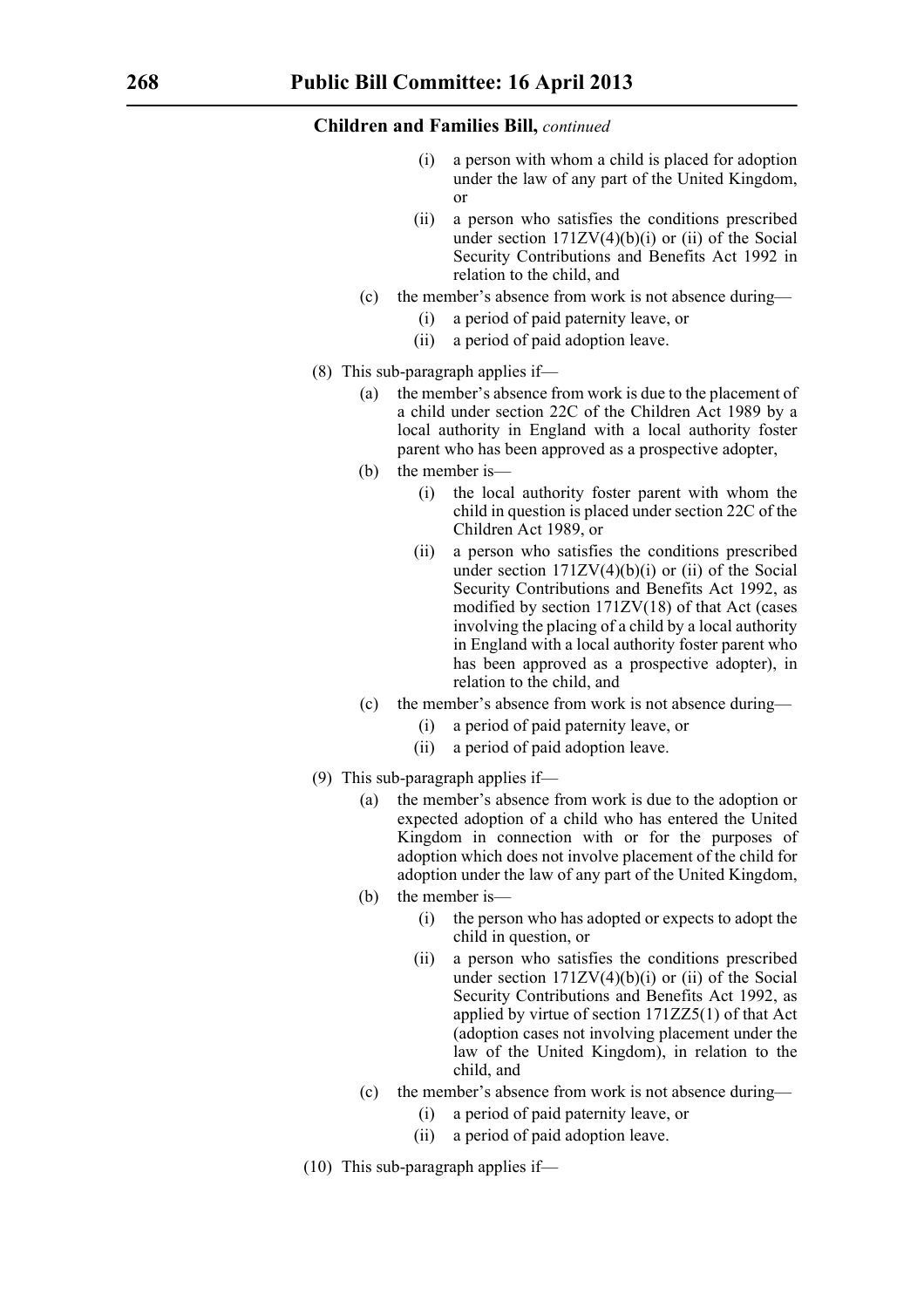- (a) the member's absence from work is due to the birth of a child,
- (b) the member is a person who has applied, or intends to apply, for a parental order under section 54 of the Human Fertilisation and Embryology Act 2008 in relation to the child, and
- (c) the member's absence from work is not absence during—
	- (i) a period of paid paternity leave, or
	- (ii) a period of paid adoption leave." '.

|                              | Lisa Nandy<br>Sharon Hodgson<br>323                                                                                                                                                                                                                                                                                                                                                                             |  |  |  |                                                                         |     |  |
|------------------------------|-----------------------------------------------------------------------------------------------------------------------------------------------------------------------------------------------------------------------------------------------------------------------------------------------------------------------------------------------------------------------------------------------------------------|--|--|--|-------------------------------------------------------------------------|-----|--|
|                              |                                                                                                                                                                                                                                                                                                                                                                                                                 |  |  |  | $\star$ Clause 97, page 89, leave out lines 29 to 31.                   |     |  |
|                              | Lisa Nandy<br>Sharon Hodgson                                                                                                                                                                                                                                                                                                                                                                                    |  |  |  |                                                                         |     |  |
|                              |                                                                                                                                                                                                                                                                                                                                                                                                                 |  |  |  | $\star$ Clause 97, page 89, leave out lines 29 to 33.                   | 319 |  |
|                              | Lisa Nandy<br>Sharon Hodgson                                                                                                                                                                                                                                                                                                                                                                                    |  |  |  |                                                                         |     |  |
|                              |                                                                                                                                                                                                                                                                                                                                                                                                                 |  |  |  | $\star$ Clause 97, page 89, line 26, after 'take', insert 'reasonable'. | 321 |  |
|                              | Lisa Nandy<br>Sharon Hodgson                                                                                                                                                                                                                                                                                                                                                                                    |  |  |  |                                                                         |     |  |
|                              |                                                                                                                                                                                                                                                                                                                                                                                                                 |  |  |  | $\star$ Clause 97, page 92, line 21, after 'take', insert 'reasonable'. | 322 |  |
|                              | Lisa Nandy<br>Sharon Hodgson                                                                                                                                                                                                                                                                                                                                                                                    |  |  |  |                                                                         |     |  |
|                              |                                                                                                                                                                                                                                                                                                                                                                                                                 |  |  |  | $\star$ Clause 97, page 92, leave out lines 25 to 29.                   | 320 |  |
| Lisa Nandy<br>Sharon Hodgson |                                                                                                                                                                                                                                                                                                                                                                                                                 |  |  |  |                                                                         |     |  |
|                              |                                                                                                                                                                                                                                                                                                                                                                                                                 |  |  |  |                                                                         | 324 |  |
|                              | $\star$ Clause 97, page 92, leave out lines 25 to 27 and insert—<br>In relation to a singleton pregnancy, an employee is not entitled to take time off<br>(2)<br>for the purpose specified in subsection $(1)$ on more than two occasions and in<br>relation to a multiple pregnancy, an employee is not entitled to take time off for<br>the purpose specified in subsection (1) on more than six occasions.'. |  |  |  |                                                                         |     |  |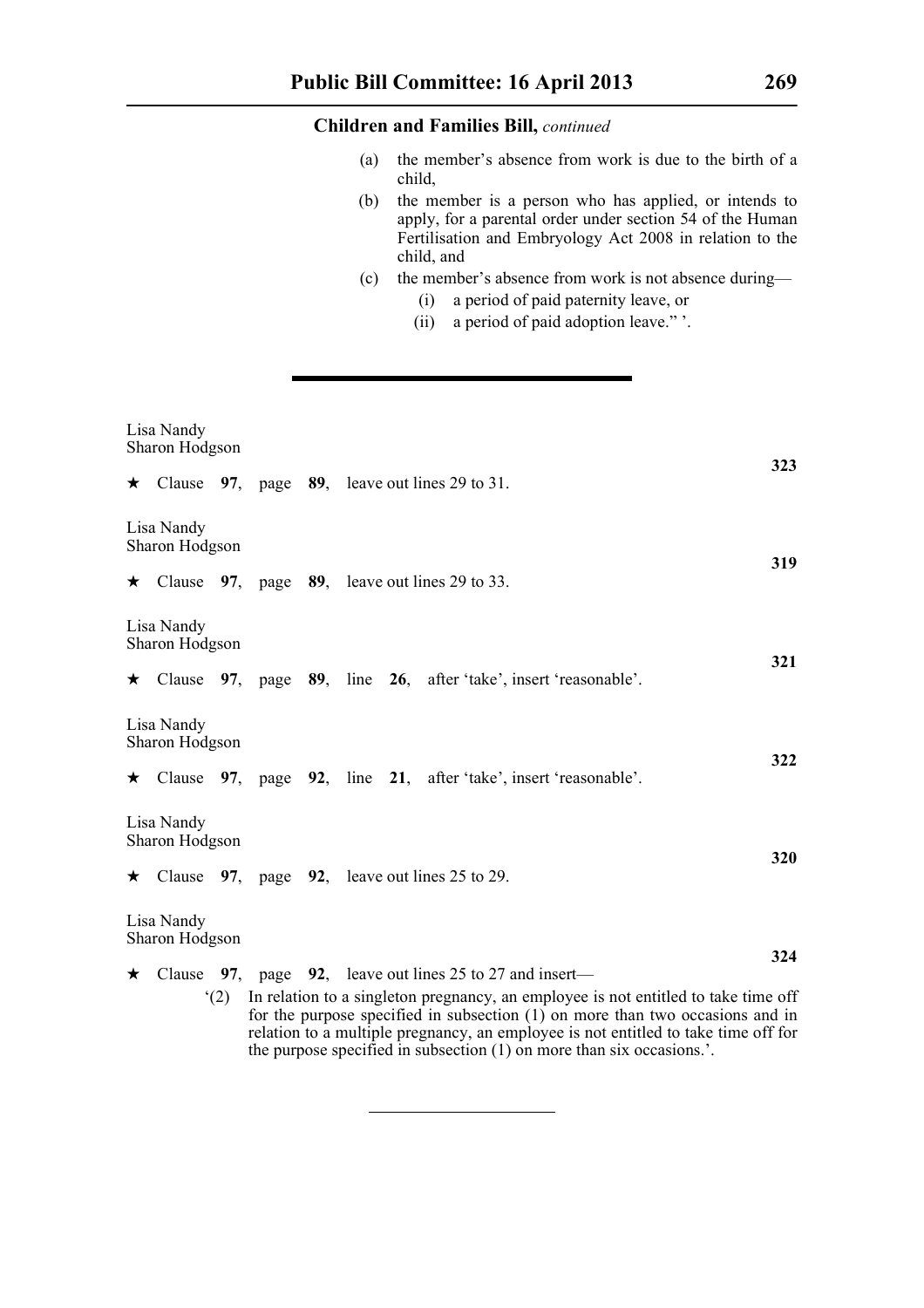| Lucy Powell                                                                                                                                                                                          |  |
|------------------------------------------------------------------------------------------------------------------------------------------------------------------------------------------------------|--|
| 333<br>$\star$ Clause 101, page 108, line 41, at end insert—<br>$(ca)$ subsection(8) is repealed.'.                                                                                                  |  |
| Lisa Nandy<br>Mrs Sharon Hodgson<br>336<br>$\star$ Page 109, line 1, leave out Clause 102.<br>Lisa Nandy                                                                                             |  |
| Mrs Sharon Hodgson<br>334<br>$\star$ Clause 102, page 109, line 10, leave out 'If an employer allows an employee to<br>appeal' and insert 'where an employee appeals'.                               |  |
| Lisa Nandy<br>Mrs Sharon Hodgson<br>335<br>$\star$ Clause 102, page 109, line 34, leave out 'where the employer allow the employee<br>to appeal' and insert 'where an employee appeals'.             |  |
| Lisa Nandy<br>Mrs Sharon Hodgson<br>337<br>$\star$ Clause 103, page 110, line 10, at end insert 'or<br>that the grounds for the employer's refusal under $80G(1)(b)$ was not<br>(d)<br>applicable.'. |  |

*NEW CLAUSES*

*Amendments to the Health Act 2006*

Alex Cunningham Bill Esterson Mr Steve Reed Pat Glass

To move the following Clause:—

- '(1) The Health Act 2006 is amended as follows.
- (2) After section 8, insert—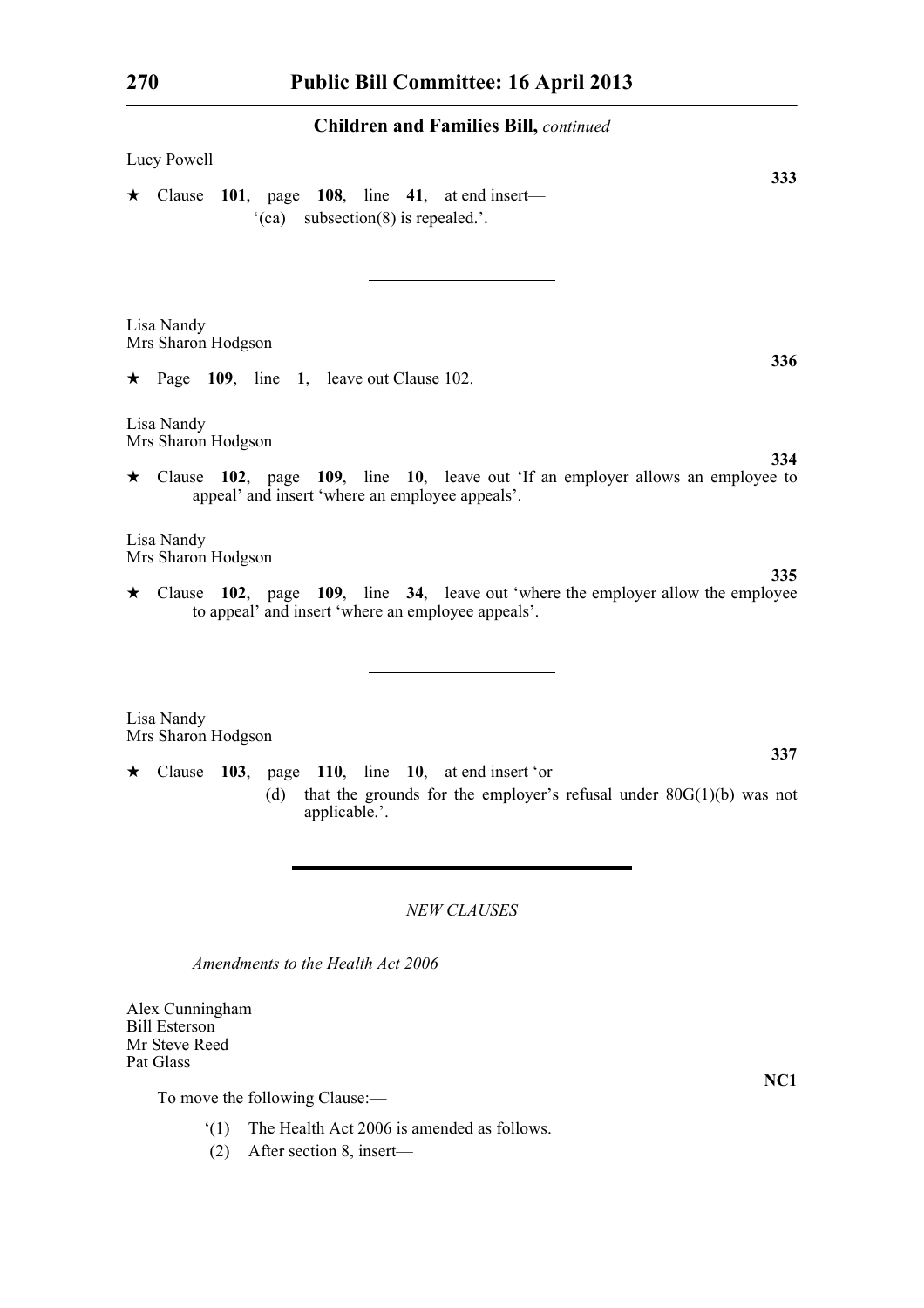### **"8A Offence of failing to prevent smoking in a private vehicle when children are present**

- (1) It is the duty of any person who drives a private vehicle to ensure that that vehicle is smoke-free whenever a child or children under the age of 18 are in such vehicle or part of such vehicle.
- (2) A person who fails to comply with the duty in subsection (1) commits an offence.
- (3) A person convicted of an offence under this section who has not previously been convicted of such an offence shall have the option of attending a smoke-free driving awareness course in place of paying a fine under subsection (4).
- (4) A person who does not wish to attend an awareness course or who has previously been convicted of an offence under this section is liable on summary conviction to a fine of £60.
- (5) The Secretary of State may introduce regulations to alter the level of penalty payable under subsection (4).
- (6) The Secretary of State shall update all relevant regulations regarding the offence created under subsection (2) within six months of this section coming into force.
- (7) The Secretary of State shall introduce regulations within six months of this section coming into force to prescribe the format of the awareness course in subsection (3).".
- (3) In section 79(4)(a), leave out "or  $8(7)$ " and insert ",  $8(7)$ , or  $8A(5)$ .".

*Information sharing*

Bill Esterson Ann Coffey

To move the following Clause:—

'Before the end of one year beginning with the day on which this Act receives Royal Assent, the Secretary of State must—

- (a) carry out a review of the benefits and risks to children, young people and their families of increased information sharing between front-line practitioners who provide services to them; and
- (b) publish a report of the conclusions of the review.'.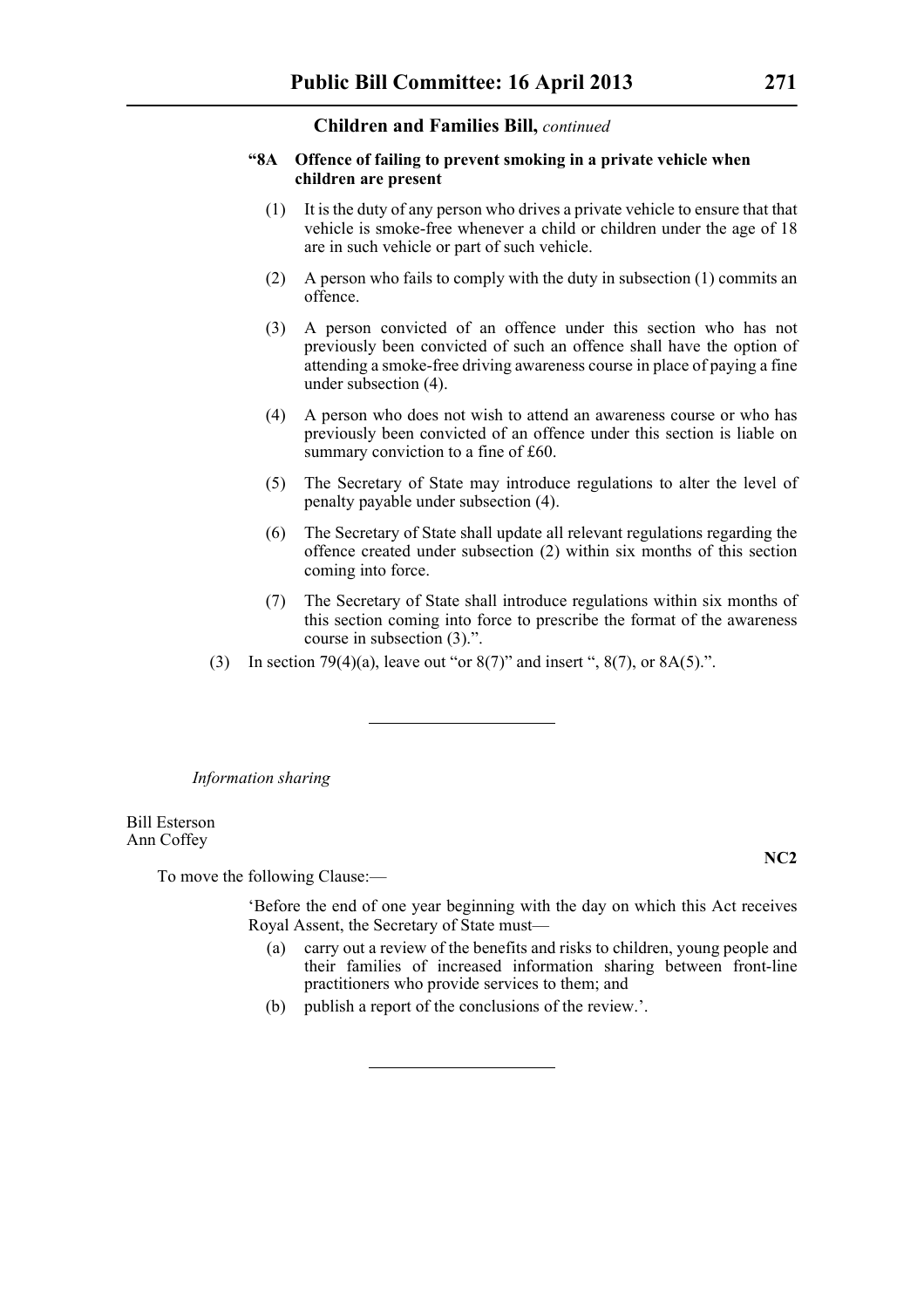*Assessment and provision of adoption support services*

#### Bill Esterson Ann Coffey

To move the following Clause:—

- '(1) Part 1 of the Adoption and Children Act 2002 is amended as follows.
- (2) In section 4, leave out subsection (1) and insert the following new subsections—
	- "(1) Subject to subsection  $(1A)$ , a local authority must in each year offer an assessment of those persons' needs for adoption support services to—
		- (a) any of the persons mentioned in paragraphs (a) to (c) of section 3(1), or
		- (b) any other person who falls within a description prescribed by regulations (subject to subsection (7)(a)).
	- (1A) Any requirement for an annual assessment under subsection (1) can be postponed for one or more years with the agreement of the persons concerned.
	- (1B) Following any assessment under subsection (1) the local authority must—
		- (a) provide the persons concerned with the findings of the assessment;
		- (b) specify in writing what services will be provided to meet these needs;
		- (c) explain in writing where the local authority is unable to provide services to meet identified needs; and
		- (d) keep a record of all unmet needs and the reasons for them.".'.

*Continuity in the arrangements for the people with whom a child is to live*

### Bill Esterson

To move the following Clause:—

- $(1)$  In section 1 of the Children Act 1989, insert the following after subsection  $(2A)$ 
	- "(2B) In any family proceedings, unless the contrary is shown, a court is to presume that continuity in the arrangements relating to the person or people with whom a child is to live will further the child's welfare.".
- (2) In section 22 of the Children Act 1989, insert the following after subsection  $(3)$ 
	- "(3ZA) A local authority is to presume, unless the contrary is shown, that continuity in the arrangements relating to the person or people with whom a child looked after by that local authority is to live will help to fulfil its duty under subsection (3)(a) to safeguard and promote the welfare of that child.".'.

**NC3**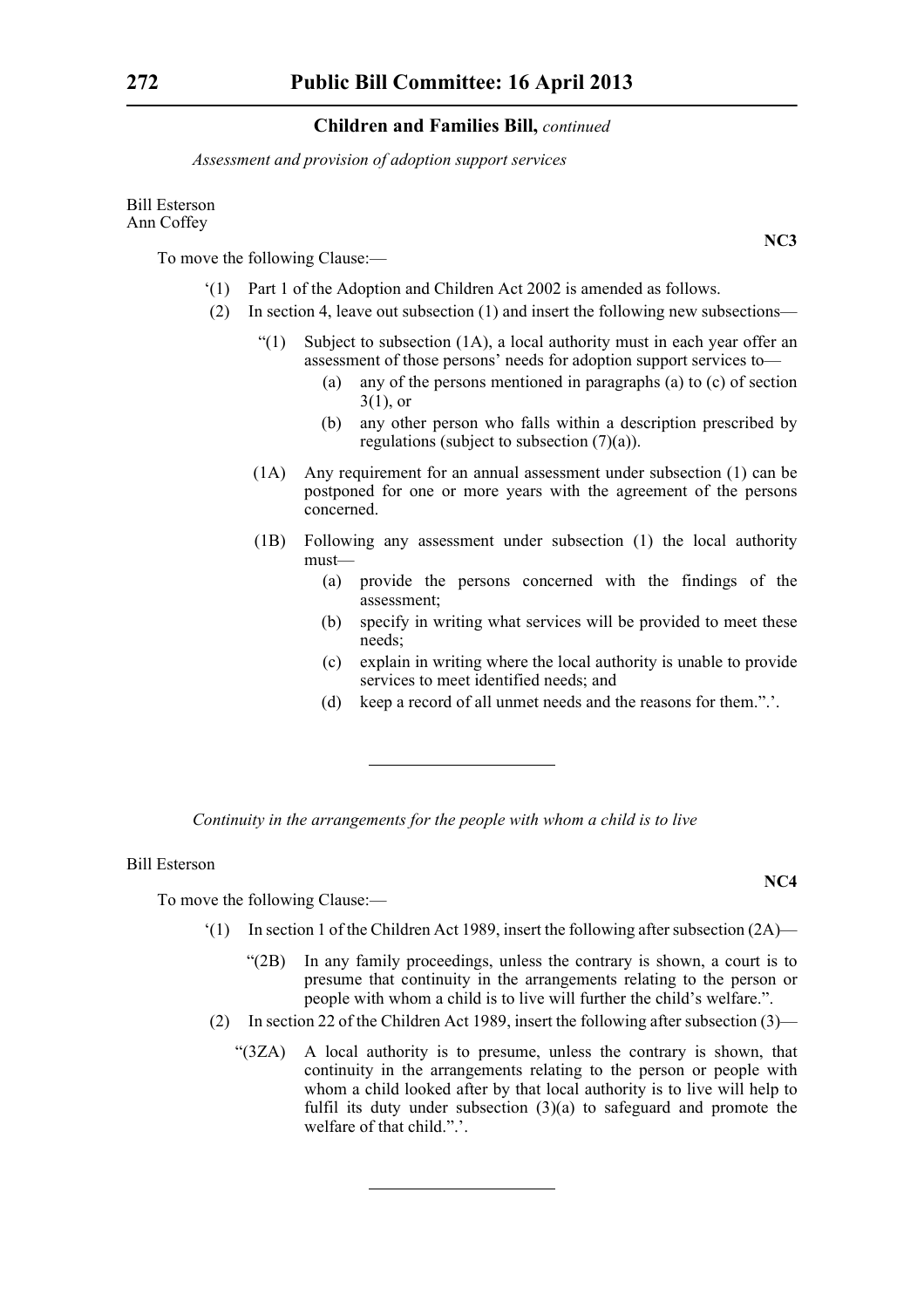*Long-term post-adoption and fostering support*

Bill Esterson Ann Coffey

To move the following Clause:—

'A local authority must ensure that its adoption support services, special guardianship support services and fostering support services are provided in a way which is in the long-term interests of those for whom they are provided.'.

*Status, rights and remuneration of non-biological parents*

Bill Esterson Ann Coffey

To move the following Clause:—

- '(1) Before the end of one year beginning with the day on which this Act receives Royal Assent, the Secretary of State must—
	- (a) carry out a review of—
		- (i) options for the professional recognition of carers who look after children who are not their biological children, to include foster parents, residential social workers and adoptive parents;
		- (ii) the status and rights of these carers; and
		- (iii) arrangements for the remuneration of these carers; and
	- (b) publish a report of the conclusions of the review.'.

*Minimum four-day week requirement for special educational provision at further education institutions*

Dr Julian Lewis Caroline Nokes

To move the following Clause:—

'Where an institution within the further education sector in England admits a young person aged under 19 for whom an EHC plan is maintained, it must deliver the special educational provision required by that young person on at least four days in every week in which that provision is delivered.'.

**NC5**

**NC7**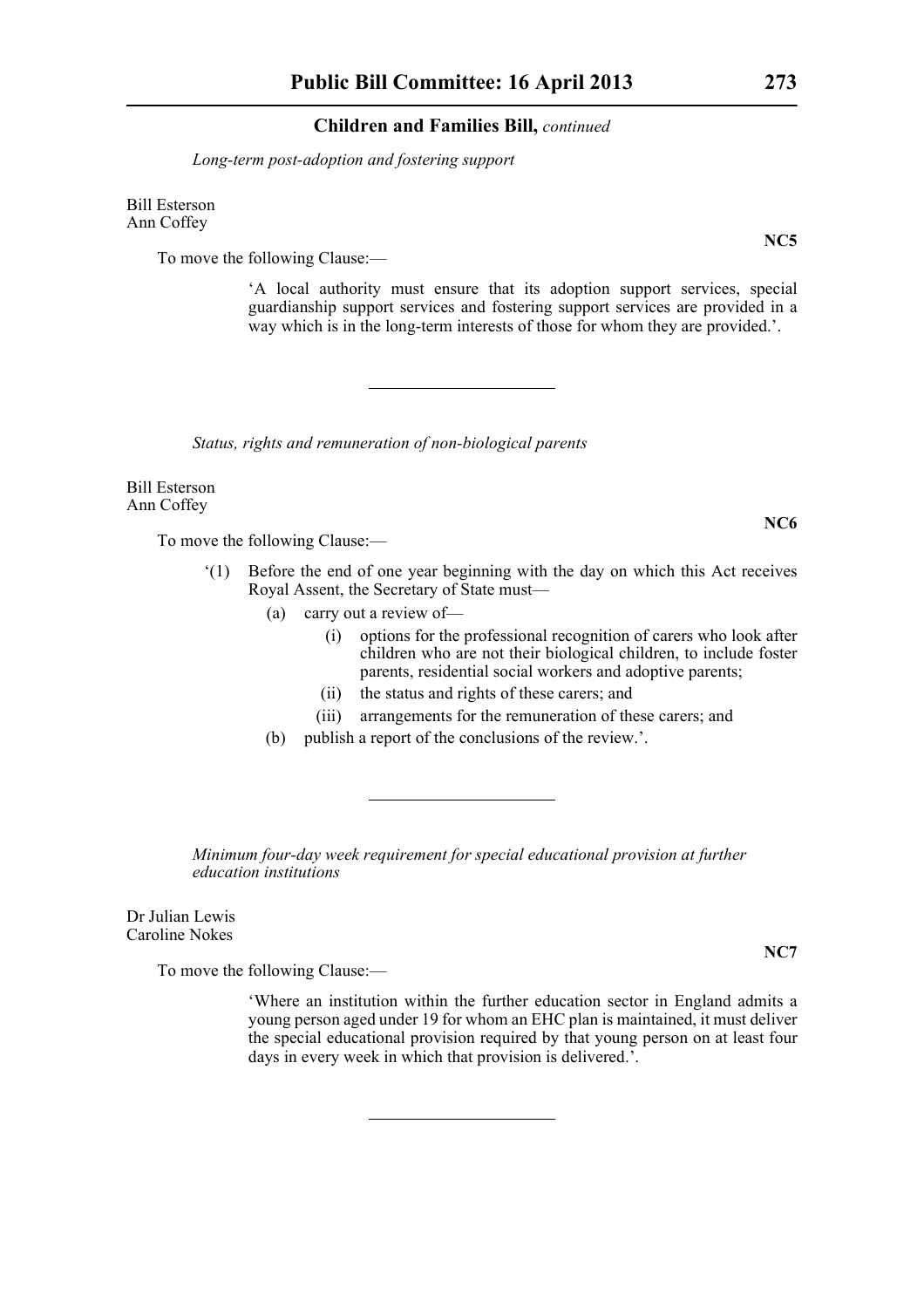*Special guardianship support services: personal budgets*

### Lucy Powell

To move the following Clause:—

'In Part 2 of the Children Act 1989, after section 14F (Special guardianship support services), insert—

# **"14G Special guardianship support services: personal budgets**

- (1) This section applies where—
	- (a) after carrying out an assessment under section 14F, a local authority in England decides to provide any special guardianship support services to a person ("the recipient"), and
	- (b) the recipient is a child being cared for by a special guardian or a special guardian.
- (2) The local authority must prepare a personal budget for the recipient if asked to do so by the recipient or (in prescribed circumstances) a person of a prescribed description.
- (3) The authority prepares a "personal budget" for the recipient if they identify an amount as available to secure the special guardianship support services that they have decided to provide, with a view to the recipient being involved in securing those services.
- (4) Regulations may make provision about personal budgets, in particular—
	- (a) about requests for personal budgets;
	- (b) about the amount of a personal budget;
	- (c) about the sources of the funds making up a person budget;
	- (d) for payments ("direct payments") representing all or part of a personal budget to be made to the recipient, or (in prescribed circumstances) a person of a prescribed description, in order to secure any special guardianship support services to which the budget relates;
	- (e) about the description of special guardianship support services to which personal budgets and direct payments may (and may not) relate;
	- (f) for a personal budget or direct payment to cover the agreed cost of the special guardianship support services to which the budget or payment relates;
	- (g) about when, how, to whom and on what conditions direct payments may (and may not) be made;
	- (h) about when direct payments may be required to be repaid and the recovery of unpaid sums;
	- (i) about conditions with which a person or body making direct payments must comply before, after or at the time of making a direct payment;
	- (j) about arrangements for providing information, advice or support in connection with personal budgets and direct payments.
- (5) If the regulations include provision authorising direct payments, they must—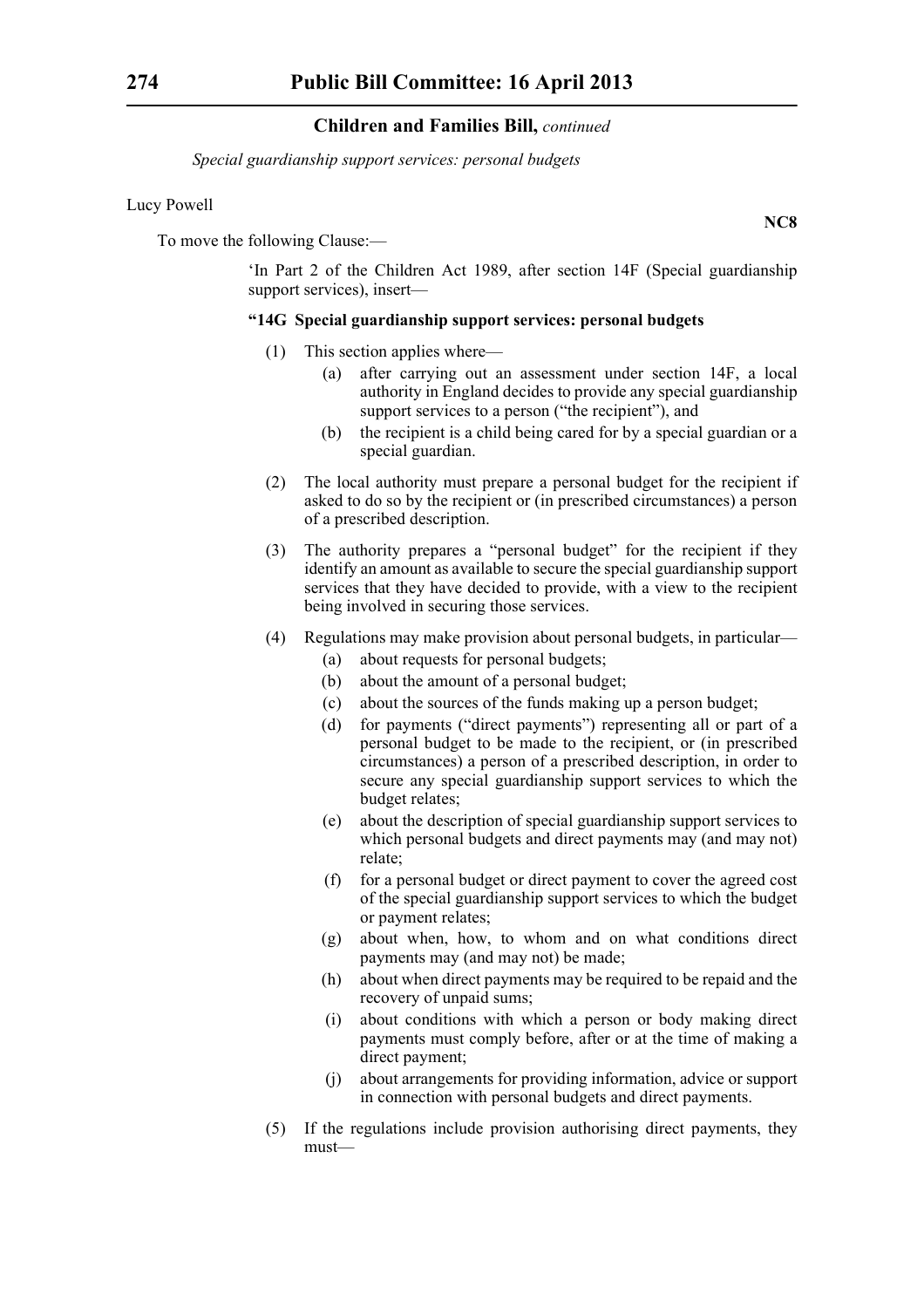- (a) require the consent of the recipient, or (in prescribed circumstances) a person of a prescribed description, to be obtained before direct payments are made;
- (b) require the authority to stop making direct payments where the required consent is withdrawn.
- (6) Any special guardianship support services secured by means of direct payments made by a local authority are to be treated as special guardianship support services provided by the authority for all purposes, subject to any prescribed conditions or exceptions.
- (7) In this section "prescribed" means prescribed by regulations.'.

*Special guardianship support services: duty to provide information*

### Lucy Powell

To move the following Clause:—

'In Part 2 of the Children Act 1989, after section 14G (Special guardianship support services: personal budgets), insert—

#### **"14H Special guardianship support services: duty to provide information**

- (1) Except in circumstances prescribed by regulations, a local authority in England must provide the information specified in subsection (2) to—
	- (a) any person who has contacted the authority to request information about special guardianship support,
	- (b) any person within the authority's area who the authority are aware is a special guardian for a child, and
	- (c) any person within the authority's area who is a special guardian and has contacted the authority to request any of the information specified in subsection (2).
- (2) The information is—
	- (a) information about the special guardianship support services available to people in the authority's area;
	- (b) information about the right to request an assessment under section 14F (assessments etc for special guardianship support services), and the authority's duties under that section and regulations made under it;
	- (c) information about the authority's duties under section 14G (special guardianship support services: personal budgets) and the regulations made under it;
	- (d) any other information prescribed by regulations.'.

*Review of impact of under-occupancy penalty on prospective adopters, prospective*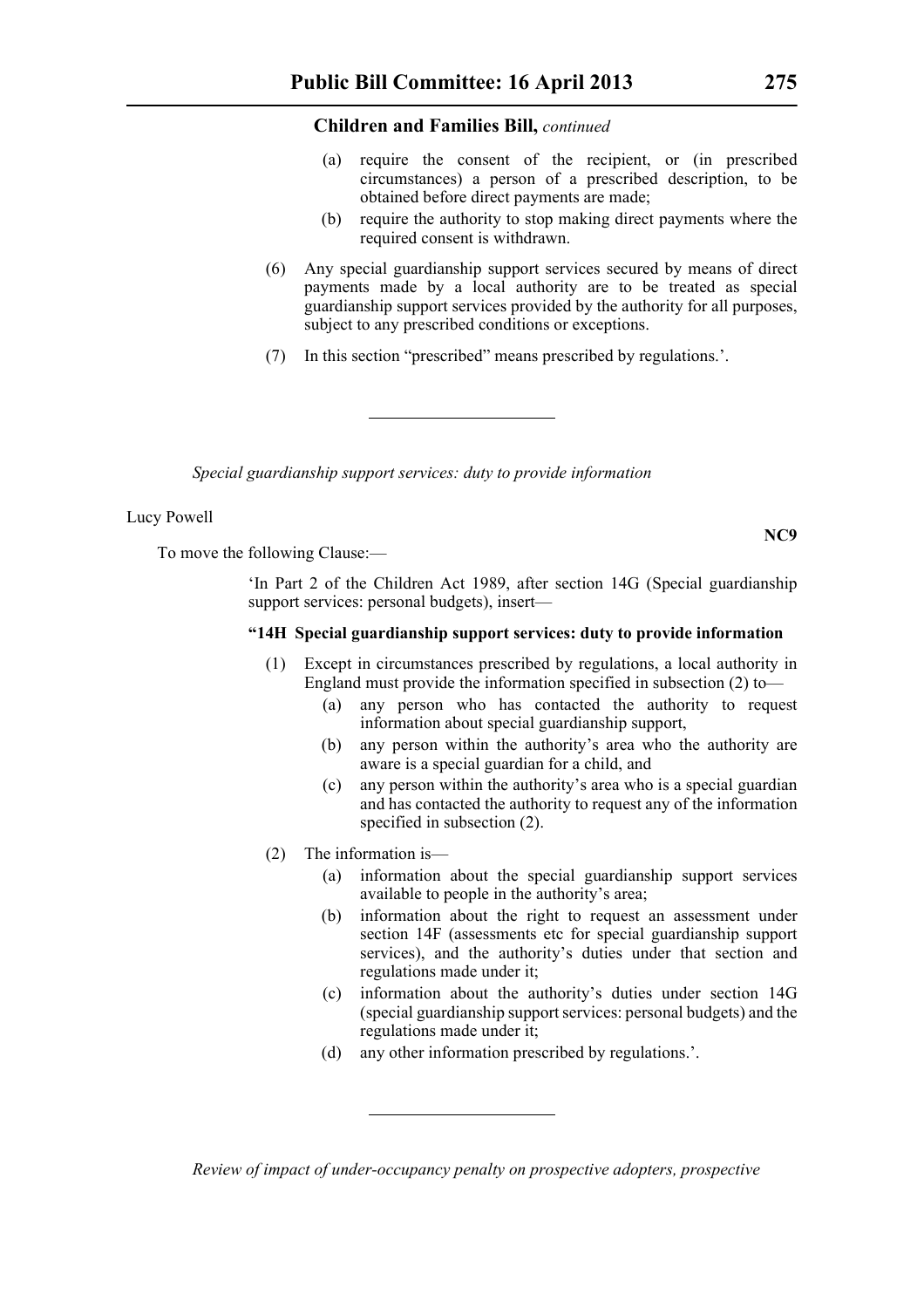*special guardians and foster parents*

Lisa Nandy Mrs Sharon Hodgson Bill Esterson

To move the following Clause:—

'Before the end of one year beginning with the day on which this Act receives Royal Assent, the Secretary of State must—

- (a) carry out a review of the impact of the housing under-occupancy penalty on prospective adopters, prospective special guardians and foster parents, and
- (b) publish a report of the conclusions of the review.'.

*Pre-proceedings work with families*

Lisa Nandy Mrs Sharon Hodgson

To move the following Clause:—

- '(1) Section 47 of the Children Act 1989 (Local authority's duty to investigate) is amended as follows—
- (2) After subsection (12) insert—
	- "(13) Where, as a result of complying with this section, a local authority concludes that a child may need to become looked after in order to safeguard and promote the child's welfare, the local authority must, unless emergency action is required,—
		- (a) identify, and consider the willingness and suitability of any relative, friend or other person connected with the child, to care for them as an alternative to them becoming looked after by unrelated carers;
		- (b) offer the child's parents or other person with parental responsibility a family group conference to develop a plan which will safeguard and promote the child's welfare.".'.

*Provision of health services for children looked after by local authorities*

# Annette Brooke

To move the following Clause:—

'(1) Following a medical assessment at the time of a child being taken into care, the clinical commissioning group has a duty to health services, where appropriate.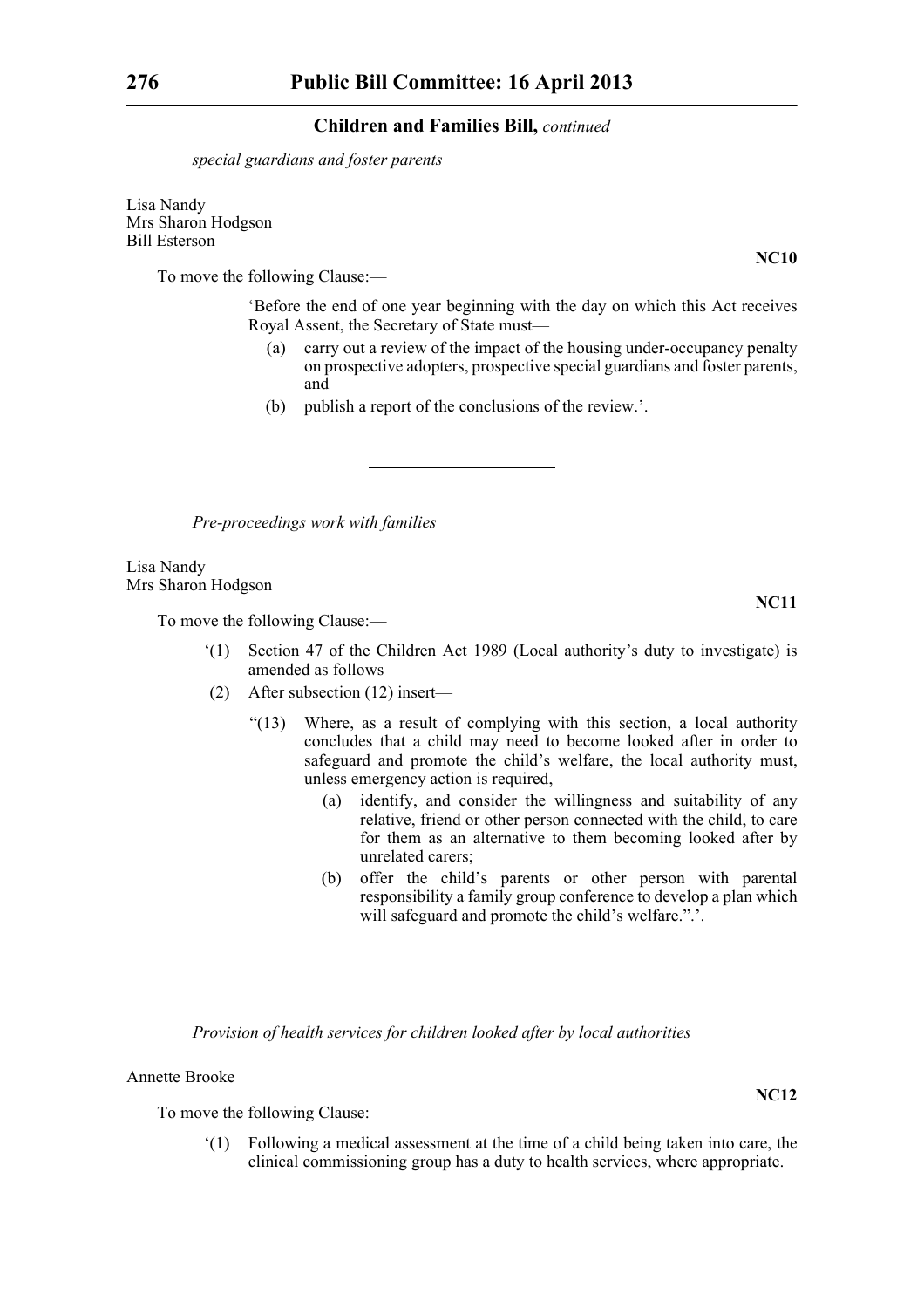(2) Health services includes, but is not limited to, therapeutic counselling and other mental health services.'.

*Welfare of the child - quality of parental relationship*

Lisa Nandy Mrs Sharon Hodgson

To move the following Clause:—

'Section 1 of the Children Act 1989 (welfare of the child) is amended by the addition at the end of subsection (3) of the following paragraph:

> "(h) the quality of the relationship that the child has with each of his parents, both currently and in the foreseeable future.".'.

*Arrangements for the provision of evidence by staff of a local authority or of an authorised applicant in children proceedings*

Lisa Nandy Mrs Sharon Hodgson

To move the following Clause:—

- '(1) The Secretary of State must make arrangements to support a person who is instructed to provide evidence for use in children proceedings if they are a member of the staff of a local authority or of an authorised applicant under section  $13(8)(a)(i)$ .
- (2) The arrangements described in subsection (1) may include—
	- (a) training prior to the proceedings,
	- (b) coaching whilst at court,
	- (c) designated facilities at court to enable preparation for the proceedings, and
	- (d) any other arrangements the Secretary of State believes will enable members of the staff of a local authority or of an authorised applicant to provide evidence in the proceedings.'.

*Duty to secure social care provision in accordance with EHC Plan*

Mr Robert Buckland

To move the following Clause:—

**NC16**

**NC14**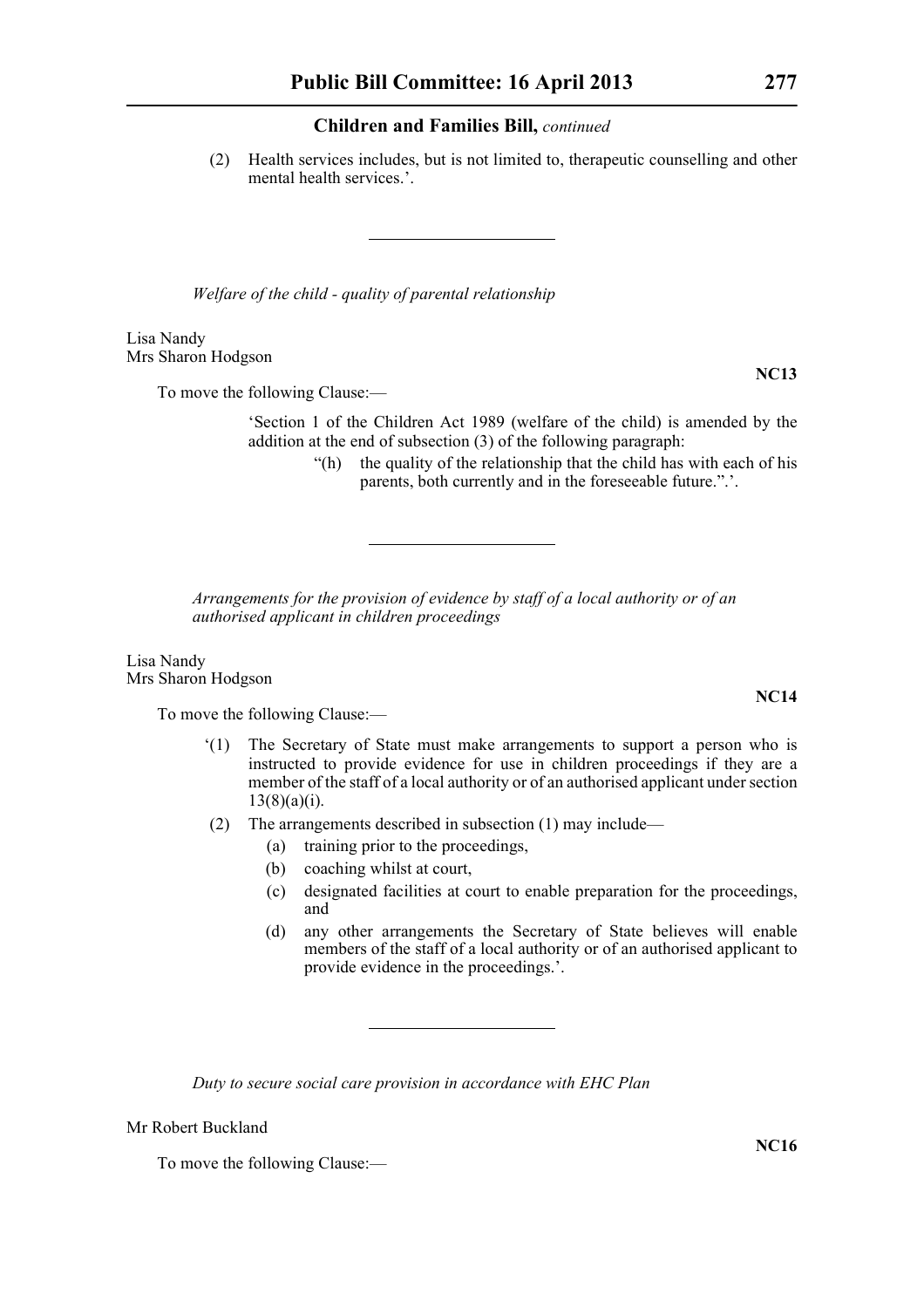'( ) A local authority that maintains an EHC plan for a child or young person must secure the social care provision identified through an assessment under section 17 of the Children Act 1989 specified in the plan.'.

*Continuity of special educational provision when a child or young person moves residence*

Caroline Nokes

To move the following Clause:—

- '(1) This section applies where—
	- (a) a local authority (the "sending authority") maintains an education, health and care plan for a child or young person, and
	- (b) another local authority (the "receiving authority") is notified by the child's parent or the young person that they intend to move residence to the receiving authority's area.
- (2) Where the sending authority is notified by the child's parent or the young person that they intend to move residence it must provide the receiving authority with a copy of the education, health and care plan.
- (3) The receiving authority must—
	- (a) review the child or young person's education health and care plan having regard to the need for continuity of provision, and the outcomes specified in the plan; and
	- (b) provide the child's parent or the young person with such information as it considers appropriate.'.

*Information sharing about live births*

Mrs Sharon Hodgson Lisa Nandy Andrea Leadsom

To move the following Clause:—

- '(1) NHS trusts should make arrangements to share with local authorities records of live births to parents resident in their area, to be used by the local authority for the purposes of identifying and contacting new families through children's centres and any other early years outreach services it may operate.
- (2) The Secretary of State must, within a period of six months of Royal Assent to this Act, bring forward regulations placing consequential requirements on trusts and local authorities in exercising their duty under subsection (1), including, but not limited to—
	- (a) the format of arrangements made;
	- (b) the safeguarding of information;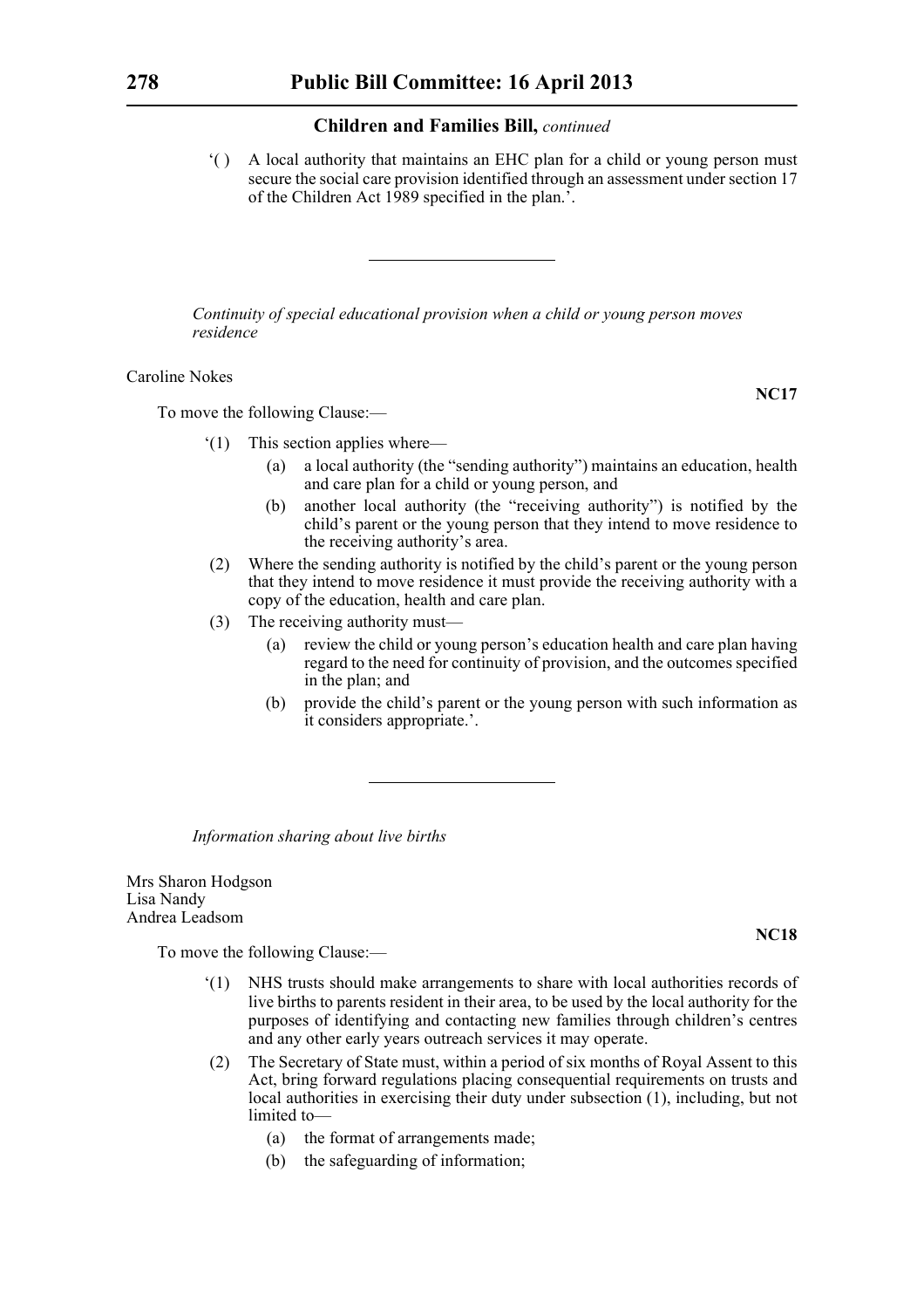- (c) the circumstances in which it would not be appropriate for a trust to provide information to local authorities;
- (d) the regularity of data transfers;
- (e) timescales within which a local authority must contact new families made known to it; and
- (f) any further requirements the Secretary of State deems necessary.'.

*Children and young people in mainstream schools with specified health conditions, without special educational needs*

Mrs Sharon Hodgson Lisa Nandy

To move the following Clause:—

- '(1) The governing body of a mainstream school has a duty to produce and implement a medical conditions policy that defines how it plans to support the needs of children with specified health conditions.
- (2) The medical conditions policy must include provision about—
	- (a) the means by which records of the specified health conditions of children at the school are to be recorded and maintained; and
	- (b) the preparation of an individual healthcare plan for each child with a specified health condition which sets out the needs of that child arising from that condition.
- (3) The medical conditions policy must include requirements relating to the provision of appropriate training for school staff to support the implementation of individual healthcare plans.
- (4) In preparing an individual healthcare plan the governing body must—
	- (a) consult the parents of the child concerned and, where appropriate, the child about the contents of the plan; and
	- (b) there shall be a duty on NHS bodies to co-operate with the governing body in its preparation and implementation of individual healthcare plans.
- (5) Local authorities and clinical commissioning groups must co-operate with governing bodies in fulfilling their functions under this Act.
- (6) The Secretary of State may by regulations define 'specified health conditions' for the purposes of this section.
- (7) For the purposes of this section 'NHS bodies' has the same meaning as in the Health and Social Care Act 2012.'.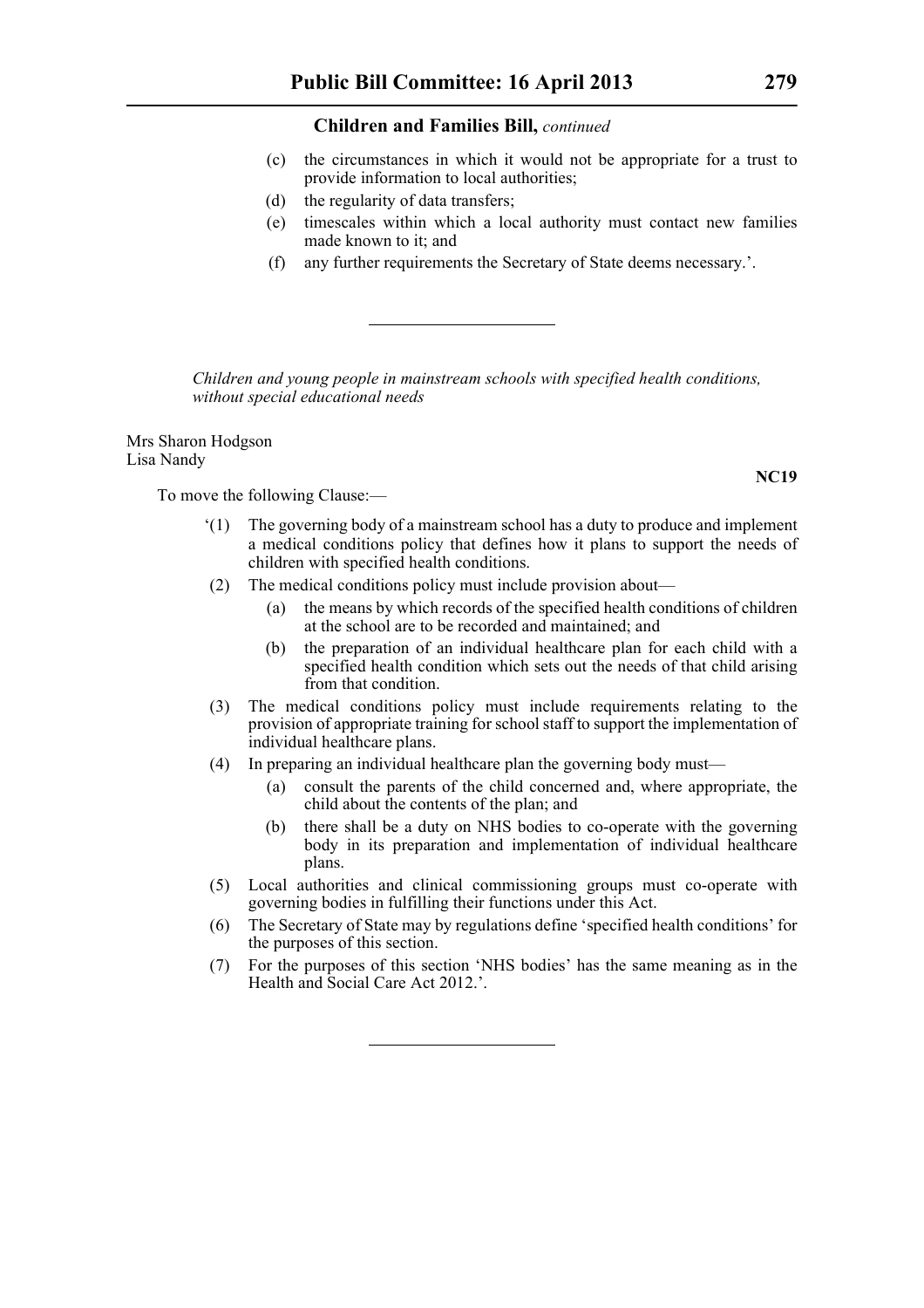*Tribunal service: information on cases related to special educational needs*

Mrs Sharon Hodgson Lisa Nandy

To move the following Clause:—

- '(1) The Secretary of State must collect information on all cases related to special educational needs which are considered by the Tribunal Service, including—
	- (a) the local authority involved;
	- (b) the cost to the Tribunal Service;
	- (c) the amount spent by the local authority on fighting each case;
	- (d) the nature of each case; and
	- (e) the outcome of each case.
- (2) The Secretary of State must collate and publish information collected in the exercise of his functions under subsection (1) once a year.
- (3) The following bodies must make arrangements to provide such information to the Secretary of State as is necessary to enable him to perform his functions under this section—
	- (a) the Tribunal Service;
	- (b) local authorities.'.

*Early years area SEN co-ordinators*

Mrs Sharon Hodgson Lisa Nandy

To move the following Clause:—

- '(1) Local authorities must appoint sufficient full-time equivalent members of staff (to be known as Early Years Area SEN Co-ordinators) to have responsibility for coordinating provision for children in Ofsted-registered early years settings other than maintained nursery schools.
- (2) In assessing sufficiency of staffing levels under subsection (1) the local authority must have regard to—
	- (a) the number of children with special educational needs in its area registered with early years settings to which subsection (1) applies;
	- (b) the number and geographical location of early years settings to which subsection (1) applies.
- (3) Regulations may provide for—
	- (a) further considerations to be made by local authorities in exercising their duties under subsection (1);
	- (b) the specific responsibilities of Early Years Area SEN Co-ordinators.
- (4) The Secretary of State shall publish guidance to local authorities to assist in exercising their functions under subsection (1).

**NC20**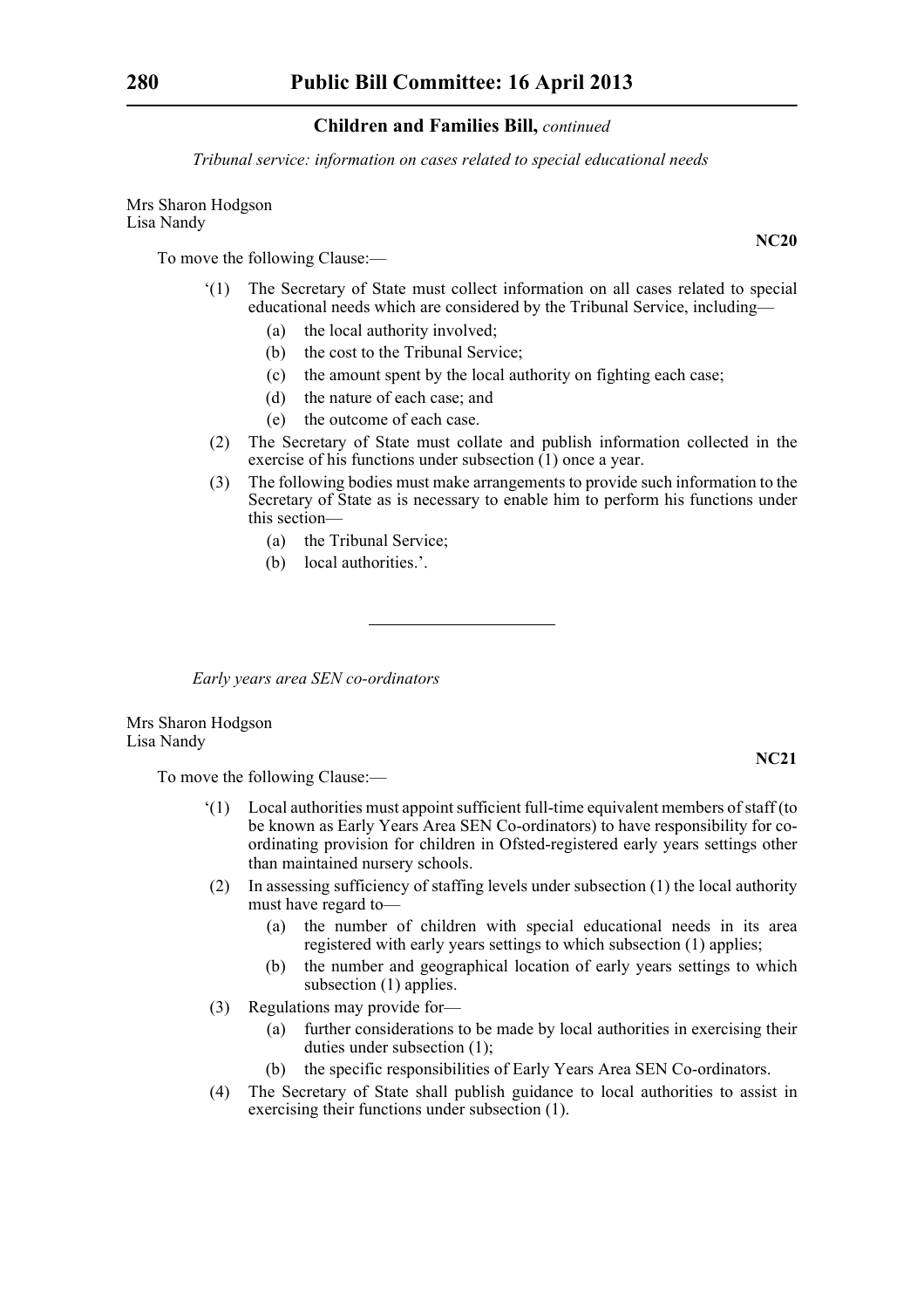(5) Local authorities must publish information on the provision of Early Years Area SEN Co-ordinators as part of exercising their duties under section 30 of this Act (local offer for children and young people with special educational needs).'.

*Application of Part 3 to detained children and young people*

Mrs Sharon Hodgson Lisa Nandy

To move the following Clause:—

- '(1) This section applies to children and young people detained in custody in pursuance of—
	- (a) an order made by a court, or
	- (b) an order of recall made by the Secretary of State.
- (2) Where a child or young person under the age of 18 to whom subsection (1) applies has an EHC plan immediately prior to commencing his or her custodial sentence, the local authority responsible for that child or young person must determine which elements of provision described in the said plan may be delivered during that sentence.
- (3) Where a child or young person under the age of 18 to whom subsection (1) applies has an EHC plan immediately prior to commencing his or her custodial sentence—
	- (a) if that sentence is greater than 13 weeks in minimum length, the responsible local authority may cease the plan;
	- (b) if the sentence is not more than 13 weeks in minimum length, the responsible local authority may consider whether it would be advantageous to continue to deliver any parts of the child or young person's EHC plan during his or her detention.
- (4) In the course of their considerations under subsections (2) and (3), the responsible local authority must consult—
	- (a) the child or young person concerned, and their family;
	- (b) the institution in which the child or young person will be detained;
	- (c) any organisations delivering education or training within or on behalf of the institution in which the child or young person will be detained, and;
	- (d) any professionals or agencies other than the local authority which currently provide services under the terms of the child or young person's EHC plan.
- (5) In the course of their considerations under subsections (2) and (3), the responsible local authority must have regard to—
	- (a) the nature of the crime for which the child or young person has been detained;
	- (b) the age of the child or young person;
	- (c) the previous educational outcomes of the child or young person;
	- (d) the views of those consulted by virtue of subsection (4), and;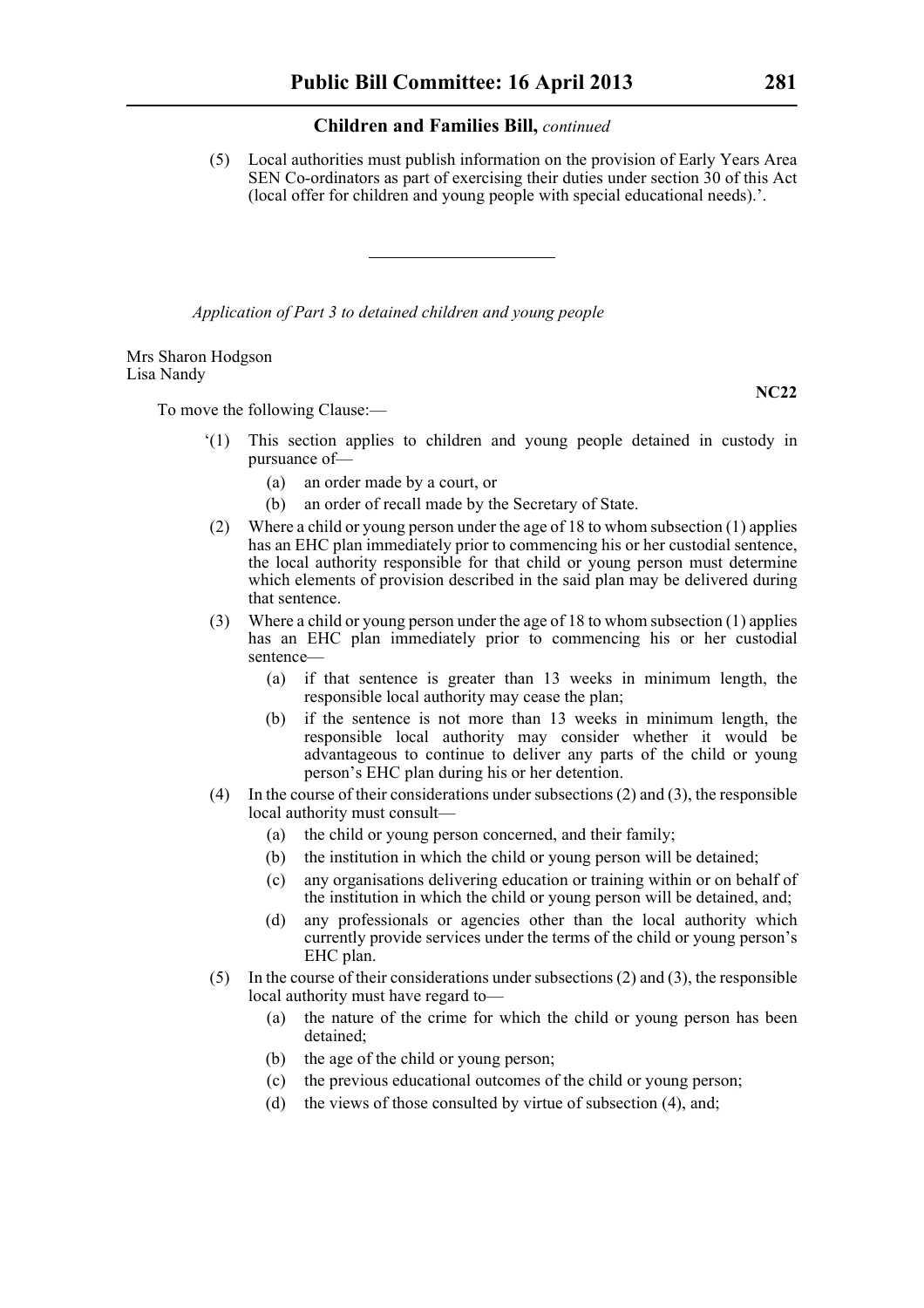(e) the level and appropriateness of education or training delivered within or on behalf of the institution in which the child or young person will be detained.'.

*Inclusion within mainstream schools and post-16 institutions*

Mrs Sharon Hodgson Lisa Nandy

To move the following Clause:—

- '(1) This section applies where a child or young person with special educational needs attends a mainstream school or post-16 institution.
- (2) The relevant authority should use its best endeavours to ensure that—
	- (a) the child or young person is able to access mainstream courses and qualifications within that institution;
	- (b) all staff working at the school who may have contact with the child or young person are aware of the needs of that child or young person;
	- (c) all web-based content provided by it or on its behalf meets British Standard 8878:2010; and
	- (d) all students in attendance at the institution are able to play an active role in school life.
- (3) The relevant authority should produce and publish a document explaining how it meets its duties under this section.
- (4) The Secretary of State should, within one year of the commencement of this Act, produce guidance for schools and post-16 institutions to assist them in fulfilling their duties under this section.'.

*Inclusion: apprenticeships*

Mrs Sharon Hodgson Lisa Nandy

To move the following Clause:—

- '(1) The Apprenticeships, Skills, Children and Learning Act 2009 is amended as follows:
- (2) After section 12(2) insert new subsection—
	- "(2A) The requirements specified should not adversely affect the participation of young people with special educational needs or disabilities in apprenticeship schemes, if they are able to perform at the prescribed occupational standard required by the apprenticeship framework.".'.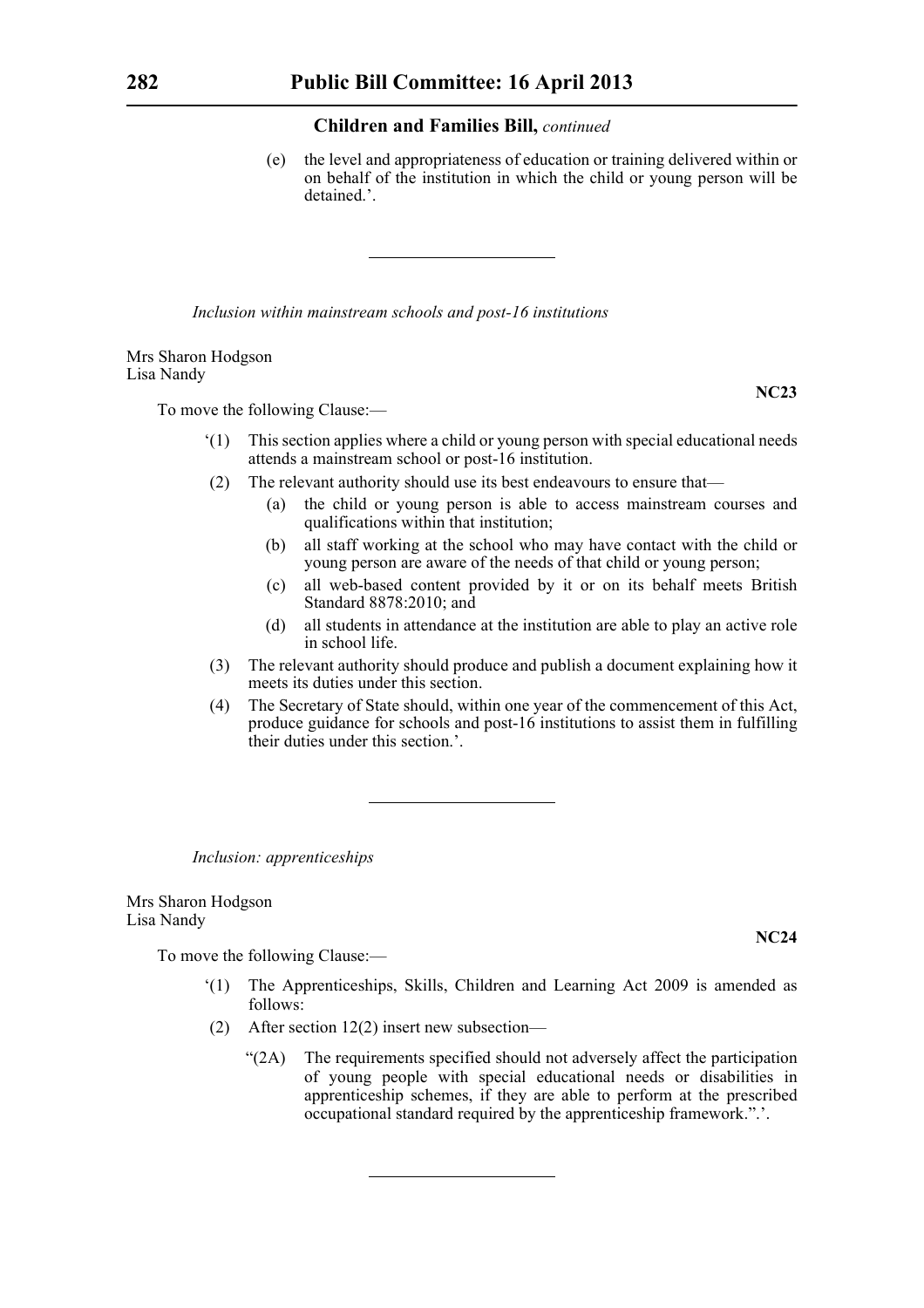*Children and young people temporarily unable to attend mainstream school*

Mrs Sharon Hodgson Lisa Nandy

To move the following Clause:—

- '(1) This section applies where a child or young person of compulsory school age is unable to attend school for a period of between one and twenty four months.
- (2) The local authority responsible for a child or young person for whom subsection (1) applies must ensure that appropriate educational provision is available and provided to the child or young person concerned, and that any identified health or social care needs are provided for.
- (3) Regulations may specify acceptable reasons for which subsection (1) may apply, including, but not limited to—
	- (a) the placement of the child or young person in a certain school under section 39 of this Act is the subject of dispute;
	- (b) the child or young person has been withdrawn from school while an EHC Plan is being prepared;
	- (c) the child or young person has been withdrawn from school as a result of a diagnosed medical condition;
	- (d) the child or young person has been withdrawn from school, whether by the school, their parents or themselves, as a result of bullying or fear of bullying;
	- (e) the child or young person has been withdrawn from school as a result of a diagnosed mental condition or temporary mental instability, including phobia or trauma.
- (4) In discharging their duties under this section, a local authority must—
	- (a) consult with the child or young person and their family;
	- (b) consult with the school at which the child or young person is currently enrolled, or was last enrolled at;
	- (c) consult with professionals from any other agency known to be in contact with the child or young person and their family in relation to the reason for which the child or young person concerned has been withdrawn from school;
	- (d) continue to monitor the development of the child or young person concerned;
	- (e) have regard to the age and prior educational outcomes of the child or young person when determining provision, and
	- (f) consider the suitability of internet-based educational provision.'.

*Reporting on implementation of Part 3*

Mrs Sharon Hodgson Lisa Nandy

To move the following Clause:—

**NC26**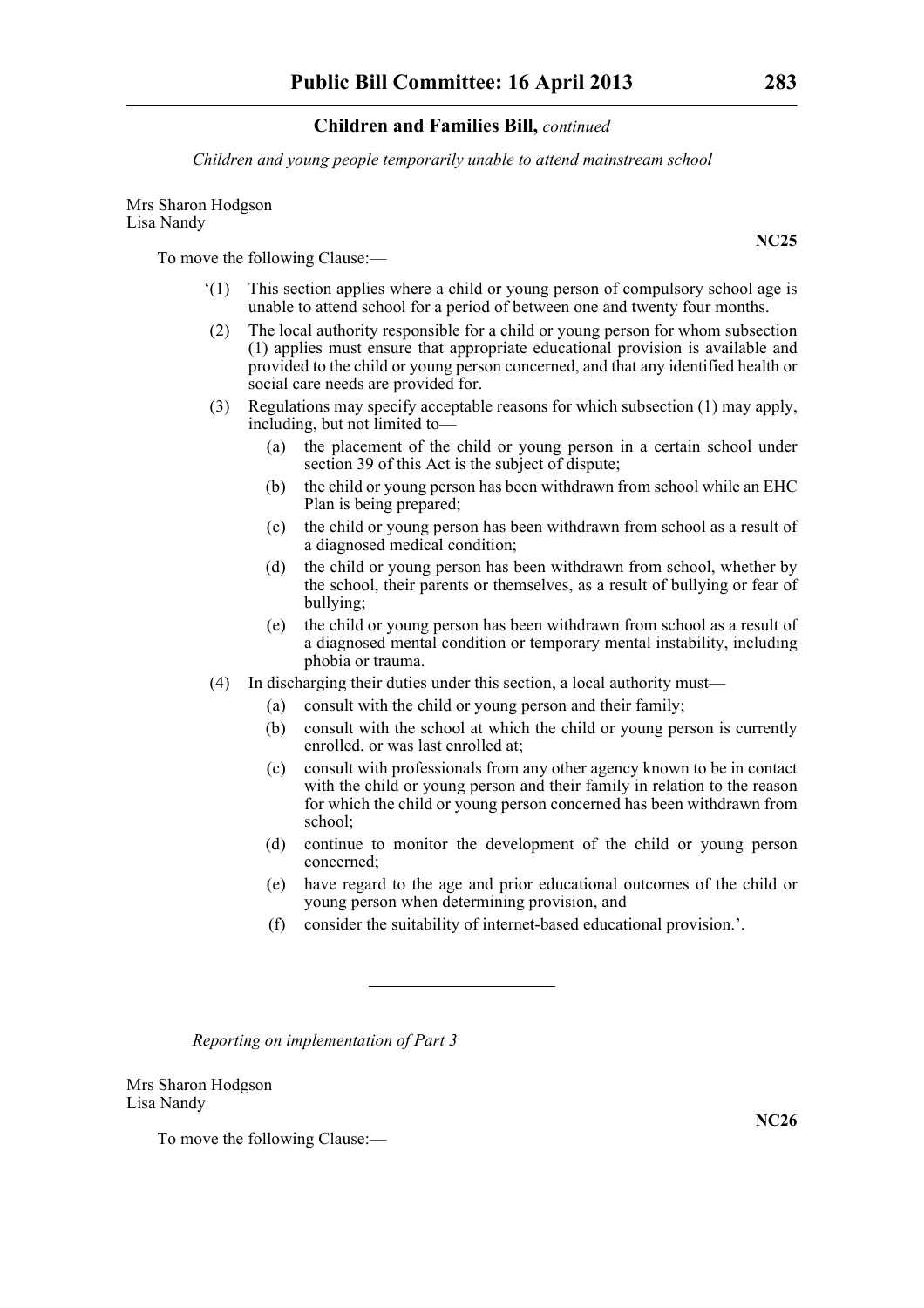'Within the period of one year beginning with the commencement of this Part, and every year thereafter, the Secretary of State must lay before Parliament a report about the effect of this Part.'.

*Access to therapeutic support*

Annette Brooke

To move the following Clause:—

- '(1) Where a child has been abused or harmed, or a child has been placed at risk of abuse or harm, the local authority or clinical commissioning group has a duty to provide health services, where appropriate.
- (2) In this section—
	- "health services" includes, but is not limited to, therapeutic counselling and other mental health services;
	- "local authority" has the meaning given by subsection 13(9);
	- "clinical commissioning group" has the meaning given by section 10 of the Health and Social Care Act 2012.'.

*Duty to promote the mental health and emotional wellbeing of looked after children*

#### Annette Brooke

To move the following Clause:—

'In section 22 of the Children Act 1989 [General duty of local authority in relation to children looked after by them] after subsection (3A) insert the following new subsections—

- "(3B) The duty of a local authority under subsection (3)(a) to safeguard and promote the welfare of a child looked after by them includes in particular a duty to promote the child's mental health and emotional wellbeing.
- (3C) A local authority in England must appoint at least one person for the purposes of discharging the duties imposed by virtue of subsection (3B).
- (3D) A person appointed by a local authority under subsection (3C) must be an officer or the local authority, another local authority or a health body in England".'.

*Maintaining a register of sight impaired and severely sight impaired children and young* 

**NC27**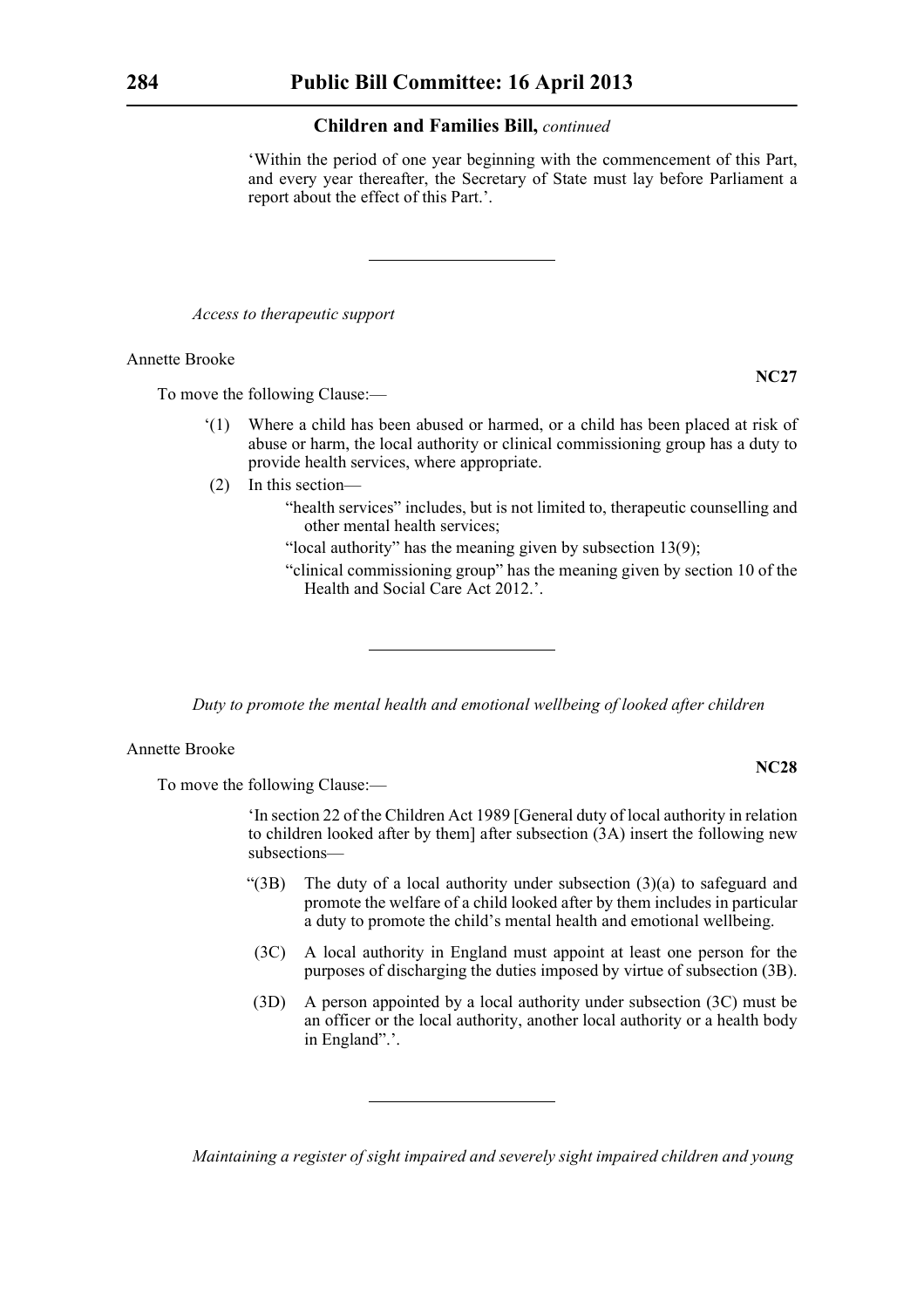*people*

#### Annette Brooke

To move the following Clause:—

'A local authority in England must establish and maintain a register of sight impaired and severely sight impaired children and young people who are ordinarily resident in its area.'.

*Duty to assess and meet young carers' needs for care and support*

Mr Robert Buckland Annette Brooke Lucy Powell

To move the following Clause:—

- '(1) Where it appears to a local authority that a child within their area may provide or be about to provide care to an adult or a child who is disabled, the authority must—
	- (a) assess whether the child has needs for support relating to their caring role (or is likely to have such needs in the future), and
	- (b) if the child is found to have such needs, set out what those needs are (or are likely to be in the future).
- (2) Having carried out an assessment under subsection (1), a local authority must meet those needs for support which it considers to be necessary to meet in order to safeguard and promote the child's welfare.
- (3) Having carried out an assessment under subsection (1), a local authority must also consider whether the adult is or may be eligible for assessment under the Care and Support Act 2013, and if so must ensure such an assessment is carried out unless that adult objects.
- (4) Having carried out an assessment under subsection (1), a local authority must consider whether, in the case of a child who is caring for a disabled child, the child being cared for requires an assessment under the Children Act 1989 and if so shall carry out that assessment unless the person with parental responsibility for that child objects.
- (5) The Secretary of State shall issue guidance in relation to the duties set out above having consulted with persons whom the Secretary of State considers to be appropriate, the said guidance to be issued under section 7 of the Local Authority Social Services Act 1970.
- (6) Any service provided by an authority in the exercise of functions conferred on them under this section may be provided for the family or for any member of the child's family, and may include—
	- (a) services to the adult the child is providing care for to meet the adult's needs for care and support; and
	- (b) services to the adult to enhance their parenting capacity.

**NC29**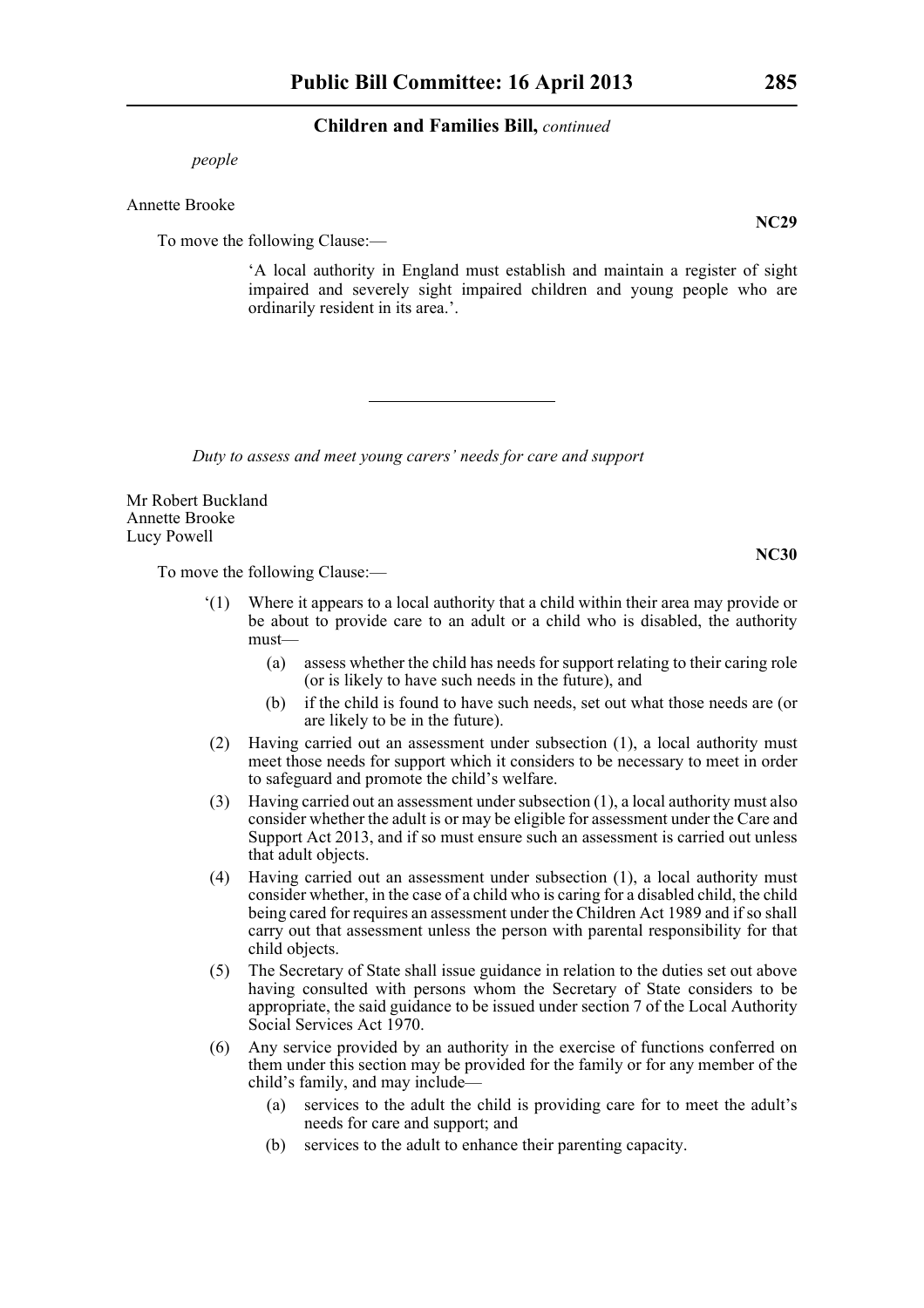If such services are provided with a view to safeguarding and promoting the child's welfare.'.

*Inspection and review of local authorities in England*

Mr Robert Buckland

To move the following Clause:—

- '(1) Section 135 of the Education and Inspections Act 2006 is amended as follows.
- (2) After section  $135(1)(e)$ , insert—
	- "(ea) the functions conferred on the authority under Part 3 of the Children and Families Act 2013.".
- (3) After section 136(4), insert—
	- "(5) The Chief Inspector must inspect the performance by an authority in supporting children and young people with special educational needs.".

*Registration of births within children's centres: pilot scheme*

Andrea Leadsom Mrs Sharon Hodgson Mr Frank Field

To move the following Clause:—

- '(1) The Secretary of State must, by regulations, establish a pilot scheme to trial the registration of births within children's centres.
- (2) The pilot scheme established under this section must name no less than six local authorities in which the registration of births within children's centres will be trialled.
- (3) The Secretary of State must make available funding for the pilot schemes established under this section.
- (4) Pilot schemes established under this section should—
	- (a) last not less than 12 months and not more than 24; and
	- (b) be evaluated by an independent body.
- (5) The independent body evaluating the pilot schemes in accordance with paragraph (4)(b) must present a report to the Secretary of State within three months of their conclusion, assessing the effectiveness of the pilot schemes against criteria including—
	- (a) cost effectiveness;
	- (b) the levels of engagement with children's centres by new parents;
	- (c) an analysis of the changes in relationship between the children's centres and families; and
	- (d) the change in health and developmental indicators within their catchment areas.

**NC31**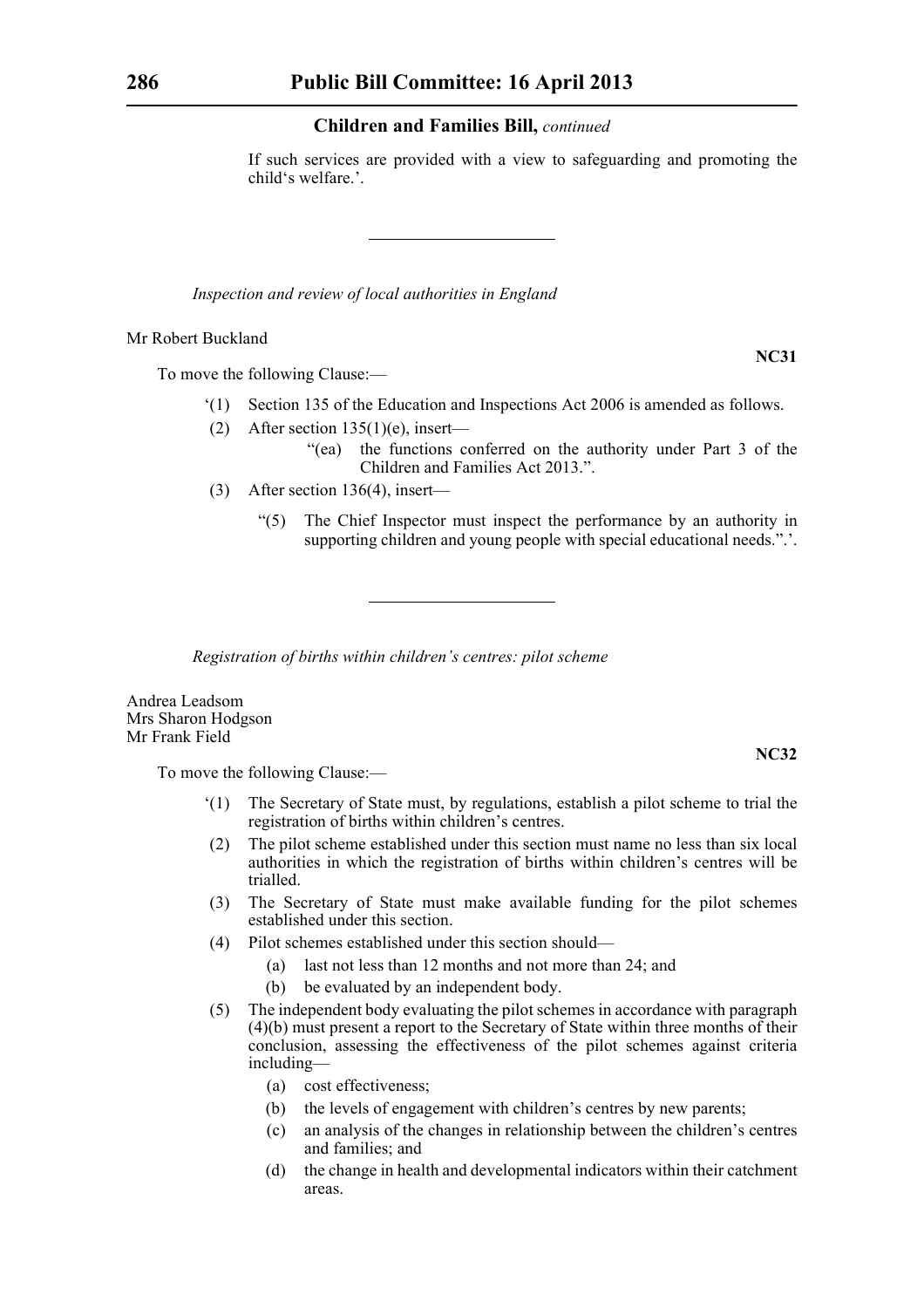- (6) Regulations under this section—
	- (a) shall be made by statutory instrument, and
	- (b) may not be made unless a draft has been laid before and approved by resolution of each House of Parliament.
- (7) Before regulations under subsection (6) are laid before Parliament the Secretary of State must consult—
	- (a) local authorities and directors of children's services;
	- (b) organisations other than local authorities involved in the management of children's centres;
	- (c) the Department for Health and health agencies, and
	- (d) any other person or organisation he may deem appropriate.
- (8) In this section "children's centre" has the meaning given by section 5A(4) (Arrangements for provision of children's centres) of the Childcare Act 2006.'.

*Registration of births to take place only at children's centres*

Andrea Leadsom Mrs Sharon Hodgson Mr Robert Buckland

To move the following Clause:—

- '(1) The Births and Deaths Registration Act 1953 is amended as follows.
- (2) After section 14A (re-registration after declaration of parentage) insert—

# **"14B Registration of births to take place only at children's centres**

Information relating to the birth of every child born in England required to be given under this Part, and any duty under this Part to sign the register of births, may be given or fulfilled only at a children's centre, as defined in section 5A of the Childcare Act 2006 (arrangements for provision of children's centres).".'.

*Report of inspections of home-based child care settings*

Andrea Leadsom Mrs Sharon Hodgson

To move the following Clause:—

'In section 50 of the Childcare Act 2006 (report of inspections) in subsection (1) after paragraph (c) insert—

**NC34**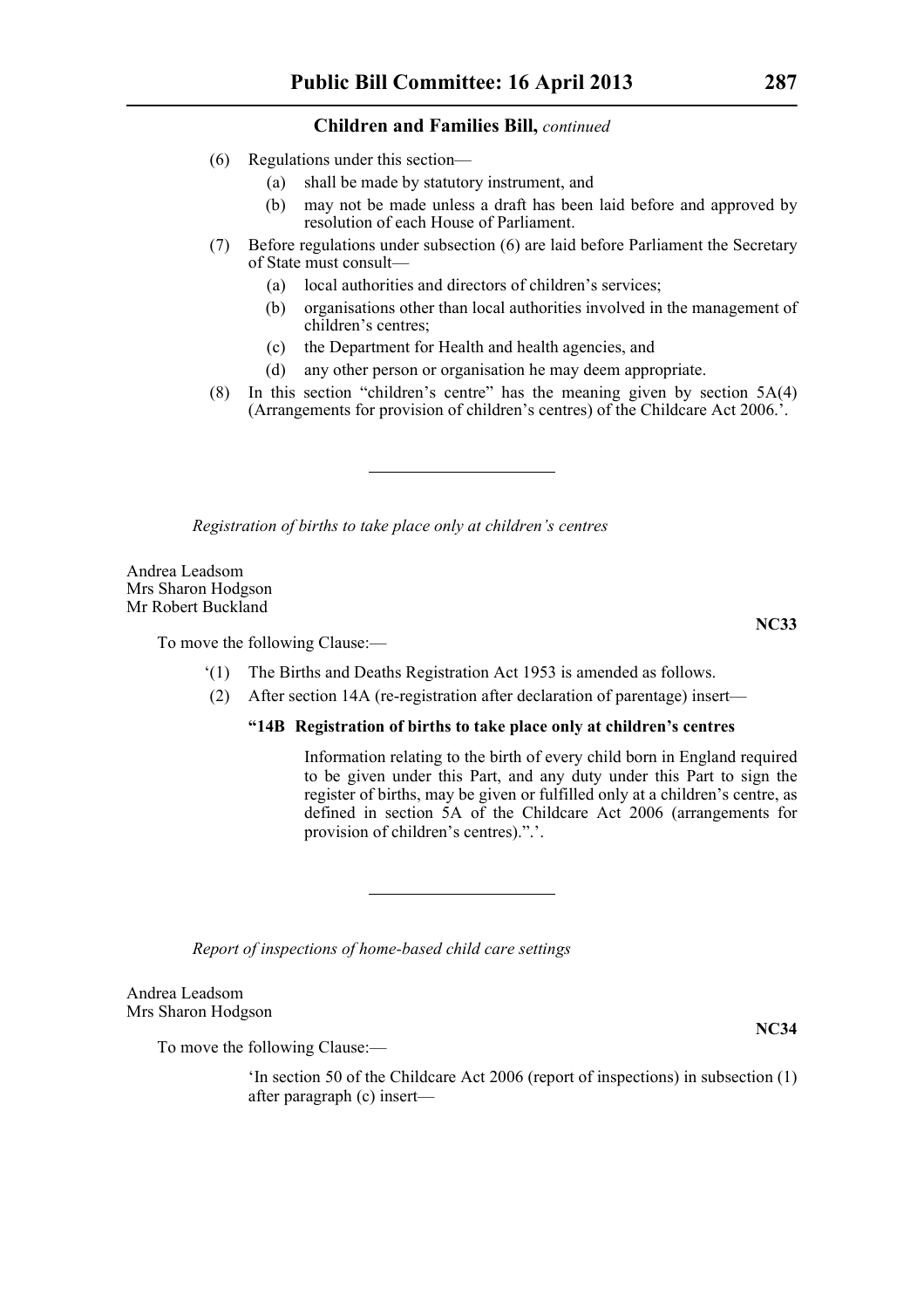"(ca) how well home-based child care setting meet the attachment needs of children under two,".'.

*Extension of CCFW's remit*

Lisa Nandy

To move the following Clause:—

'In section 72B of the Care Standards Act 2000, after subsection (1)(b) add— "(c) the exercise or proposed exercise in relation to Wales of any function of a UK Government Minister.".

*Inclusive and accessible education, health and social care provision*

Mr Robert Buckland

To move the following Clause:—

'In exercising a function under Part 3 of this Act, a local authority and NHS bodies in England must promote and secure inclusive and accessible education, health and social care provision to support children, young people and their families<sup>?</sup>

*Constraints on Children's Commissioner*

Mr Steve Reed

To move the following Clause:—

'In Schedule 1 to the Children Act 2004, in paragraph 1 (status) after subparagraph (2) insert—

- "(3) The Minister shall have due regard to the desirability of ensuring that the Children's Commissioner is under as few constraints as reasonably possible in determining—
	- (a) the Commissioner's activities,
	- (b) the Commissioners's timetables, and
	- (c) the Commissioner's priorities.".'.

**NC35**

**NC36**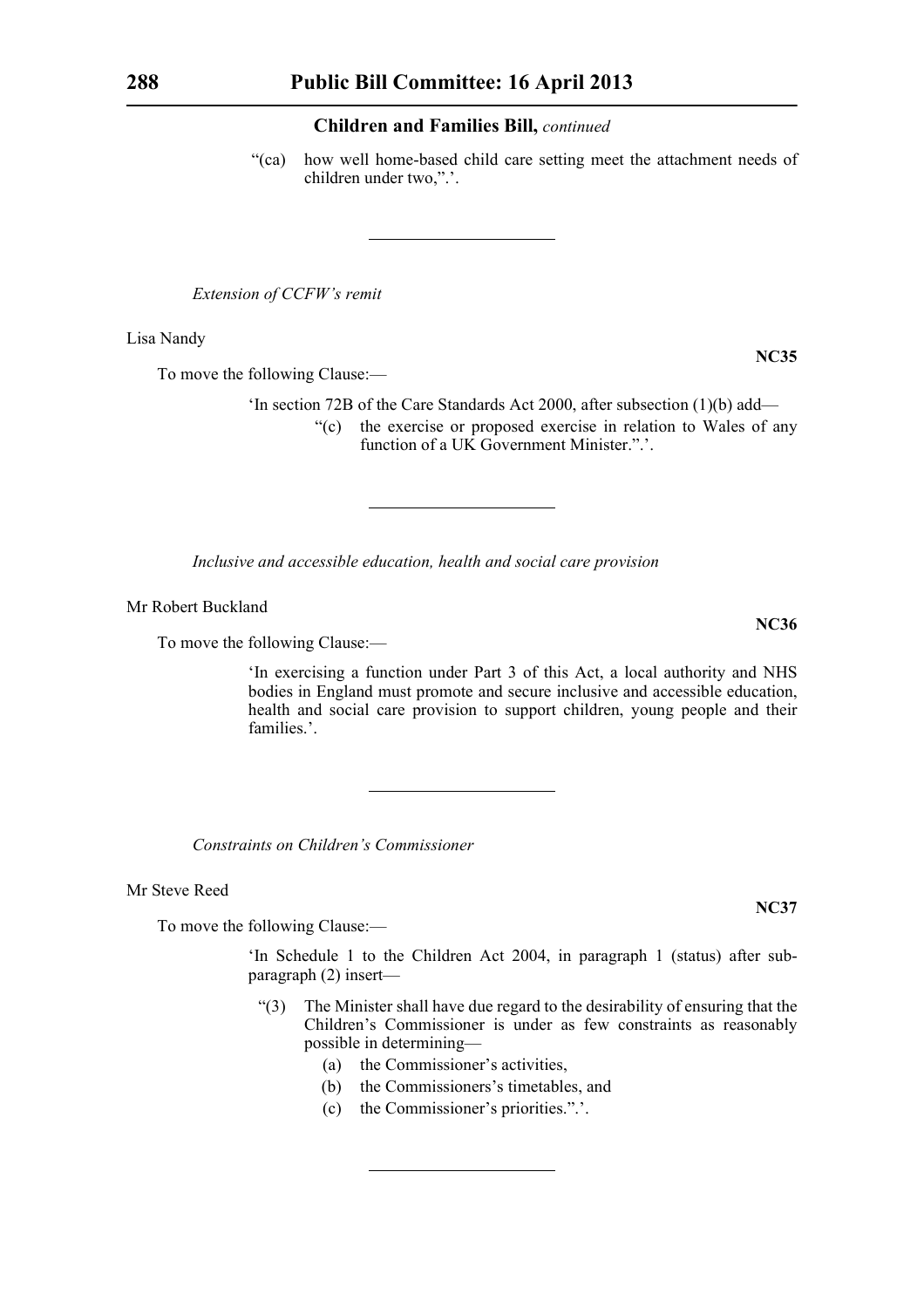*Staff to child ratios: Ofsted-registered childminder settings*

Mrs Sharon Hodgson Lisa Nandy Lucy Powell

To move the following Clause:—

- '(1) This section applies to Ofsted-registered childminder settings.
- (2) The ratio of staff to children under the age of eight must be no less than one to six, where—
	- (a) a maximum of three children may be young children;
	- (b) a maximum of one child is under the age of one.
- (3) Any care provided by childminders for older children must not adversely affect the care of children receiving early years provision.
- (4) If a childminder can demonstrate to parents, carers and inspectors, that the individual needs of all the children are being met, then in addition to the ratio set out in subsection (2), they may also care for—
	- (a) babies who are siblings of the children referred to in subsection (2), or
	- (b) their own baby.
- (5) If children aged between four and five years only attend the childminding setting outside of normal school hours or the normal school term time, they may be cared for at the same time as three other young children, provided that at no time does the ratio of staff to children under the age of eight exceed one to six.
- (6) If a childminder employs an assistant or works with another childminder, each childminder or assistant may care for the number of children permitted by the ratios specified in subsections (2), (4) and (5).
- (7) Children may only be left in the sole care of a childminder's assistant for two hours in a single day.
- (8) Childminders must obtain the permission of a child's parents or carers before that child can be left in the sole care of a childminder's assistant.
- (9) The ratios in subsections  $(2)$ ,  $(4)$  and  $(5)$  apply to childminders providing overnight care, provided that the children are continuously monitored, which may be through the use of electronic equipment.
- (10) For the purposes of this section a child is—
	- (a) a "young child" up until 1 September following his or her fifth birthday.
	- (b) an "older child" after the 1 September following his or her fifth birthday.'.

*Staff to child ratios: Ofsted-registered non-domestic childminder*

Mrs Sharon Hodgson Lisa Nandy Lucy Powell

To move the following Clause:—

- '(1) This section applies to Ofsted-registered, non-domestic childcare settings.
- (2) For children aged under two—

**NC39**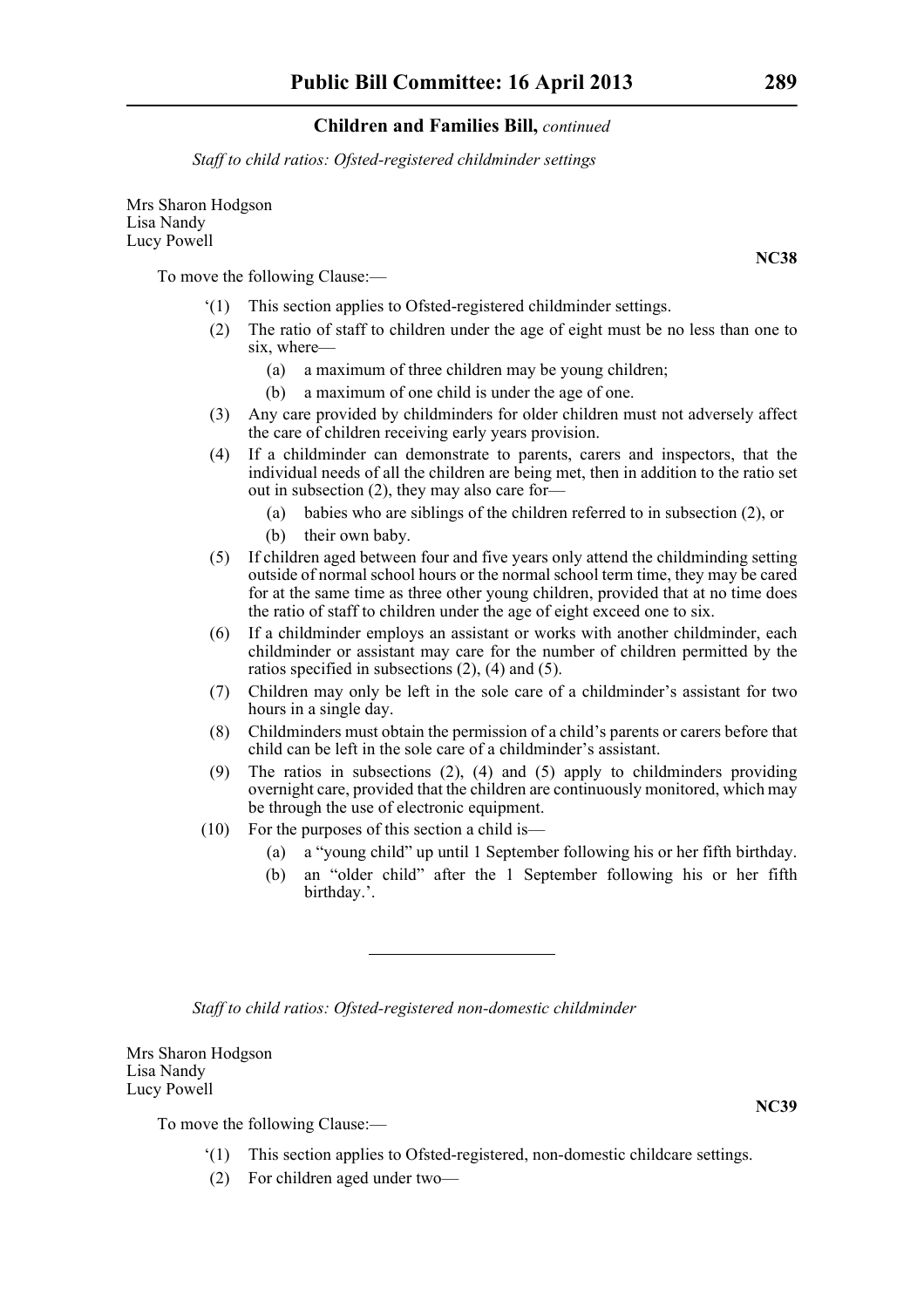- (a) the ratio of staff to children must be no less than one to three;
- (b) at least one member of staff must hold a full and relevant level 3 qualification, and must be suitably experienced in working with children under two;
- (c) at least half of all other members of staff must hold a full and relevant level 2 qualification;
- (d) at least half of all members of staff must have received training in care for babies; and
- (e) where there is a dedicated area solely for children under two years old, the member of staff in charge of that area must, in the judgement of their employer, have suitable experience of working with children under two years old.
- (3) For children between the ages of two and three—
	- (a) the ratio of staff to children must be no less than one to four;
	- (b) at least one member of staff must hold a full and relevant level 3 qualification; and
	- (c) at least half of all other members of staff must hold a full and relevant level 2 qualification.
- (4) Where there is registered early years provision, which operates between 8 am and 4 pm, and a member of staff with Qualified Teacher Status, Early Years Professional Status or other full and relevant level 6 qualification is working directly with the children, for children aged three and over—
	- (a) the ratio of staff to children must be no less than one to 13; and
	- (b) at least one other member of staff must hold a full and relevant level 3 qualification.
- (5) Where there is registered early years provision, which operates outside the hours of 8 am and 4 pm, and between the hours of 8 am and 4 pm where a member of staff with Qualified Teacher Status, Early Years Professional Status or other full and relevant level 6 qualification is not working directly with the children, for children aged three and over—
	- (a) the ratio of staff to children must be no less than one to eight;
	- (b) at least one member of staff must hold a full and relevant level 3 qualification; and
	- (c) at least half of all other staff must hold a full and relevant level 2 qualification.
- (6) In independent schools where—
	- (a) a member of staff with Qualified Teacher Status, Early Years Professional Status or other full and relevant level 6 qualification;
	- (b) an instructor; or
	- (c) a suitably qualified overseas-trained teacher is working directly with the children, for children aged three and over—
		- (i) for classes where the majority of children will reach the age of five or older within the school year, the ratio of staff to children must be no less than one to 30;
		- (ii) for all other classes the ratio of staff to children must be no less than one to 13; and
		- (iii) at least one other member of staff must hold a full and relevant level 3 qualification.
- (7) In independent schools where there is—
	- (a) no member of staff with Qualified Teacher Status, Early Years Professional Status or other full and relevant level 6 qualification;
	- (b) no instructor; or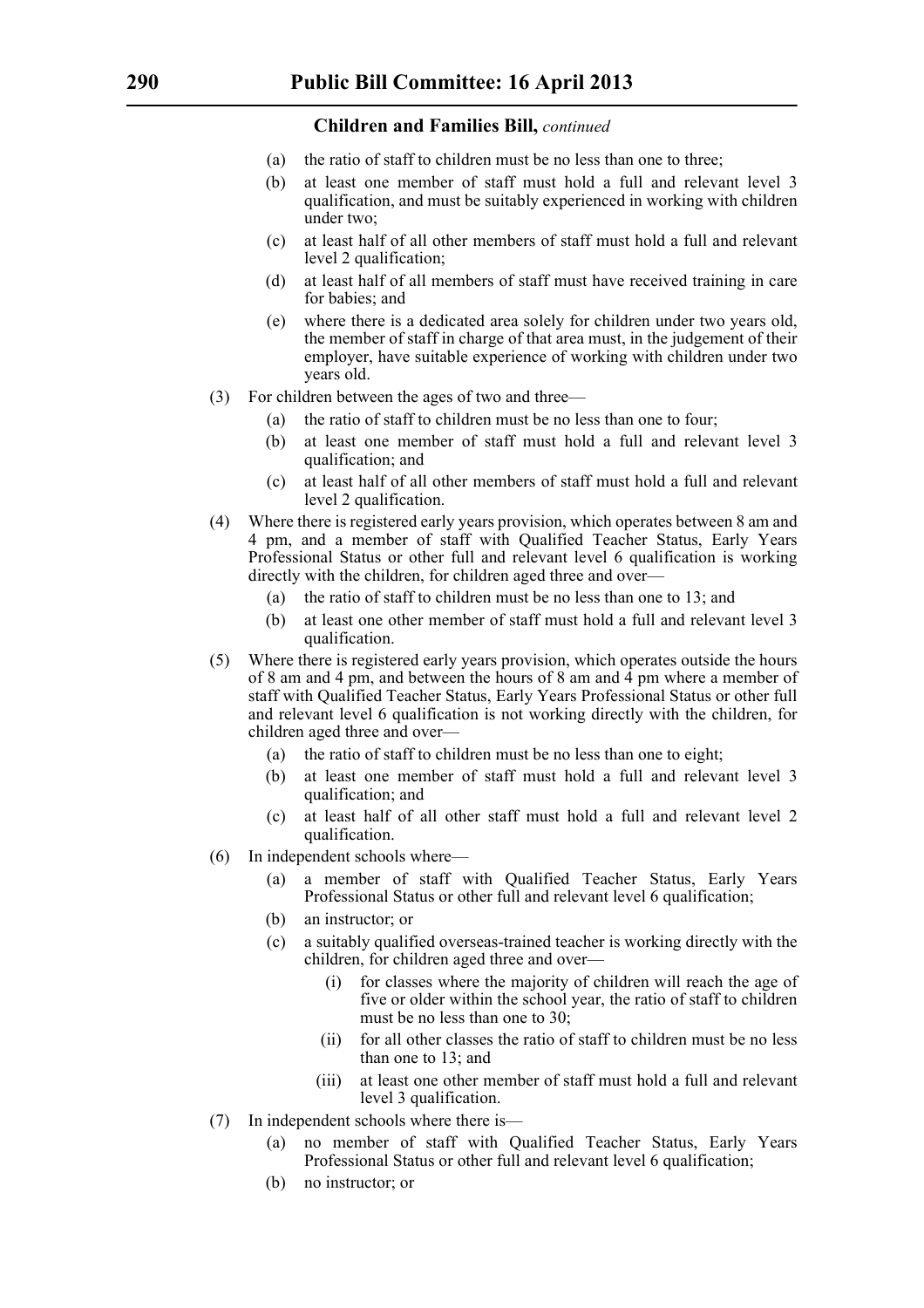- (c) no suitably qualified overseas-trained teacher, working directly with the children, for children aged three and over—
	- (i) the ratio of staff to children must be no less than one to eight;
	- (ii) at least one member of staff must hold a full and relevant level 3 qualification; and
	- (iii) at least half of all other members of staff must hold a full and relevant level 2 qualification.
- (8) In maintained nursery schools and nursery classes in maintained schools (except reception classes)—
	- (a) the ratio of staff to children must be no less than one to 13;
	- (b) at least one member of staff must be a school teacher as defined by subsection 122(3) [Power to prescribe pay and conditions] of the Education Act 2002 and Schedule 2 to the Education (School Teachers' Qualifications) (England) Regulations 2003; and
	- (c) at least one other member of staff must hold a full and relevant level 3 qualification.
- (9) The Secretary of State may make provision in statutory guidance to—
	- (a) define qualifications as "full and relevant"; and
	- (b) define "suitable experience" for those working with children under two.
- (10) If HM Chief Inspector of Education is concerned about the quality of provision or the safety and well-being of children in a setting he may impose different ratios.'.

*Information on children's centres*

Mrs Sharon Hodgson Lisa Nandy

To move the following Clause:—

- '(1) The Secretary of State must compile and publish information on children's centres in England every three months, including—
	- (a) the number of registered children's centres in each local authority area;
	- (b) the annual budget of each children's centre in each local authority area;
	- (c) the total weekly opening hours of each centre in each local authority area;
	- (d) any changes in the figures for (a), (b) or (c) since the same period in the preceding year; and
	- (e) any other information he deems useful to compile and publish.
- (2) Local authorities are obliged to provide information requested by the Secretary of State in pursuance of his duties under subsection (1), in a format specified by him.
- (3) The Secretary of State must publish information in an accessible format, not later than three months after the information has been provided by the local authorities.
- (4) The Secretary of State may charge a prescribed fee for providing information compiled under this section in paper form.
- (5) The level of fee charged under subsection (5) must not exceed the cost of production and supply.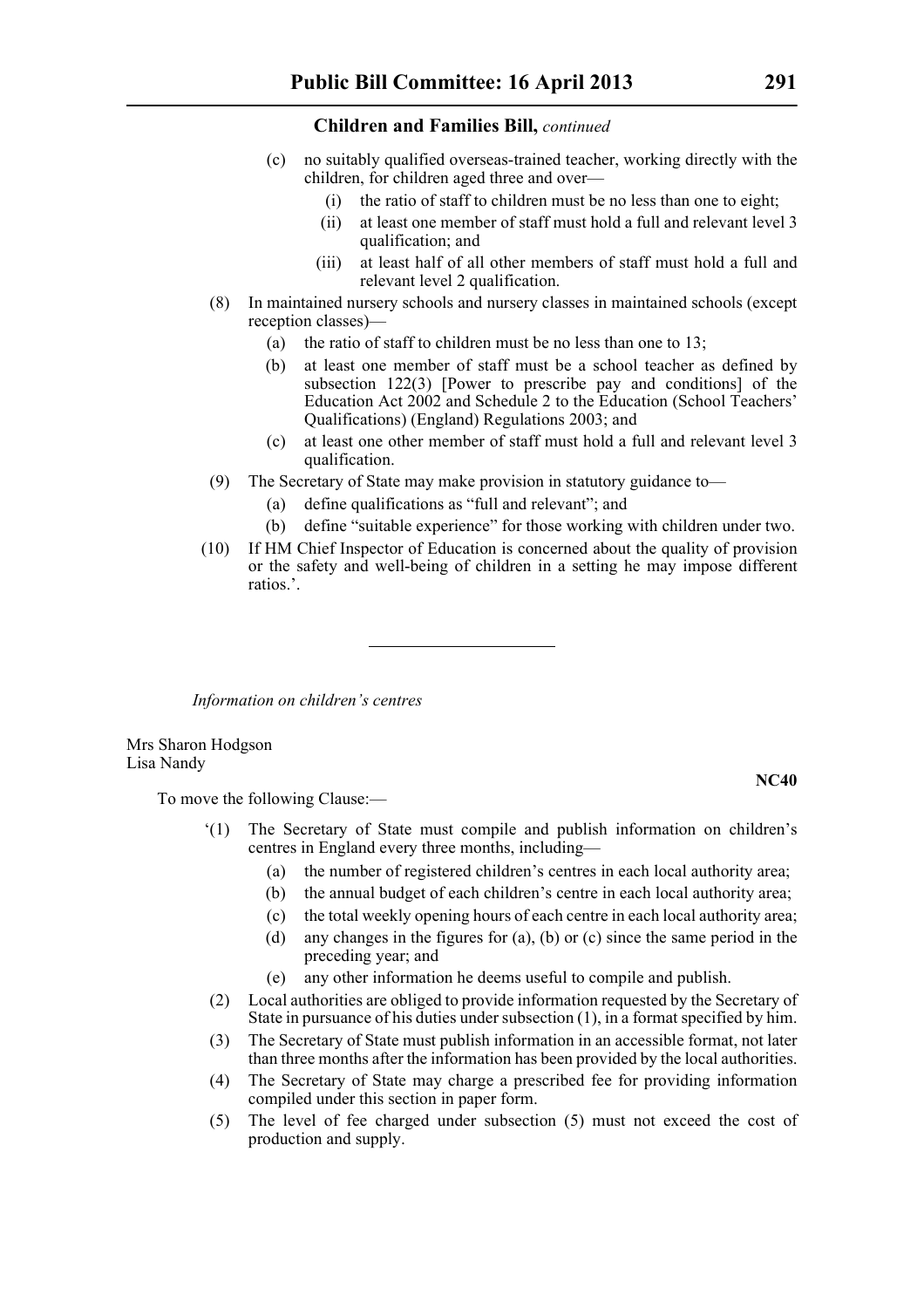(6) In this section "Children's Centre" has the meaning given by section 5A(4) [Arrangements for provision of children's centres] of the Childcare Act 2006.'.

*Duty to ensure sufficient support*

Mrs Sharon Hodgson Lisa Nandy

To move the following Clause:—

- '(1) It shall be the general duty of every local authority to take steps to ensure that, so far as reasonably practicable, a range and level of services are provided sufficient to improve the wellbeing of young carers who are ordinarily resident in their area.
- (2) The reference in subsection (1) to services may include those provided by institutions referred to elsewhere in this Act, as well as to those provided on a regular basis by charitable and voluntary organisations.
- (3) In discharging its duty under subsection (1), a local authority must have regard  $t_0$ 
	- (a) data gathered by other agencies in exercising their duties under sections [*Health bodies: duties with respect to young carers*], [*Schools: duties with respect to young carers*] and [*Further and higher education institutions: duties with respect to student carers*];
	- (b) any guidance given from time to time by the Secretary of State.'.

*Duty to assess social care provision for young carers*

Mrs Sharon Hodgson Lisa Nandy

To move the following Clause:—

- '(1) In determining for the purposes of section [*Duty to ensure sufficient support*] whether the provision of social care support is sufficient to meet the needs of young carers, a local authority must—
	- (a) undertake an assessment of social care needs of disabled people and young carers in their area;
	- (b) undertake an assessment of the sufficiency of the supply of social care services for disabled people and young carers in their area;
	- (c) publish a strategy setting out the steps to ensuring sufficiency of supply of social care services for disabled people and young carers in their area; and
	- (d) have regard to any guidance given from time to time by the Secretary of State.

**NC41**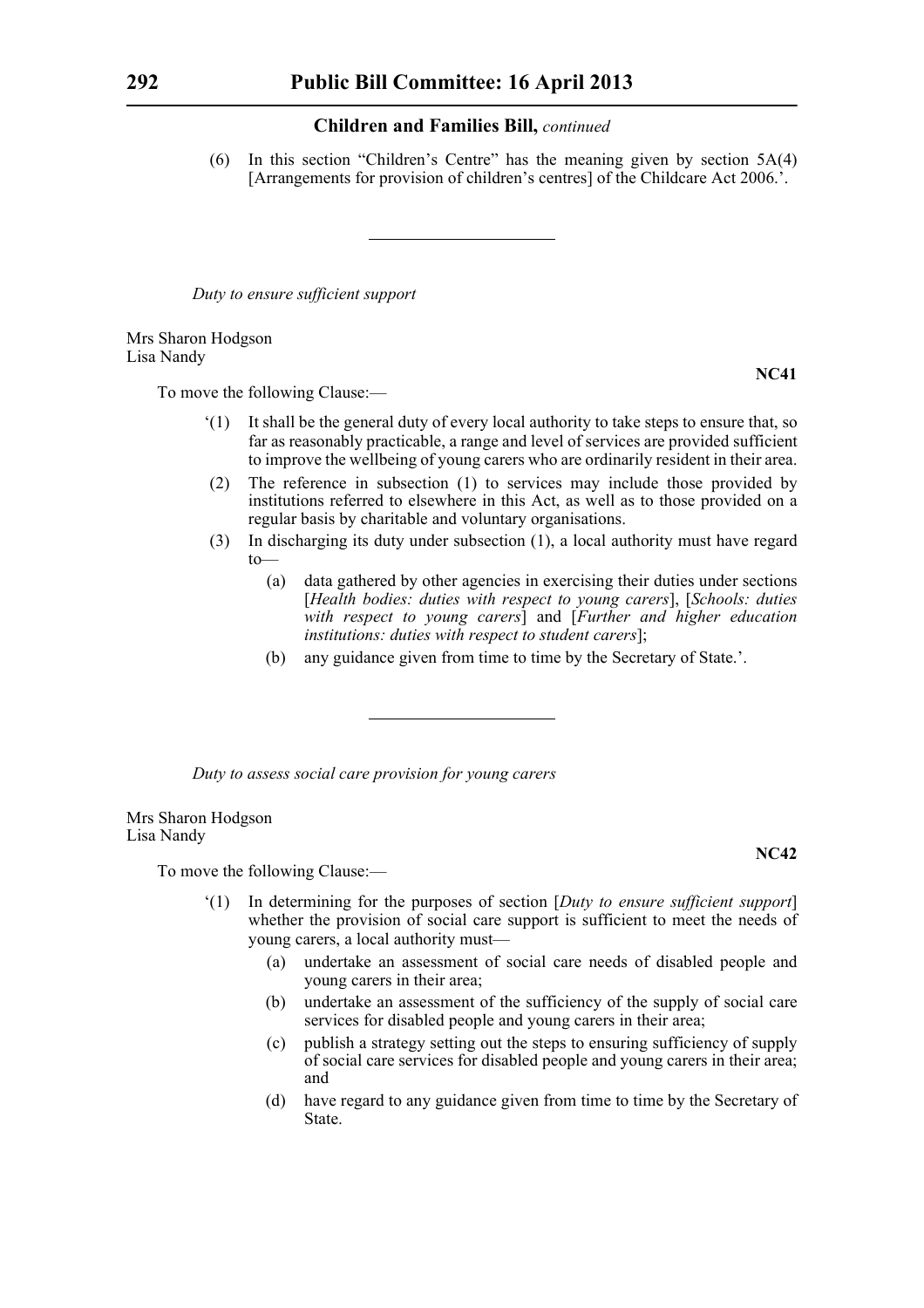(2) In relation to paragraphs (1)(a) and (b), the Secretary of State may by regulations define the assessments of social care needs and sufficiency of supply of social care services.'.

*Health bodies: duties with respect to young carers*

Mrs Sharon Hodgson Lisa Nandy

To move the following Clause:—

- '(1) In exercising their general functions health bodies must—
	- (a) promote and safeguard the well-being of young carers;
	- (b) ensure that effective procedures exist to identify patients who are or are about to become carers;
	- (c) ensure that effective procedures exist to identify patients who it may be reasonably assumed may be receiving care from a child or young person for whom they are responsible;
	- (d) ensure that appropriate systems exist to ensure that carers receive appropriate information and advice; and
	- (e) ensure that systems are in place to ensure that the relevant general medical services are rendered to their patients who are young carers, or to the young carers of their patients.
- (2) In relation to paragraphs (1)(b), (c) and (d), the Secretary of State may by regulations further provide for the strategies to be developed.'.

*Schools: duties with respect to young carers*

Mrs Sharon Hodgson Lisa Nandy

To move the following Clause:—

- '(1) The appropriate authorities of schools must ensure that, within 12 months of the passing of this Act, they take all reasonable steps to ensure that there is in place a policy which—
	- (a) identifies young carers within the school; and
	- (b) makes arrangements for the provision within school of appropriate support to promote the well-being and improve the educational attainment of pupils who are young carers.
- (2) In discharging its duty under subsection (1), where appropriate the authority must—
	- (a) consult with the family of the child or young person identified, or the young person themselves;
	- (b) involve the local authority in which the identified pupil is ordinarily resident;

**NC43**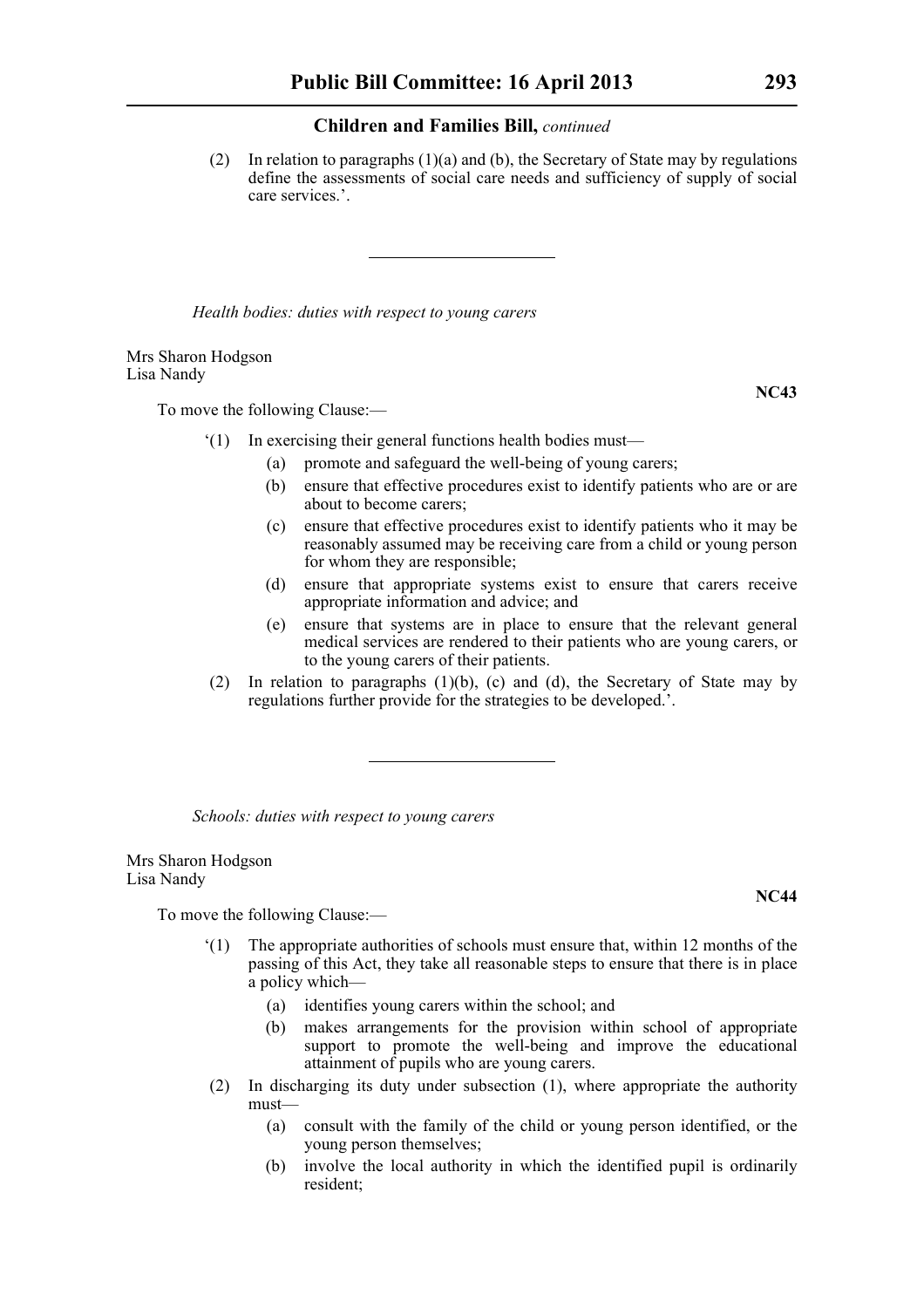- (c) refer the identified pupil to additional services outside the school;
- (d) have regard to any guidance given from time to time by the Secretary of State.
- (3) The "appropriate authority" for a school is—
	- (a) in the case of a maintained school, the governing body;
	- (b) in the case of an Academy, the proprietor;
	- (c) in the case of a pupil referral unit, the management committee.'.

*Further and higher educational institutions: duties with respect to student carers*

Mrs Sharon Hodgson Lisa Nandy

To move the following Clause:—

- '(1) The responsible body of an institution to which this section applies must, within 12 months of the passing of this Act, identify or make arrangements to identify student carers and have a policy in place on promoting the well-being of student carers.
- (2) This section applies to—
	- (a) a university;
	- (b) any other institution within the higher education sector;
	- (c) an institution within the further education sector.
- (3) A responsible body is—
	- (a) in the case of an institution in paragraphs  $(2)(a)$  or (b), the governing body;
	- (b) in the case of a college of further education under the management of a board of management, the board of management;
	- (c) in the case of any other college of further education, any board of governors of the college or any person responsible for the management of the college, whether or not formally constituted as a governing body or board of governors.
- (4) In discharging its duty under subsection (1), where appropriate the authority must—
	- (a) consult with the family of the child or young person identified, or the young person themselves;
	- (b) involve the local authority in which the identified pupil is ordinarily resident;
	- (c) refer the identified student to additional services outside of the institution; and
	- (d) have regard to any guidance given from time to time by the Secretary of State.'.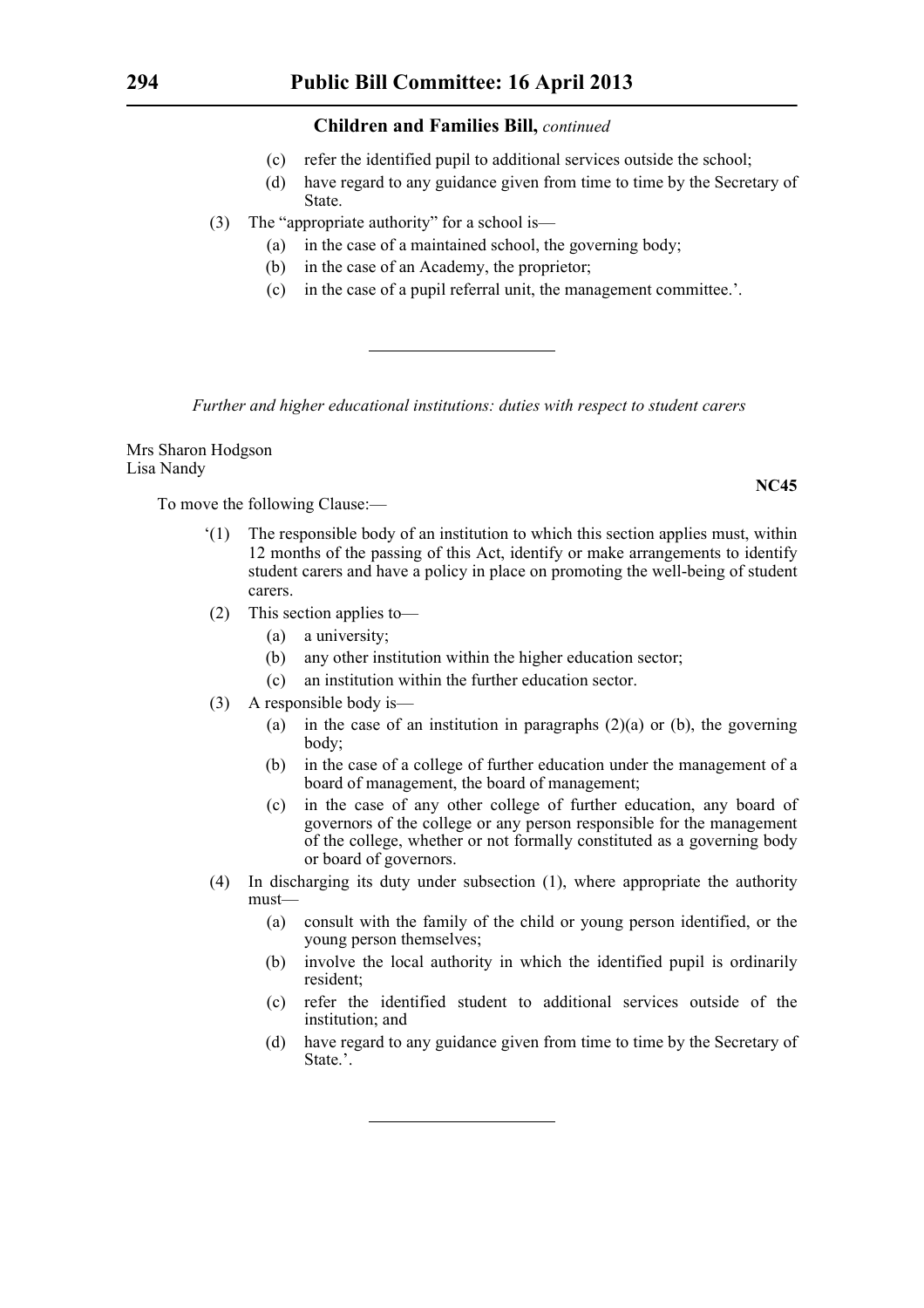#### *Interpretation*

Mrs Sharon Hodgson Lisa Nandy

To move the following Clause:—

# 'In this Part—

- "carer" has the same meaning as in section 1 of the Carers (Recognition and Services) Act 1995;
- "young carer" means a person under 18 years of age who carries out caring tasks and assumes a level of responsibility for another person which would normally be carried out by an adult;
- "student carer" means a person enrolled with an institution in the further or higher education sector who carries out caring tasks and assumes a level of responsibility for another person with a disability;

"well-being" means the state of young carers so far as relating to—

- (a) physical and mental health and emotional well-being;
- (b) control by them over their day-to-day lives;
- (c) participation in education, training or recreation;
- (d) social and economic well-being;
- (e) domestic, family and personal relationships;
- (f) the contribution made by them to society.

"children's services" means services that could be provided under section 17(1) of the Children Act 1989;

"community care services" has the same meaning as in section 46(3) of the National Health Service and Community Care Act 1990;

"disability" has the same meaning as in section 6 of the Equality Act 2010;

"general medical services" has the same meaning as in the National Health Service Act 2006;

"health bodies" includes—

- (a) "Clinical Commissioning Groups", which has the same meaning as in section 1I of the National Health Service Act 2006;
- (b) "Foundation Trusts", which has the same meaning as in section 30 of the National Health Service Act 2006;
- (c) "NHS Trusts", which have the same meaning as in section 25 of the National Health Service Act 2006; and
- (d) "the NHS Commissioning Board", which has the same meaning as in section 1H of the National Health Service Act 2006;
- "higher education" and "further education" have the same meanings as in section 94 of the Equality Act 2010:
- "local authority" means a county council, district council, London borough council, the Greater London Authority or the Common Council of the City of London;
- "social care services" means any support that could be provided by a local authority in discharge of its functions under the Local Authority Social Services Act 1970 or pursuant to its powers under section 2 of the Local Government Act 2000.'.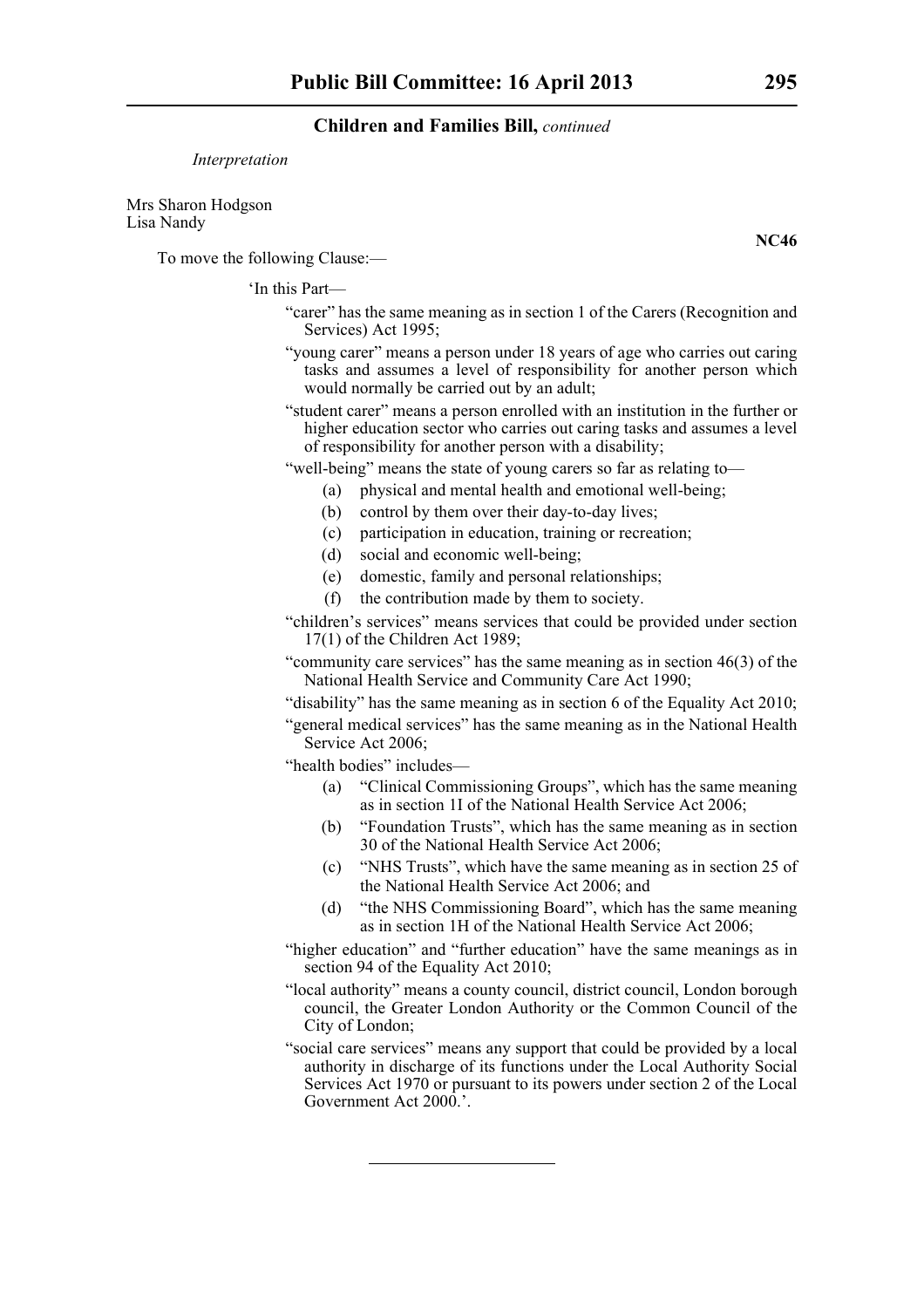*Teachers*

Mr Graham Allen Bill Esterson

To move the following Clause:—

- '(1) This section imposes duties on the appropriate authorities of the following schools in England—
	- (a) mainstream schools;
	- (b) maintained nursery schools.
- (2) The appropriate authority must ensure all new teachers have undertaken in their initial teacher training a mandatory module on special educational needs, including dyslexia.
- (3) The "appropriate authority" for a school is—
	- (a) in the case of a maintained school or maintained nursery school, the governing body;
	- (b) in the case of an Academy, the proprietor.'.

*Remit of the Children's Commissioner for Wales*

Lisa Nandy Mrs Sharon Hodgson

 $\star$  To move the following Clause:—

- 'In section 72B of the Care Standards Act 2000, after subsection (1)(b), add—
	- "(c) the exercise or proposed exercise in relation to Wales of any function of a UK Government Minister.".

*Inclusion of children in equality impact assessments*

Lisa Nandy Mrs Sharon Hodgson

 $\star$  To move the following Clause:—

'Section 149 of the Equality Act 2010 (Public sector equality duty) is amended as follows—

- "(1) In subsection (7) after "age" add ",with particular regard to children under the age of 18."
- (2) After subsection (9) add—
	- $"(10)$  The public sector equality duty set out in this section as it relates to children shall apply in the formulation and implementation of

**NC48**

**NC47**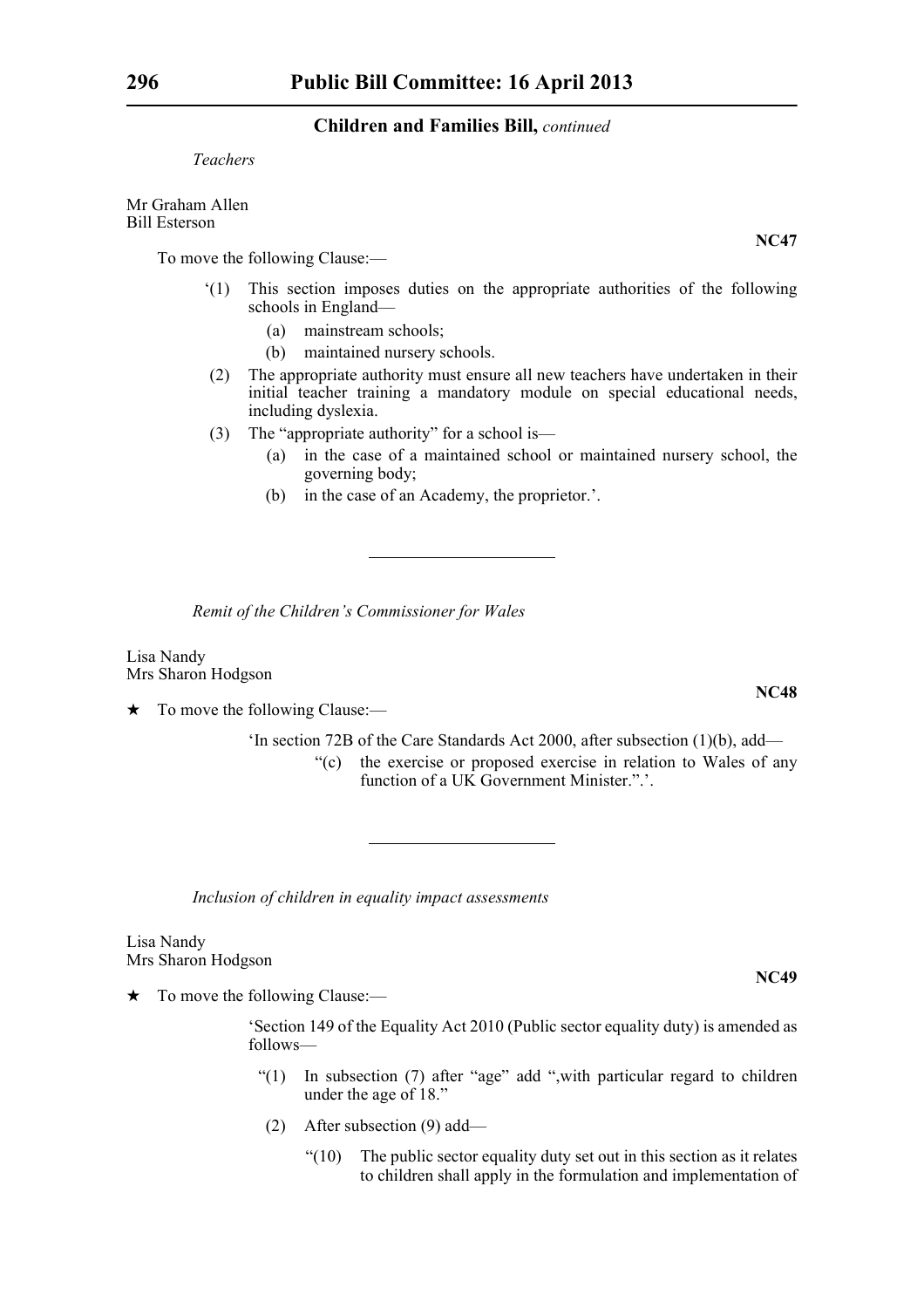policy and in the formulation, promotion and implementation of legislation.".'.

*Right to return to the same job after shared parental leave* 

#### Lisa Nandy Mrs Sharon Hodgson

 $\star$  To move the following Clause:—

- '(1) An employee who returns to work after any period of—
	- (a) ordinary maternity leave;
	- (b) ordinary adoption leave;
	- (c) paternity leave;
	- (d) shared parental leave of 26 weeks or less; or
	- (e) parental leave of four weeks or less, which was a period of isolated leave, or a consecutive period of any statutory leave of 26 weeks or less is entitled to return from leave to the job in which the employee was employed before the employee's absence.
- (2) An employee who returns to work after any period of—
	- (a) additional maternity leave;
	- (b) additional adoption leave;
	- (c) parental leave of more than four weeks; or
	- (d) a consecutive period of any statutory leave of more than 26 weeks is entitled to return from leave to the job in which the employee was employed before the employee's absence, or, if it is not reasonably practicable for the employer to permit the employee to return to that job, to another job which is both suitable for the employee and appropriate for the employee to do in the circumstances.
- (3) The reference in subsections (1) and (2) to the job in which an employee was employed before the employee's absence is a reference to the job in which the employee was employed—
	- (a) if the employee's return is from an isolated period of statutory leave, immediately before that period began,
	- (b) if the employee's return is from consecutive periods of statutory leave, immediately before the first such period.'.

*Extension of other statutory rights to leave and pay*

Lucy Powell

- $\star$  To move the following Clause:—
	- '(1) In section 80A of the Employment Rights Act 1996 (Entitlement to ordinary paternity leave: birth) subsection (1)(b) is repealed.

**NC50**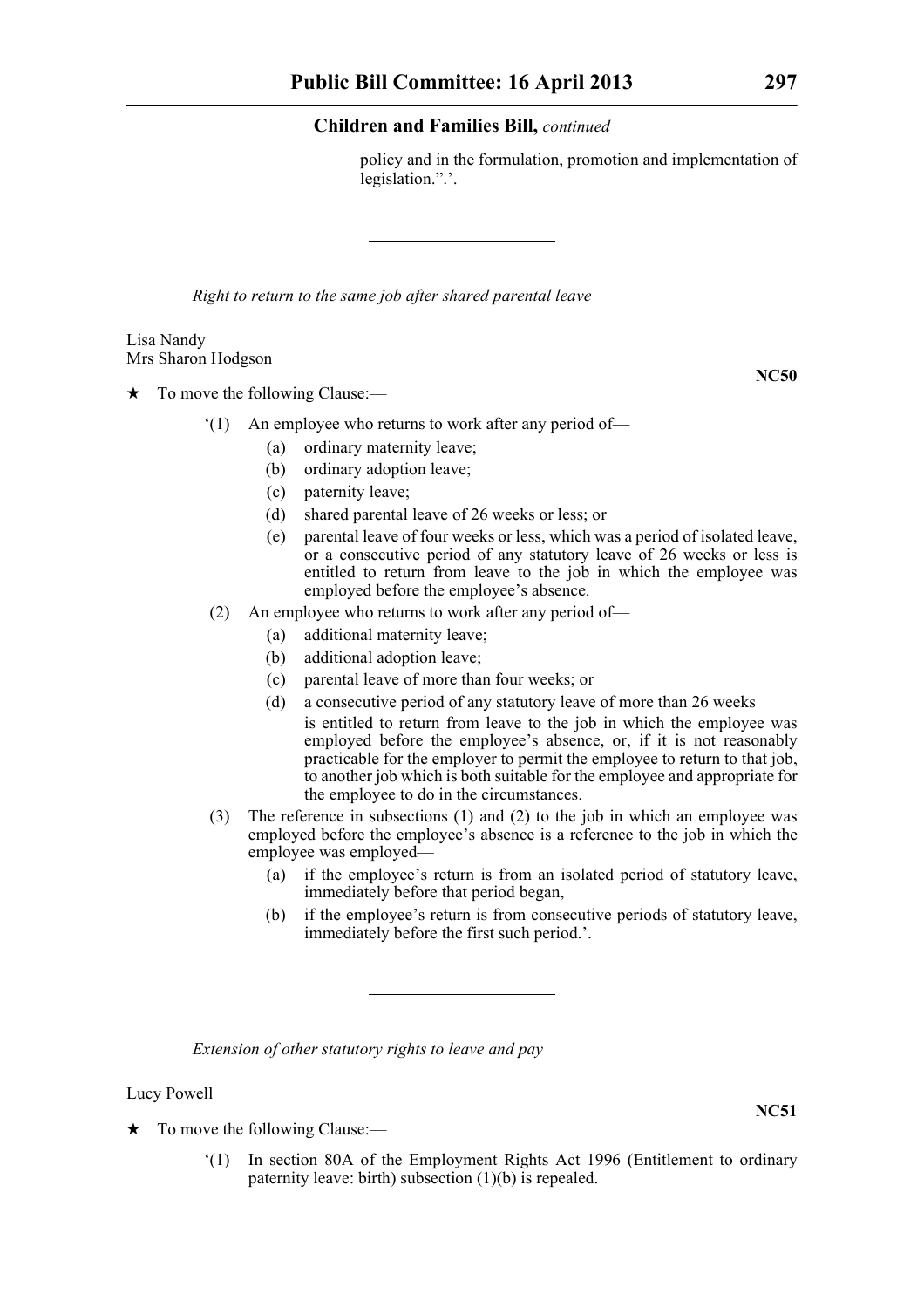(2) Section 171ZA of the Social Security Contributions and Benefits Act 1992 (Entitlement: birth) subsection (2)(b) is repealed.'.

*Father quota entitlement*

Lucy Powell

**NC52**

 $\star$  To move the following Clause:—

'(1) In Part 8 of the Employment Rights Act 1996 after section 80E there is inserted—

#### **"80F Entitlement to father quota**

- (1) The Secretary of State may make regulations entitling an employee who satisfies specified conditions as to the relationship with a child or expected child or with the child's mother to be absent from work on leave under this section for the purpose of caring for the child.
- (2) Regulations under subsection (1) shall provide that such leave shall be taken before the end of the period of 56 weeks beginning with the date of the child's birth.
- (3) Provision under subsection (1) shall secure that where an employee is entitled to leave under this section in respect of a child he is entitled to at least four weeks' leave."
- (2) In the Social Security Contributions and Benefits Act 1992 after section 171ZT there is inserted—

# **"171ZTT father quota entitlement**

- (1) Regulations shall provide that where an employee is entitled to a father quota of leave under Section 80F of the Employment Rights Act 1996, the employee is to be entitled to payments known as "father quota pay".
- (2) Father quota pay under subsection (1) shall be at the earnings-related weekly rate of 90 per cent of the employee's average earnings for the first six weeks in respect of which it is payable, followed by a fixed weekly rate thereafter which shall not be less than the weekly rate of the full time national minimum wage in respect of the remaining portion of the father quota pay period".'.

*Statutory maternity pay for multiple births*

Lucy Powell

- $\star$  To move the following Clause:—
	- '(1) The Social Security Contributions and Benefits Act 1992 is amended as follows.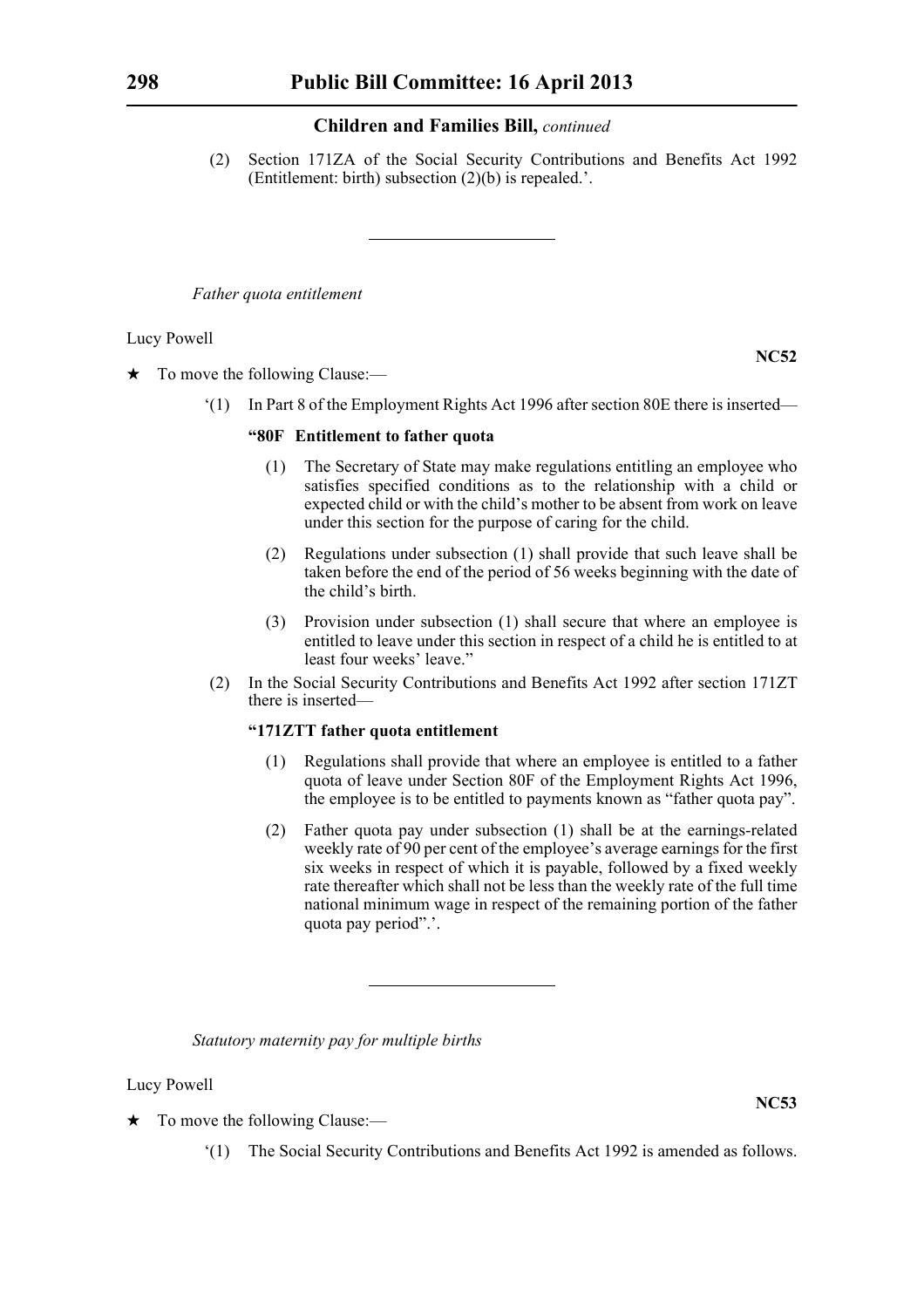- (2) In section 164 (Statutory Maternity Pay—entitlement and liability to pay) in subsection (9) (power to make regulations) there is inserted—
	- "(b) specify circumstances in which there is a liability to make additional statutory maternity payments to a woman who has given birth to more than one child as a result of a single pregnancy.'.

*Extension of emergency leave entitlement to grandparents*

Lisa Nandy Mrs Sharon Hodgson

To move the following Clause:—

'In section 57A(3) of the Employment Rights Act 1996 insert after (d)— "(e) a grandchild.".'.

*Adjustment leave*

Lisa Nandy Mrs Sharon Hodgson

 $\star$  To move the following Clause:—

- '(1) A qualifying employee who satisfies prescribed conditions may be absent from work at any time during an adjustment leave period.
- (2) An adjustment leave period is a period calculated with regulations made by the Secretary of State.
- (3) The regulations under subsection (2) shall include provision for determining the extent of an employee's entitlement to leave under this section but shall secure that where an employee is entitled to leave under this section he is entitled to at least six weeks' leave.
- (4) An employee who exercises his rights under subsection (1)—
	- (a) is entitled, for such purposes and to such extent as may be prescribed, to the benefit of the terms and conditions of employment which would have applied if he had not been absent,
	- (b) is bound, for such purposes and to such extent as may be prescribed, by any obligations arising under those terms and conditions (except in so far as they are inconsistent with subsection (1)), and
	- (c) is entitled to return from leave to a job of a prescribed kind;.
- (5) For the purposes of this section, an employee is a qualifying employee if—
	- (a) he is the parent or carer of a disabled child or adult and his purpose for applying for adjustment leave is to secure a temporary period of absence to deal with a period of illness or diagnosis of disability of the cared-for child or adult; or

**NC54**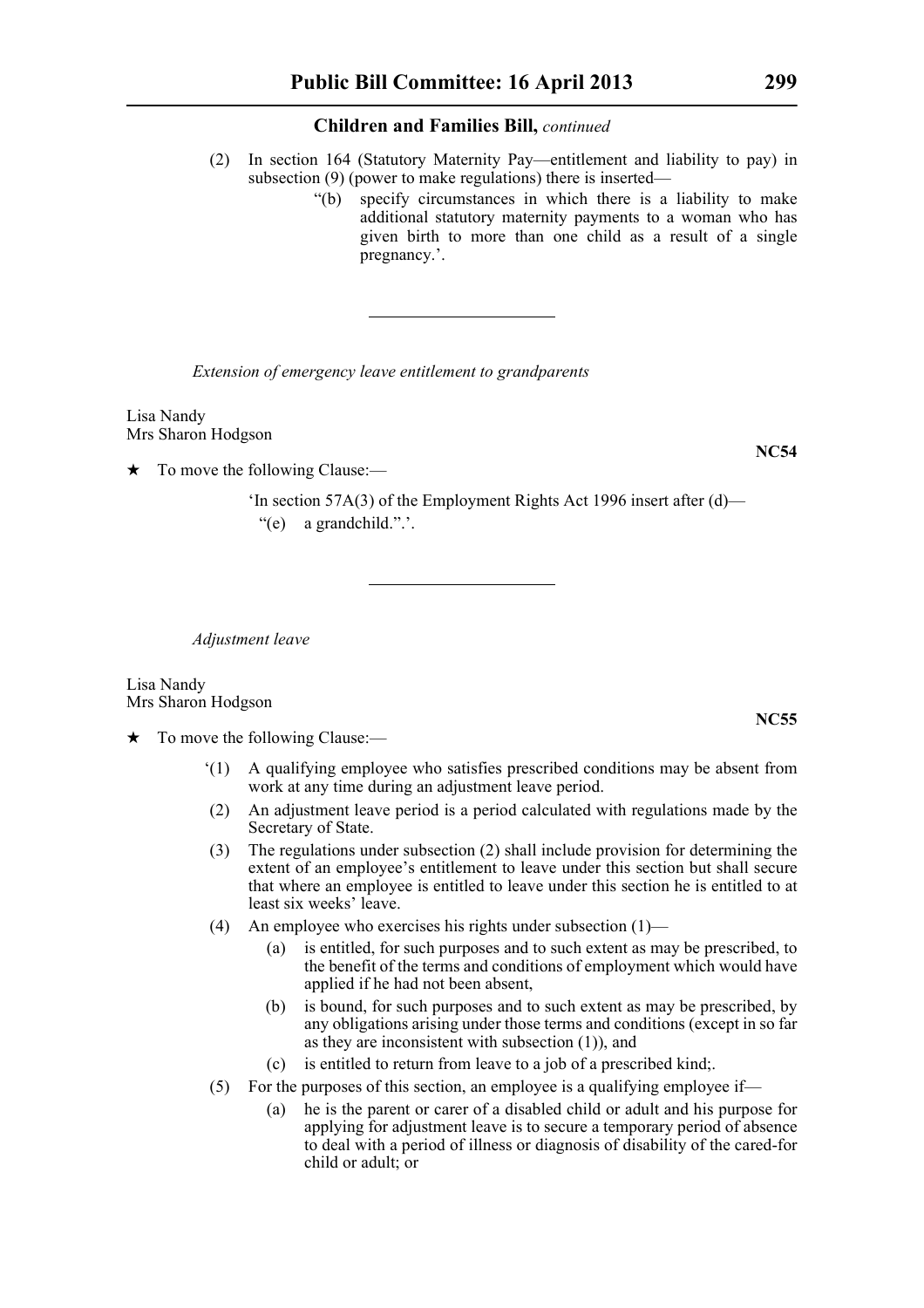(b) he is the bereaved parent of a child under the age of 18 and his purpose in applying for adjustment leave is to secure a temporary period of absence to deal with funeral and other arrangements due to the death of his child.

### Jo Swinson

**279**

Clause **110**, page **112**, line **37**, at end insert—

 $($ ) Section 96(3) and (4), so far as relating to paragraphs 3, 53 to 59 and 61 of Schedule 7, extends to Northern Ireland.'.

# ORDER OF THE HOUSE [25 FEBRUARY 2013]

That the following provisions shall apply to the Children and Families Bill:

#### *Committal*

1. The Bill shall be committed to a Public Bill Committee.

#### *Proceedings in Public Bill Committee*

- 2. Proceedings in the Public Bill Committee shall (so far as not previously concluded) be brought to a conclusion on Tuesday 23 April 2013.
- 3. The Public Bill Committee shall have leave to sit twice on the first day on which it meets.

#### *Consideration and Third Reading*

- 4. Proceedings on Consideration shall (so far as not previously concluded) be brought to a conclusion one hour before the moment of interruption on the day on which those proceedings are commenced.
- 5. Proceedings on Third Reading shall (so far as not previously concluded) be brought to a conclusion at the moment of interruption on that day.
- 6. Standing Order No. 83B (Programming committees) shall not apply to proceedings on Consideration and Third Reading.

#### *Other proceedings*

7. Any other proceedings on the Bill (including any proceedings on consideration of Lords Amendments or on any further messages from the Lords) may be programmed.

# ORDER OF THE COMMITTEE [5 MARCH 2013]

That—

- (1) the Committee shall (in addition to its first meeting at 8.55 am on Tuesday 5 March) meet—
	- (a) at 2.00 pm on Tuesday 5 March;
	- (b) at 11.30 am and 2.00 pm on Thursday 7 March;
	- (c) at 9.25 am and 2.00 pm on Tuesday 12 March;
	- (d) at 11.30 am and 2.00 pm on Thursday 14 March;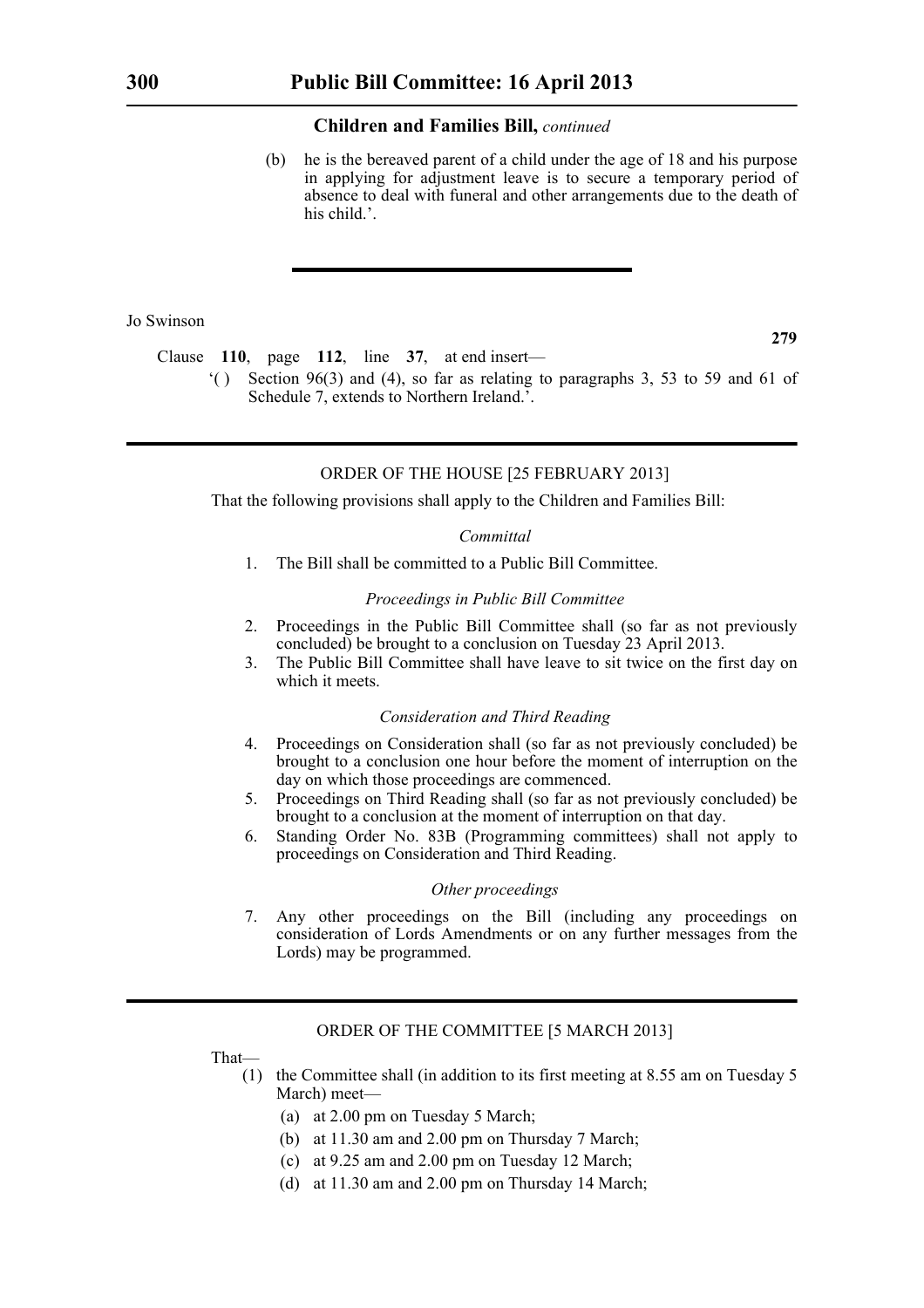- (e) at 9.25 am and 2.00 pm on Tuesday 19 March;
- (f) at 11.30 am and 2.00 pm on Thursday 21 March;
- (g) at 9.25 am and 2.00 pm on Tuesday 16 April;
- (h) at 11.30 am and 2.00 pm on Thursday 18 April; and
- (i) at 9.25 am and 2.00 pm on Tuesday 23 April;
- (2) the Committee shall hear oral evidence in accordance with the following Table:

# **TABLE**

| Date             | Time                                      | Witness                                                                                                                                                                              |
|------------------|-------------------------------------------|--------------------------------------------------------------------------------------------------------------------------------------------------------------------------------------|
| Tuesday 5 March  | Until no later<br>than $10.00$ am         | Department for Education;<br>Department for Business,<br><b>Innovation and Skills</b>                                                                                                |
| Tuesday 5 March  | Until no later<br>than $10.45$ am         | The Thomas Coram Foundation<br>for Children (Coram); Professor<br>Julie Selwyn, Professor of Child<br>and Family Social Work,<br>University of Bristol; TACT                         |
| Tuesday 5 March  | Until no later<br>than 11.25 am           | David Norgrove, Chair of Family<br>Justice Review and Chair of<br>Family Justice Board; Lord Justice<br>Munby, President of the Family<br>Division; Coram Children's Legal<br>Centre |
| Tuesday 5 March  | Until no later<br>than $2.45$ pm          | Council for Disabled Children;<br>Every Disabled Child Matters;<br><b>Special Education Consortium</b>                                                                               |
| Tuesday 5 March  | Until no later<br>than $3.30 \text{ pm}$  | Achievement for All; Independent<br>Parental Special Education<br>Advice; Institute of Education                                                                                     |
| Tuesday 5 March  | Until no later<br>than $4.15 \text{ pm}$  | National Association for Special<br><b>Educational Needs</b> ; The<br>Communication Trust; Association<br>of Educational Psychologists                                               |
| Tuesday 5 March  | Until no later<br>than $5.15 \text{ pm}$  | Association of Colleges; National<br>Association of Head Teachers;<br>David Bartram, Assistant Head,<br>Lampton School, Hounslow                                                     |
| Tuesday 5 March  | Until no later<br>than $5.45$ pm          | Office of the Children's<br>Commissioner                                                                                                                                             |
| Thursday 7 March | Until no later<br>than $12.15 \text{ pm}$ | Ofsted; Daycare Trust and the<br>Family and Parenting Institute;<br>National Childminding<br>Association                                                                             |
| Thursday 7 March | Until no later<br>than $1.00 \text{ pm}$  | Dr Roger Morgan, Children's<br>Rights Director of England;<br>Children England                                                                                                       |